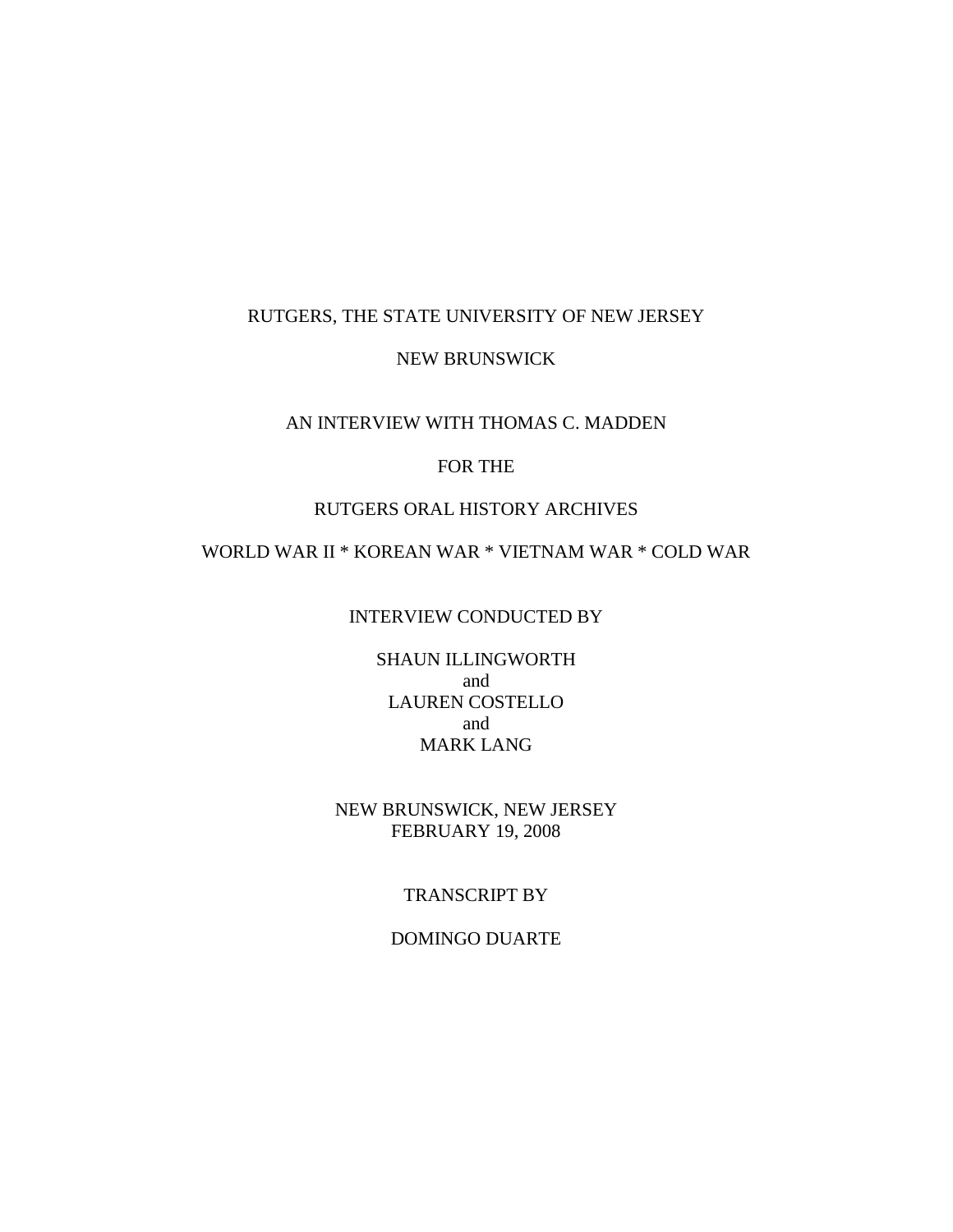Shaun Illingworth: This begins an interview with Thomas C. Madden on February 19, 2008, in New Brunswick, New Jersey, with Shaun Illingworth …

Mark Lang: … Mark Lang …

Lauren Costello: … and Lauren Costello.

SI: Mr. Madden, thank you very much for coming in today.

Thomas C. Madden: You're welcome, my pleasure.

SI: Thank you also for bringing in a photo of your aircraft carrier, [the USS *Oriskany* (CV-34)]. To begin, could you tell us where and when you were born?

TM: I was born in Brooklyn, New York, on November 4, 1932.

SI: Can you tell us your parents' names?

TM: You know, I've got to tell you, right off the bat, when I went to my first day in school, the nun asked me the same question and I panicked, because I didn't know my mother's name. [laughter] I said, "She's Mommy," and I started to cry, but, now, I know, her name is Catherine and my father was Martin.

SI: Can you tell us a little about your father and his background, where he was from and what he did for a living?

TM: My father was an immigrant. … I think he was born around 1885. He came to this country through Ellis Island. I think, let's see, I think that was around--oh, I don't remember, but it was around 1920. … Basically, he got a job in New York City, and then, he met my mother. Now, my mother was brought from Ireland over to this country in her mother's womb, and so, my mother was born here, baptized in St. Patrick's Cathedral, and then, they didn't like it here. So, they went back to Ireland, and so, she grew up in Ireland until she was, I don't know what, maybe eighteen. So, she's a dual citizen, which she held over my father's head for quite some time. [laughter] … When she returned, she became, you know, a maid in [the] Westchester area. My father was, basically, … he was a steel worker for a while, but, then, he became a stationary engineer, and that's where he spent his life, as a stationary engineer, … a quiet life.

LC: Did your father ever talk about why he immigrated to the United States?

TM: My father didn't talk too much about anything. [laughter] To answer your question, no, but I suspect it had something to do with "The Troubles," as they called it in Ireland, because my mother's brother was in the IRA [Irish Republic Army], you know, those gunmen with the trench coat, basically, a terrorist. … My father, I think, all I know is, in Brooklyn, in that area was an Irish neighborhood and strangers would show up at our door, maybe a man or a man and a woman, and they would be taken into the parlor and the doors would be shut. … There'd be mumbling going on and I'd be listening, trying to find out what was going on, and I saw a bottle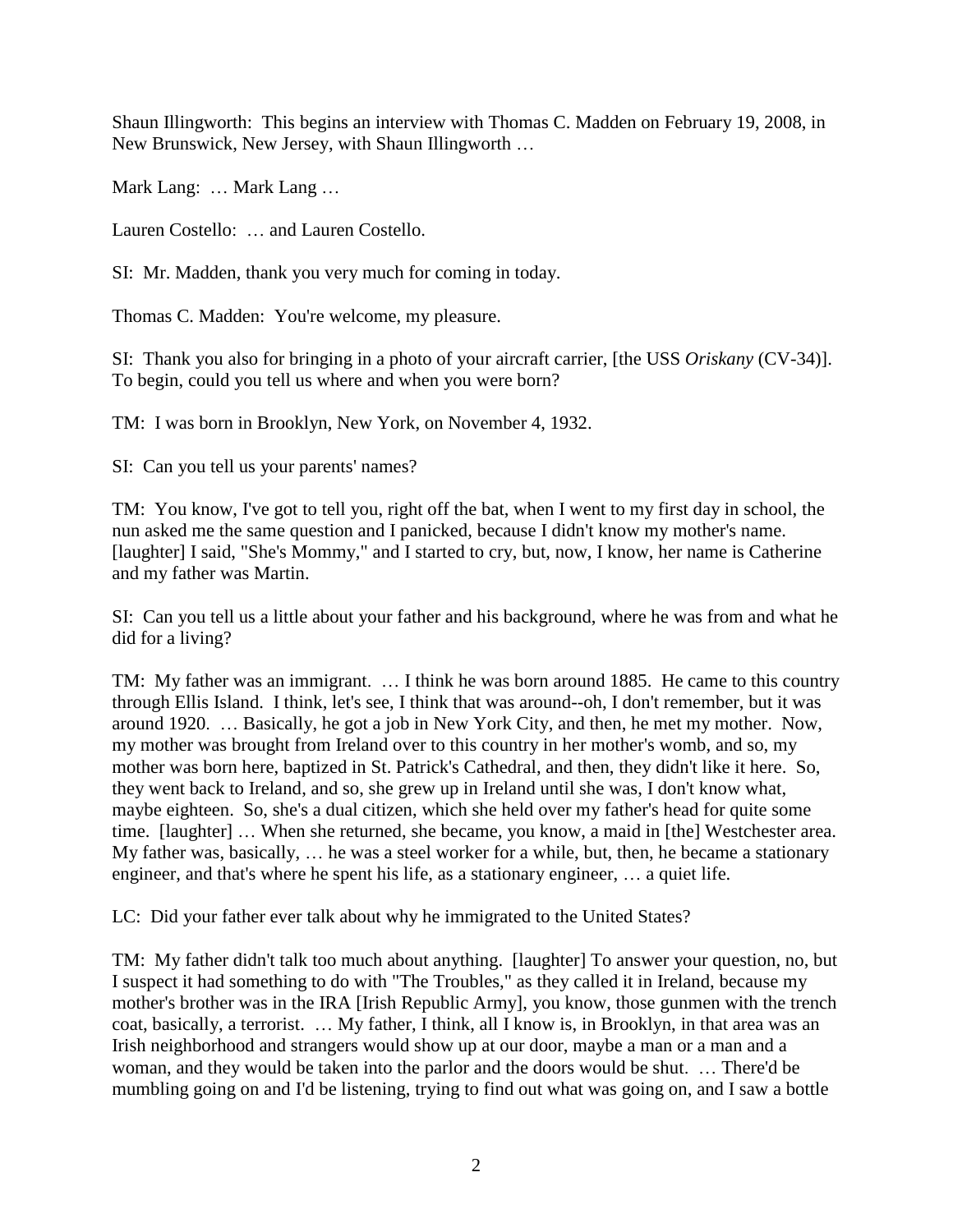of whiskey. My father would pour a whiskey for the man and my mother would show up shortly, later, with tea for the woman. … After about a half an hour, the doors would open, everybody'd shake hands and they would leave, and the next thing I know, they were living in the neighborhood. So, I think he was some sort of a contact man, you know, for people who came in, legal or illegal, but that's a surmise on my part. I don't know. I can't explain it. Nobody else talked about it, but, anyway, I think I digress. [laughter]

SI: Were there any stories, from either your mother or your father, about life in Ireland?

TM: Just little anecdotes. My father had this, what do you call it? like an ESP [extrasensory perception] thing and he would perceive things, and my older sister picked it up. He would talk about, oh, [that] he had to go away from … where they lived, up in, they came from County Mayo, [Ireland], and he had to go somewhere else to work. … He had a dog and he returned, unannounced, home and he knew that the dog would be at the train station and the dog knew that he would be on the train. Later on, when he passed away, my older sister, who, at that time, she was married, she woke up out of bed. She was startled and … she was in a sweat. She said, "I just had a dream about my father." She said, "I saw him going up these stairs, just a stairs with the clouds around it, and he had his;" like, the old BVDs, the one-piece underwear. That's what they wore then. "He had these beautiful, clean, white BVDs and his pants and he was going up the stairs and he turned around and he waved goodbye." … About ten minutes later, the phone rang and he had passed away. So, there was something like it. That's the only story I know about them in the "old country." … They really didn't talk to me. … It was my father's second marriage, had three children from his first marriage and had three from the second. I was the last of the second bunch, so, I kind of grew up as an only child, even though I had an older brother and sister. They were, like, seven years and ten years older than me. So, I was kind of, like, leftover and I didn't get … many of the stories. I still don't know much about them.

ML: Could you tell us a little bit more about your siblings?

TM: Well, I had the stepfamily first. There was animosity between my mother and my father about his first marriage. They were all much older than me. By the time [I was born], my father's oldest boy, … he was twenty-one years older than I was. So, he was like a man, and they were basically on their own. They were married and all that. My real family, that I grew up with, was my older brother, ten years older than myself--his name was Marty--and my sister, who was seven years older--her name was Catherine (Kay). I just followed in my brother's footsteps. I just wanted to be like him and, you know, he just took over my life. … I wasn't smart enough to get into one of them Catholic diocesan high schools that was free, you know. No, I had to pay my way through a prep school in Brooklyn. Well, he paid the bill, because my mother said, "I'm not paying. You're going to public school," but he paid the bill. He took care of me. He gave me my first baseball glove. He took me to Ebbets Field, taught me all about baseball, and so, he was my man, [laughter] and my sister was the person I tormented. You know, … she wanted to go to the movies, right. [laughter] [Editor's Note: Ebbets Field was the home stadium of the Brooklyn Dodgers until their move to Los Angeles in 1957.]

LC: Like most brothers and sisters.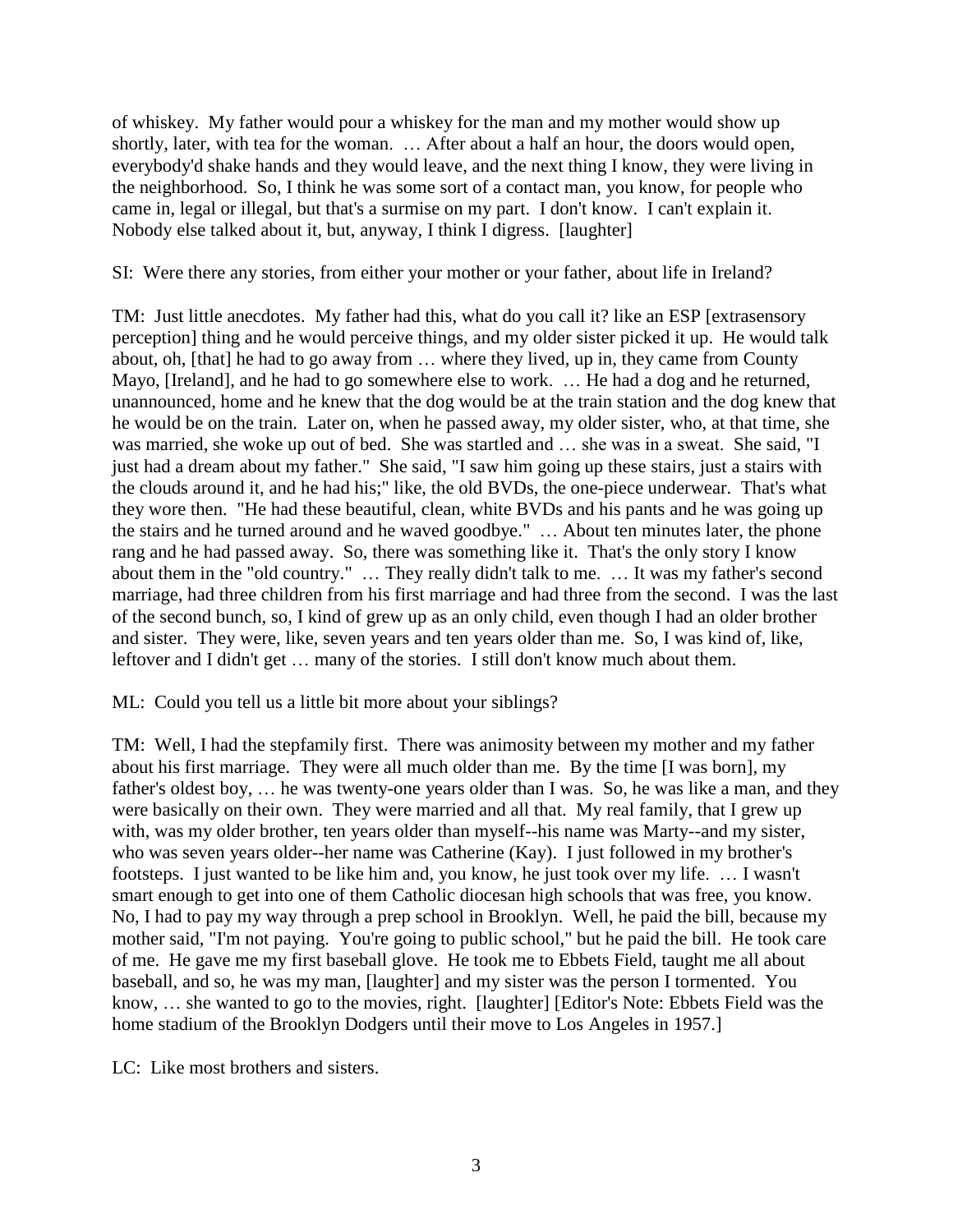TM: Right.

LC: Living in the city, did you ever know any racial discrimination because you were Irish and there were so many different ethnic groups in the city?

TM: Oh, certainly, certainly.

LC: I am Irish, too, and my family. We always heard about them. My uncle researched it. He says he has a sign from the 1800s that says, "No Irish needed."

TM: Oh, yes, oh, yes. Well, even within the Irish, you know, we discriminated against ourselves, you know, "What county are you from?" you know. It just went down the line, you know. "You're blond hair, blue eyes, … and you're Irish?" [laughter] They discriminated against us, because we didn't have--well, I got the blue eyes, but I didn't have the blond hair, but, to answer your question, it was, I wouldn't use the word "ghetto," but … our neighborhood was distinctly defined, predominantly Irish Catholic. In Brooklyn, you identified yourself by what parish you lived in. You know, you didn't say you were from a certain area, you know, like here, in New Jersey, you might say, "Well, I'm from, you know, Freehold or I'm from Howell." No, in Brooklyn, you were from either Our Lady of Angels or Our Lady of Perpetual Help. … Next to us--we moved around a lot, every couple of years, and I suspect my father's business that I referred to before might have something to do with that. So, our area was bounded by, on one end, … Norwegian Protestants, oh, my God, [laughter] the other end had the Italian Catholics and a little corner was a Jewish community. … So, it was varied, and, when you left your neighborhood, you knew it, you knew it, you know. … You were--at least in my boyish perception, you know--I thought I was in danger because I was out of my area. … Was that that point you were getting at?

LC: Yes.

TM: Yes, it was very much like that.

SI: Which parish were you in?

TM: We called it OLPH, Our Lady of Perpetual Help. I've heard other versions of it, [laughter] "Our Lady of Perpetual Troubles." [laughter] …

SI: You mentioned that the Irish were broken down even by county. Was that the case in your neighborhood, that most were from County Mayo?

TM: Right, they were, and I suspect it was [even more defined], like, my aunt lived around the corner, you know, my other aunt lived around the corner, my uncle lived up in another street. We're all within walking distance of it, and all those strangers that came in were in the neighborhood. So, it was all from, not only County Mayo, that little section, but my father came from Ballinrobe, [Ireland]. It was that area, distinctly that area, I would say it's, you know, predominantly. I don't know where the others came from, you know. I knew our crowd and I went to a Catholic parochial school, sixty boys in a class. The school itself was divided right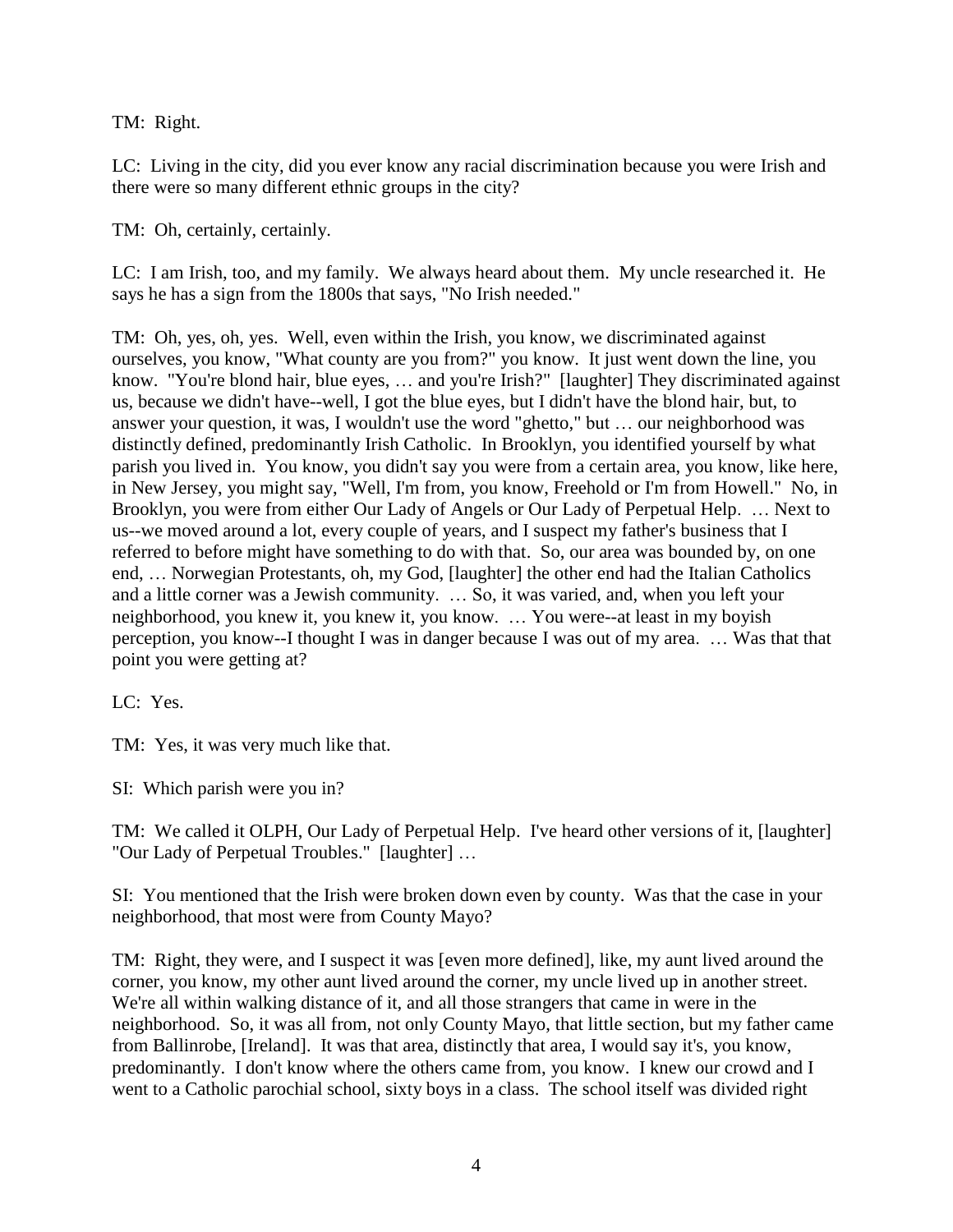down the middle, the girls on one side, and it had a big sign, "Girls' Entrance," "Boys' Entrance." In the middle was an auditorium, where you mingled, if you could. [laughter] There were sixty boys in our class, fifty-eight Irish Catholic and Anthony Morano, who was not, and Raymond Swiderski.

LC: Were not Irish.

TM: They were the other two. [laughter] That's how it was, yes.

SI: What effect did having all Irish in the neighborhood have on the way you grew up? Were there a lot of cultural events related to Irish heritage?

TM: Well, it was so Irish, I think we didn't even know that we were celebrating anything that was, you know, other than Irish. St. Patrick's Day, of course, and all the holidays, and Christmas, were all done in an Irish style, which means, you know, "The whiskey's on the table, boys, and we'll have the fights later." [laughter] … Would you repeat the question? because I did have a thought about it.

SI: How did being surrounded by all these Irish families and Irish pride affect the neighborhood and your upbringing?

TM: Yes. Well, first of all, it taught me to hate the British. [laughter] I was supposed to hate the British. I found out later that some members of the family had joined the Royal Navy and I said, "How'd they do that?" You know, well, they were looking for work and they went to England--they didn't have any problems--and they wound up in the Navy. They did twenty years in the Royal Navy. … So, I didn't understand that, but I knew that I was [supposed to hate the British], and I learned all the Irish songs that you're supposed to sing about, you know, how bad the British are, "And Kevin Barry's going to get hung," [referring to the pro-IRA song *Kevin Barry*], and all this foolishness. [laughter] ... Of course, my Uncle Tom, the terrorist, ... he was the hero of the family, strong, silent man, "the quiet man." He worked on the subways. He was straight as an arrow. [If] they had a bottle of whiskey, that lasted them a year. You know, that, we never understood. …

SI: He also immigrated to the US.

TM: Yes, yes, they all [did]. Well, he had to. [laughter] He had to. I heard a story that the British, ... I don't know how true this is, that when they were looking for him, that's the [British] Government, they couldn't find him. So, the so-called "Black and Tans," they were like mercenaries, they came. [Editor's Note: "Black and Tans" were World War I veterans hired by the British Government to hunt IRA members and suppress their operations.] They … almost got him. He got out of the house and he got away, but, in their anger, … I don't know how true this is, my story might have been BS, but that they took my grandmother and grandfather and tied them to their bed and threw them in the river, just to get Tom to come out, maybe, and they could get him. So, that's what I heard. I really don't know, and I don't know where I heard that from--I just know it. I was told it somewhere along the line. So, there was a lot of hard feelings at that time, which kind of led to this idea that, early on, I was introduced to "The Troubles,"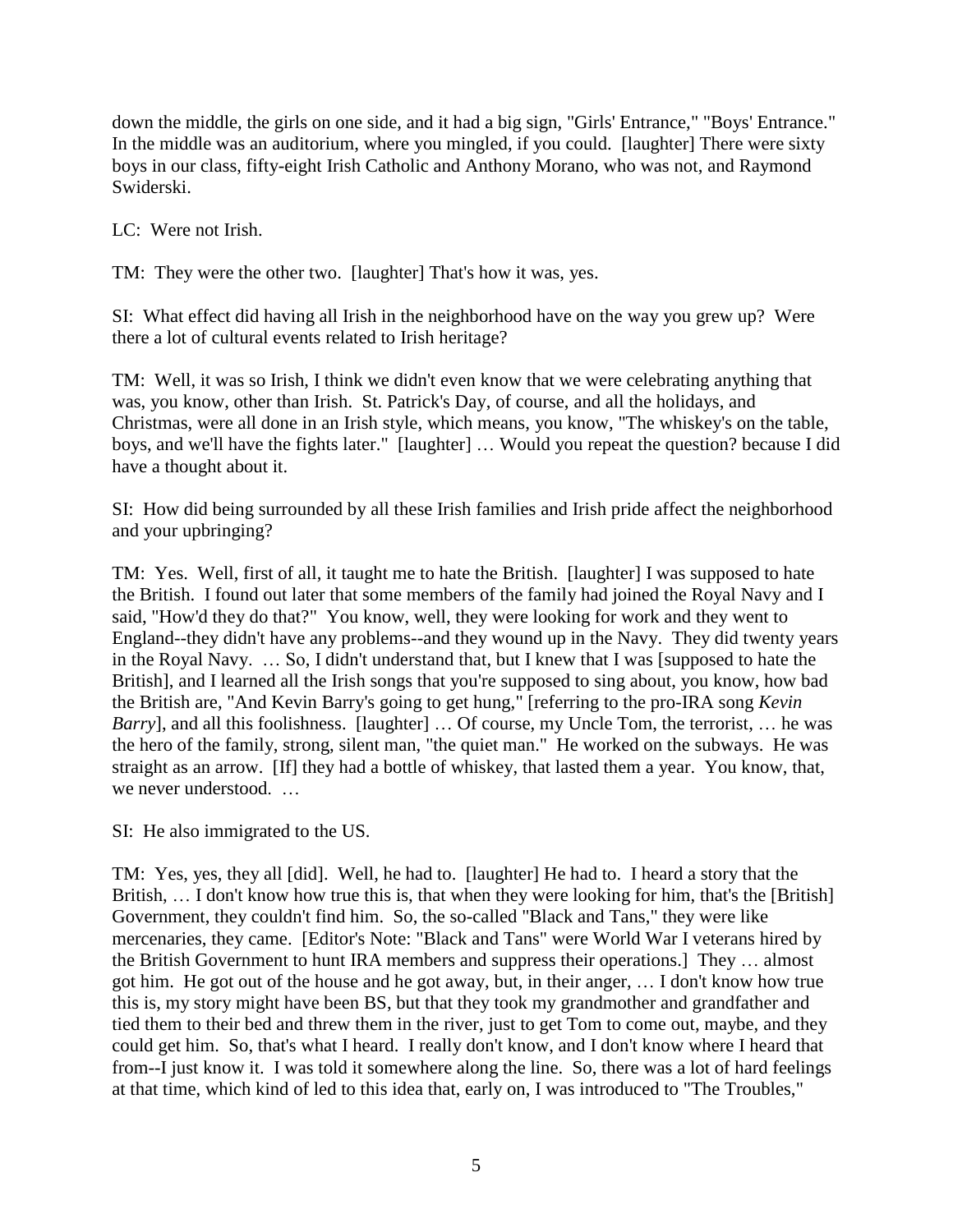war, and, by the time I was seven, you know, the war [World War II] was breaking out. So, my whole life, growing up, there was always something going on. I guess, like with you guys, it was always some war going on somewhere, and, of course, I bought into all the patriotism and all that stuff, you know, "Oh, boy," you know, all that kid stuff. …

SI: You were very young in the period just before Pearl Harbor, but I know there was a big conflict within the Irish community over whether to be pro-British or anti-Hitler.

TM: Right.

SI: Was that talked about, whether we should get into the war and support Britain or if we should not support Britain at all?

TM: I can't recall any conversations about that. My mother and father, they were in their fifties by the time I was [born], obviously. … My mother was older when she had me. There wasn't many [conversations]. There might have been conversations up at the bar where my father went, but there were no conversations in the house, other than that my mother did not want her oldest boy to go to war, you know. So, that was just a mother's instincts. I know there was great sympathy--I know, I read in the books, that [it] was in the history books [laughter]--there was great sympathy by the Irish, they were very pro-German. But, they were really more anti-British than they were pro-German, … but, other than that, I have no awareness that … there was anything going on in our neighborhood. I can't say that about later troubles, with, you know, I believe some people in the [neighborhood], mostly my in-laws, were supplying money and stuff, you know, to the Irish, … well, for the last twenty years.

SI: When you were growing up, was there a lot of open support for the IRA?

TM: Well, they were heroes. They were heroes. Whenever there was a funeral, all the Irishmen would show up and they'd talk about "the war." They weren't talking about World War I and they weren't talking about World War II--they were talking about "their war" and how, you know, the usual thing, when people come home from war, it was "their war," so, all the other wars pale in comparison.

ML: How was your experience in school, not only in primary school, but later on in school, too?

TM: Well, they were all different. I think there'd be enough said just saying that I went to a Catholic parochial school run by nuns and we can go through, you know, skip all those gory details. [laughter] … High school, again, was a Catholic prep school in downtown Brooklyn, led by the Franciscan Brothers. Strange people, they wore hoods. Why did they wear hoods for? … Why did they tie ropes around their [waist]? What do they do with those ropes, you know? [laughter] Again, more fear, … everything was fear based, and the training was excellent. I didn't understand why I had to learn all those things. I was not a good student; I was not. … I got good marks, but I didn't understand, "What was the need for all this geometry?" you know, "Why do I have to [learn this]?" Now, I understand, [laughter] but school was something I had to do. I was more interested in what was going on out in the streets or out in the sports than I was in [school]. The neighborhood I grew up in, you know, might was right. You know, it was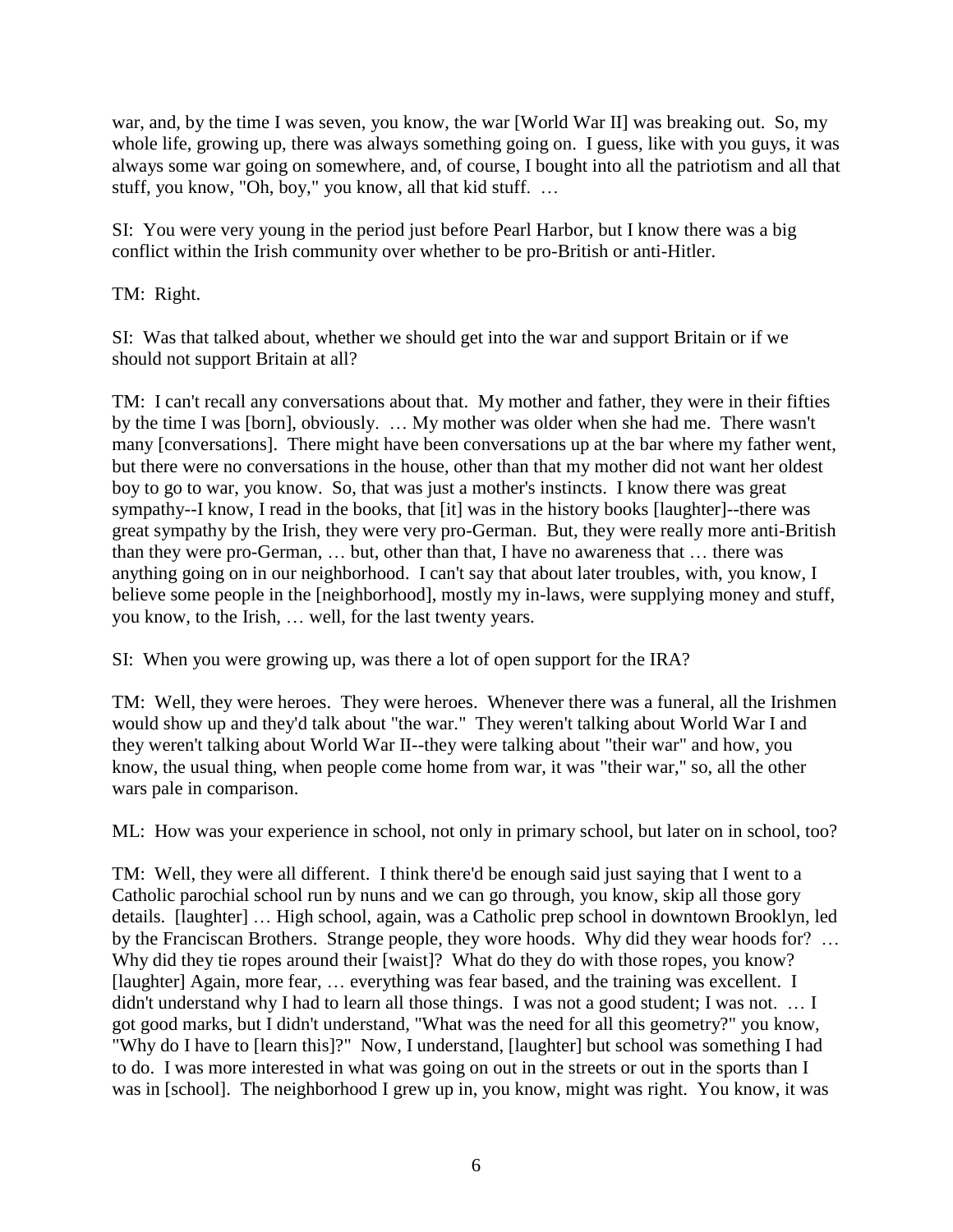not chic … to lord your intelligence. … I was a tall, skinny kid, so, I had to, you know, … learn how to be streetwise, you know, tough kid and all that, though, but I'll say this, my first experience with a library was unforgettable. I mean, we did not go to libraries. I mean, you didn't, and I kept it a secret. … I think I was eleven. … You know, New York City has these beautiful buildings, libraries, oh, my God, and I went in there and I was just like--I thought I was in church. … I was just a ragamuffin, you know, eleven-year-old ragamuffin. I guess they thought I was in there to … either get out of the cold … or to steal something, and the woman, a matronly woman, asked, "May I help you?" I said--I forget. I don't even remember what I said. What I was looking for, I said, probably something like, "I just wanted to come in and see what's in here." Well, she introduced me to books and I would secretly go down there, because I didn't want any of the boys to know that, "Oh, my God, he's going to a library." [laughter] … So, I had this secret life, you know. I was interested in what I was interested in, but I was not interested in learning what they wanted--*they* wanted--to teach me.

SI: What were the things that you found interesting when you would go to the library?

TM: Well, I think I have an inclination to math and organization, so, really, the first thing I found [interesting] was the organization of the library--the books, they had the old catalog books, catalog, these cabinets.

## SI: Card catalogs.

TM: You're familiar with them, a card catalog, and I was fascinated. I would just randomly go and open it and look, and then, I'd track that down. Whatever it was caught my eye, I would track it down. It was just an adventure, like a hardware store--I'm still that way with hardware stores. [laughter] You know, I could learn a trade by going into Home Depot.

LC: You sound like my mom. She says she could spend hours in Home Depot.

TM: Oh, yes, that's how it was. … My experience with that was enlightening, and I had a few teachers that really impressed me. … I guess you can all identify with this story. Out of all the nuns, there was one sweetheart of a nun, kind of looked like you, [interviewer Lauren Costello], you know, young, blonde, I think, quiet, and she wanted to be a teacher. … If we were good, she had this book, out of the library, you know, an adventure book, and a boys' adventure book. ... If we were good, she would read a chapter to us. Wow, I think that's when I picked up the idea of reading, you know, jeez, wow. I would get so annoyed if somebody made trouble in the class and we were denied our chapter. [laughter] There was a teacher in high school--I can't jump right [to his name]--who was a good teacher. In the Navy, there was a teacher [who] taught math and he used to call the numbers "little Jaspers," and he said, "Now, we'll take this little Jasper out of here. Now, see, in this equation, this little Jasper, they're buddies." I'm thinking, "Oh, yes, yes, you know, that's sort of interesting," than rather, "You know, well, you have to learn this formula," and I know I don't want to memorize anything. Multiplication table was bad enough, "Leave me alone." [laughter] … I don't know if I answered your question, Mark.

ML: Yes.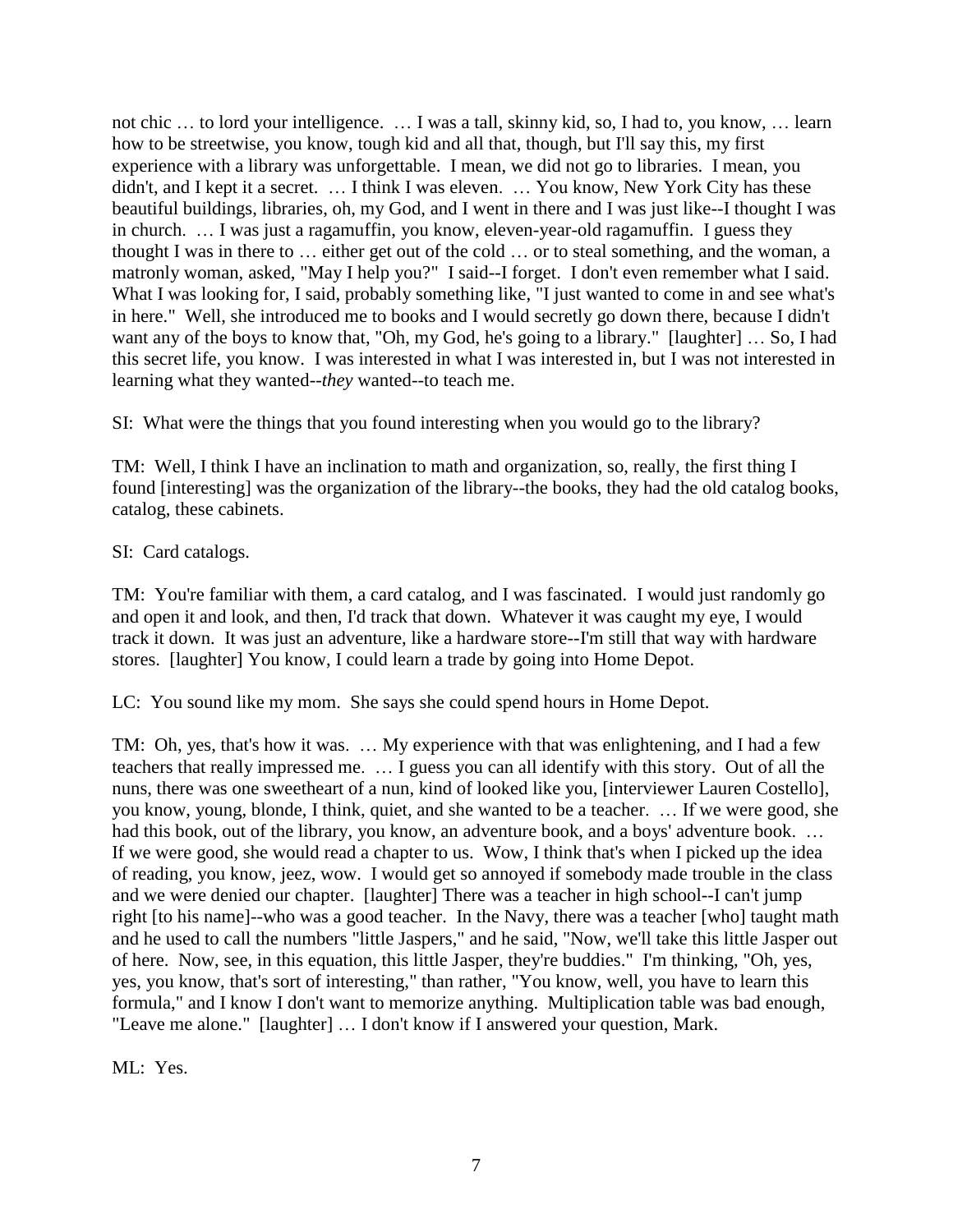SI: Were you involved in sports, either through school or clubs?

TM: Well, I was forced into the choir. [laughter] I joined the track team. The reason I joined the track team was … because we had to learn how to smoke. That's what we had to do in the neighborhood. So, I tried it, with all the boys, and I couldn't handle it. You know, I was faking inhaling … and it was cold under the railroad trestle and, oh, it was horrible. … I just stood up, defiantly, and said, "I'm through with this. I'm freezing under this railroad trestle. I don't want to smoke." I couldn't handle it, is what really [happened]. So, in order to save face, I get on the track team, so [that] I could say, "Hey, you know, I can't smoke, you know. I'm running, you know," but, really, I just couldn't handle it. I did not like it, and thank God for that. I tried the swimming team for a while, but that didn't work. So, mostly, it was track, long-distance and short-distance, and mostly medium-distance. On the streets, we played street ball, you know, stickball. … On the corners, you measured, you ran from sewer to sewer, next sewer, home plate was one sewer, the next sewer down was second base and halfway between the two, by the curb, was [third]. … There weren't too many cars there then, and so, that was that, and football. We played football in the street. We'd go up [to the] sandlot and play baseball, once I learned about the baseball from my brother, you know. … We never called it sandlot, we just said, "Well, let's go play baseball," right, and I actually had a glove and I was left-handed, which made me, automatically, a first baseman. I had to play first base all the time.

SI: Did the nuns try to force you to be a right-hander?

TM: I have a story with that. [laughter] You know, I'm getting sick of hearing myself. I write with my right hand, but I throw with my left hand. So, when anybody asked me, I would say, "I'm either right-handed or left-handed," and then, I started to say, "Well, I'm ambidextrous," but I really wasn't. I could write better than the averaged right-hander writing left-handed. I could do that. I finally figured it out, I'm right-handed and left-armed. … A hammer would go in this hand, a screwdriver would go in this hand. If I write, I write like that [with my right hand]. If I throw, I throw like that, but I can throw, not like a sissy, a little bit better than a sissy, with my right hand. [laughter] So, that, I don't know that they tried to control me. I imagine they did, … I just don't remember it, but imagine they did. There was some confusion there about righthanded/left-handed for me, so, there must have been. I must have started out as a lefty, then, I heard in prep school, because they teach you Latin, the Latin word for left-handed is *sinistere*- sounds like prejudice to me, anyway. [laughter]

SI: The Church was obviously a big part of your education, but, in terms of your weekly life and your family life, did you go to church often? Were you involved in many church activities?

TM: Only because we had to in grade school. We had to go to seven-thirty Mass every morning, had to, and you had to march up there and you had to march back and have breakfast, because you were supposed to receive Communion and all that, you know, and then, you had to rush back and go to school. I did not care for any of that stuff. It took me years before I learned that there was a difference between religion and spirituality, which came much, much later. Basically, I had no interest in that. It was something to be avoided, quite honestly. You know, the nuns were to be feared, the priests were to be feared and the parents were to be feared. [laughter] Yes, that was [it], and I can't say I had anything other than, you know, being pushed. I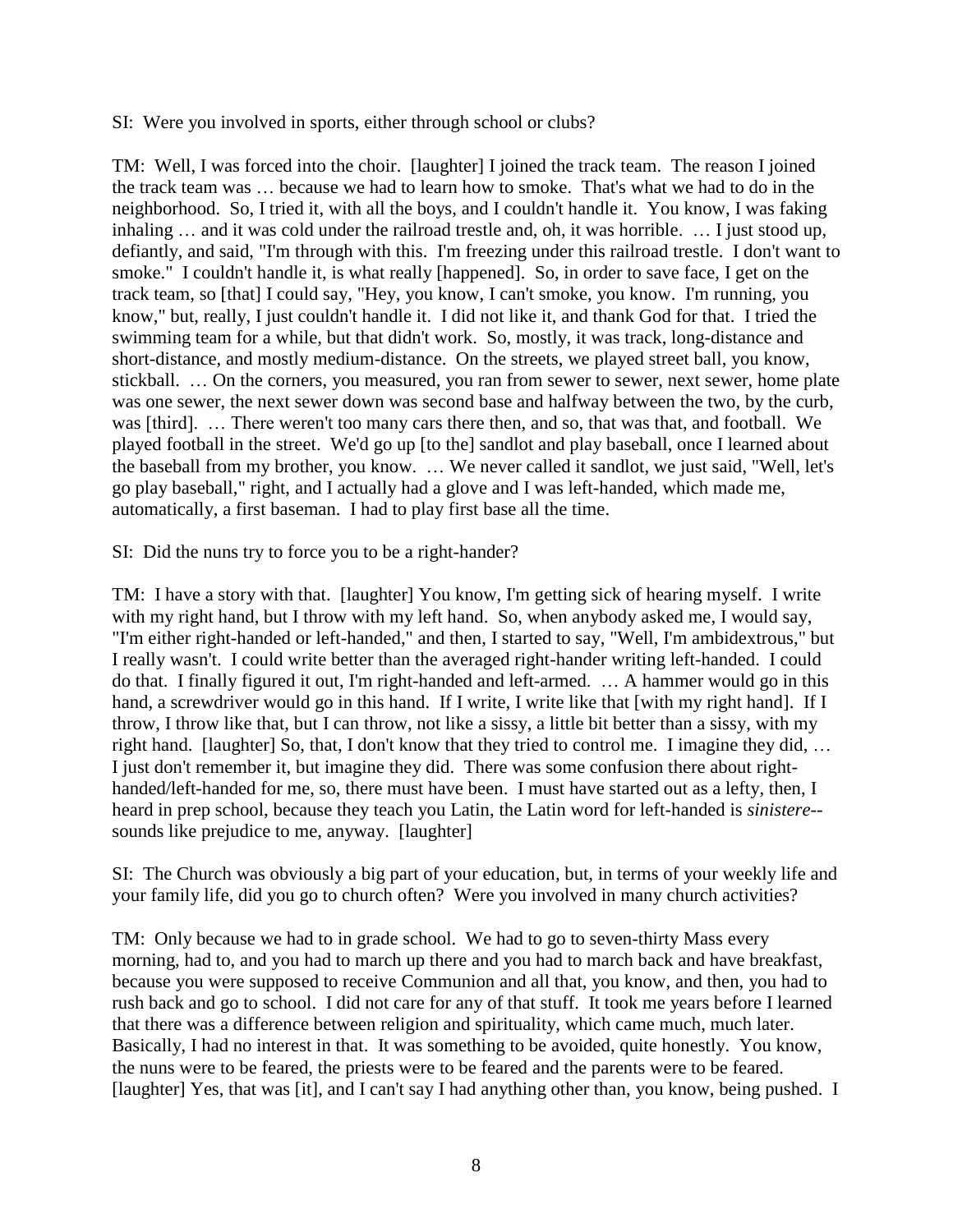did try to be an altar boy. I couldn't handle it physically. All that kneeling and stuff made me sick. Because I did not make altar boy, they put me in a choir. We were so bad that the priest would have to stop sometime, "Would the choir be quiet?" oh, and then, the professor would, oh, God, they were inclined to violence at the time, [using] sticks and smack you, and we knew that, and your parents wouldn't protect you … if you came home [with injuries]. … I got hit once by a nun with a ruler. She actually broke it over my hand. I had a welt this big. I came home crying. My mother asked me [about it]. I thought I'd get sympathy. I told her what happened. She said, "What did she use now?" I said, "A ruler." She said, "Oh, do we have a ruler like that?" [laughter] When I talk, I talk with her brogue. I said, "Yes, it looked just like this," and she took it out of my hand and she took my other hand and went, "Wham," and she said, "You must have been a terrible boy to force that woman to do [that], you know, to annoy that poor woman so much." "I'm not telling you anymore." [laughter] ...

SI: What was growing up in the Depression like?

TM: I was born in '32, so, Depression, I had no awareness. There was … nothing like that. My father had a steady job through all those years and there was no problem. ...

SI: You did not see people on the street, selling apples, or bread lines, that sort of thing.

TM: No, no. I think it was really over by the time I was, like, out on the street, you know. By "out on the street," I mean, you know, seven or eight years old, because that's what they did- they just let you out, you know. You went out. You'd go out to play. There were no cars around, you know. That would be, like, a little before the war and during the war, very few cars. … So, you could wander the neighborhood, go as far as you want. I would tell my mother, you know, "I'm going out to play," and me and the boys would go to Coney Island and be back by supper and nobody'd be the wiser. I mean, that's what we did. Nowadays, God, you'd walk off your property and they want to know. They'd want to call the cops for missing children, [laughter] and it's probably valid. ...

ML: What was your impression of World War II?

TM: I was very patriotic. My older brother was in the Army Air Force, and so, I followed everything. I followed it all. Anything I could get, you know, symbols, emblems, patches, my brother would send me a patch of anything he was in. When he came home on leave, I would be waiting like a puppy at the subway station for him, you know, so [that] I would be the first one to see him. Everybody, it was a very patriotic time. There would be drives, you know, bond drives and … metal drives, you know. They'd come around with a truck and they'd have music and all that, that I would go up and try to get something, [get] my mother to give up one of her pots or pans. … So, I was really into it, followed everything that went on and, of course, … I lived in Brooklyn, on Fourth Avenue, which wasn't too far from the Army port of embarkation out of New York Harbor. … It would be nothing to see a line of thirty or forty tanks coming right down Fourth Avenue, going on to the ships, and I remember a B-25 flying over once, right over the house. He was so low, he's [just] clearing the roof. I could see he was smoking a cigar, you know, with his hat back, "Hey, Sonny." "Wow." So, you know, it was all very exciting. ...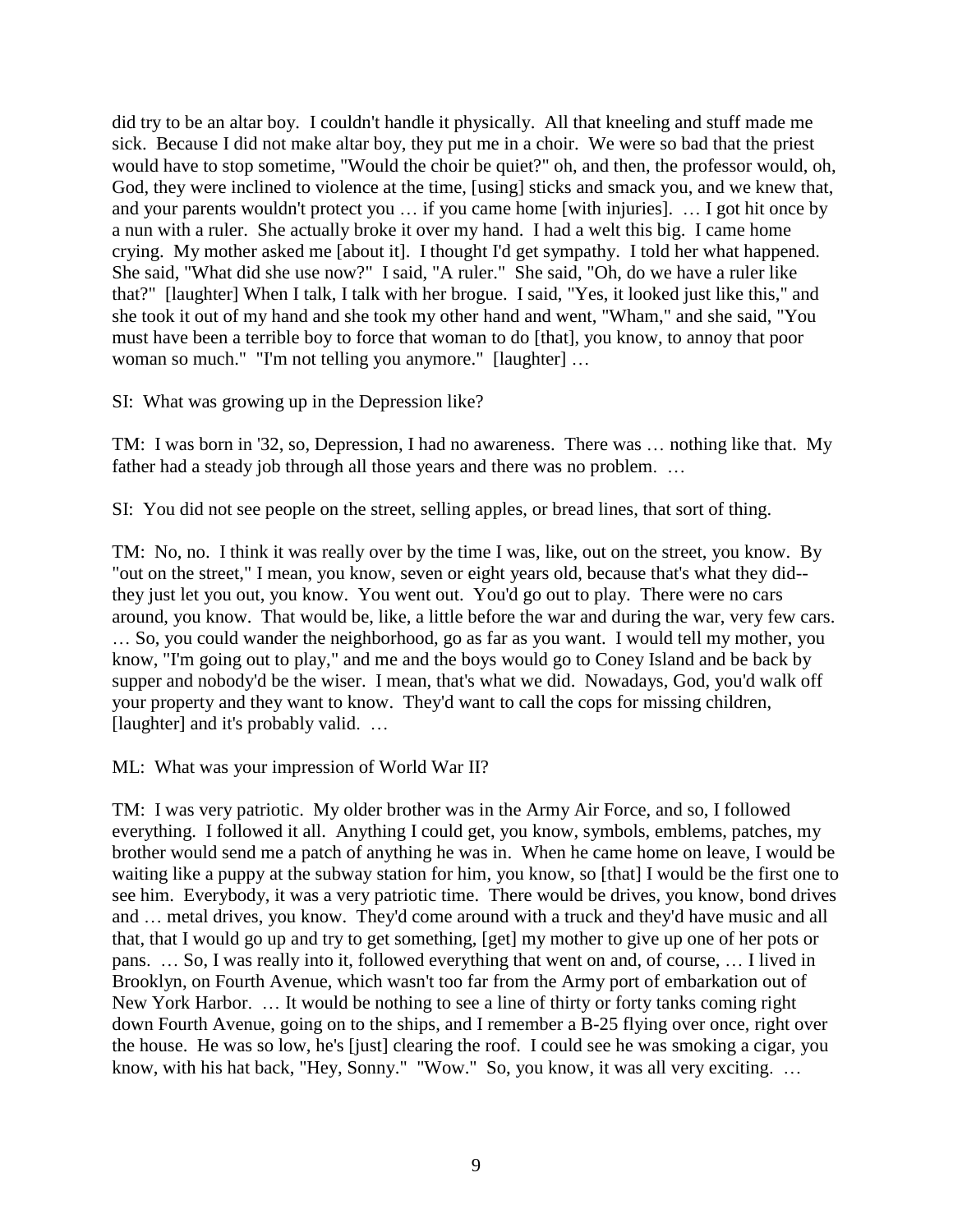They should have gotten me in the Marines when I was fifteen--I'd have taken care of everybody, yes. [laughter]

LC: You were only nine when Pearl Harbor occurred. Do you remember your feelings then, or what your brothers thought?

TM: I don't remember that day, I really don't remember that day, and I don't know why. I know there was a lot of excitement and a lot of fear. I think the follow up was, shortly--well, not shortly, but within six months--my brother got involved. He was drafted, and then, it became, you know, a matter of interest. I can't say that I remember, I really don't remember, Pearl Harbor Day. I'm sure I was aware of it, but, yes, I think ... I'd just turned nine. I have to figure that one out, yes. [laughter]

SI: Did you see changes in the neighborhood right away?

TM: Oh, yes, oh, everything changed, yes. … As you know, … if anybody in your family went in, … you hung a little flag [a service flag], it was like this big, you know, with a red border and a blue star for each son, you know. Some would have two blue stars and, of course, … if somebody died, they had a gold star. So, we had our one blue star hanging up, but everybody had blue stars, and God forbid if you were draft age and you were a civilian walking around. Everybody challenged you, "What's the matter with you, you 4-F?" you know, "You failure," and we were the worst tormentors of all, the kids. You know, "Why aren't you in the Army? Why don't you go fight for your country?" blah, blah, blah, throw rocks at him or whatever. [laughter] It was, you know, extreme patriotism, but, then, as time went on, you know, the deaths started to come up, you know, the serious stuff, you know. My friends, their older brothers, you know, they were, you know, in the Marines and they got killed or they were a pilot--not a pilot, but they were in the [Army] Air Force--they're missing. By that time, we were living in a six-family house and there were six families, three Irish, three Protestants. We were right on the border between the Norwegians and the Irish, so, we were mixed. Jensen, the Jensen boy, came home. He was in the Air Force, the Army Air Force, and he was on a bomber and they got shot down. They crash landed in France and the Partisans came. … He'd survived. He parachuted, he survived, and, because he was Norwegian, he looked German. He's blond, blue-eyed. They figured he's a spy, trying to infiltrate them and get them exposed. So, they decided to shoot him and they had him tied up and trussed up and they were ready to blow him away and somebody intervened. Somebody realized, "No, he really is an American," and they got him through and they got him back. … For some reason, he came home and he was out. He was out, he was done, but his hair had turned all white. He was just, like, twenty-one and his hair had turned completely white, from blond to white, with the fear. So, that was like a living experience, but there were other guys that just died, you know. So, there was a lot of that going on, and then, later on, guys started coming home, the wounded, you know. … It was all very, very patriotic. It was all very much a part of, not your daily life, but it was that awareness. We would play on the streets. I remember, one summer, it was something about the Pacific. So, we got this big box--something came, maybe a mattress or something, came in a box. We ripped open the box and laid it out in the middle of the corner and that was our raft. … We had just been shot down, you know, in the Pacific and, now, we were going to be on this life raft all day, and we did. We stayed on that, you know, damn thing all day. We didn't eat. My mouth would get [dry]. Oh, it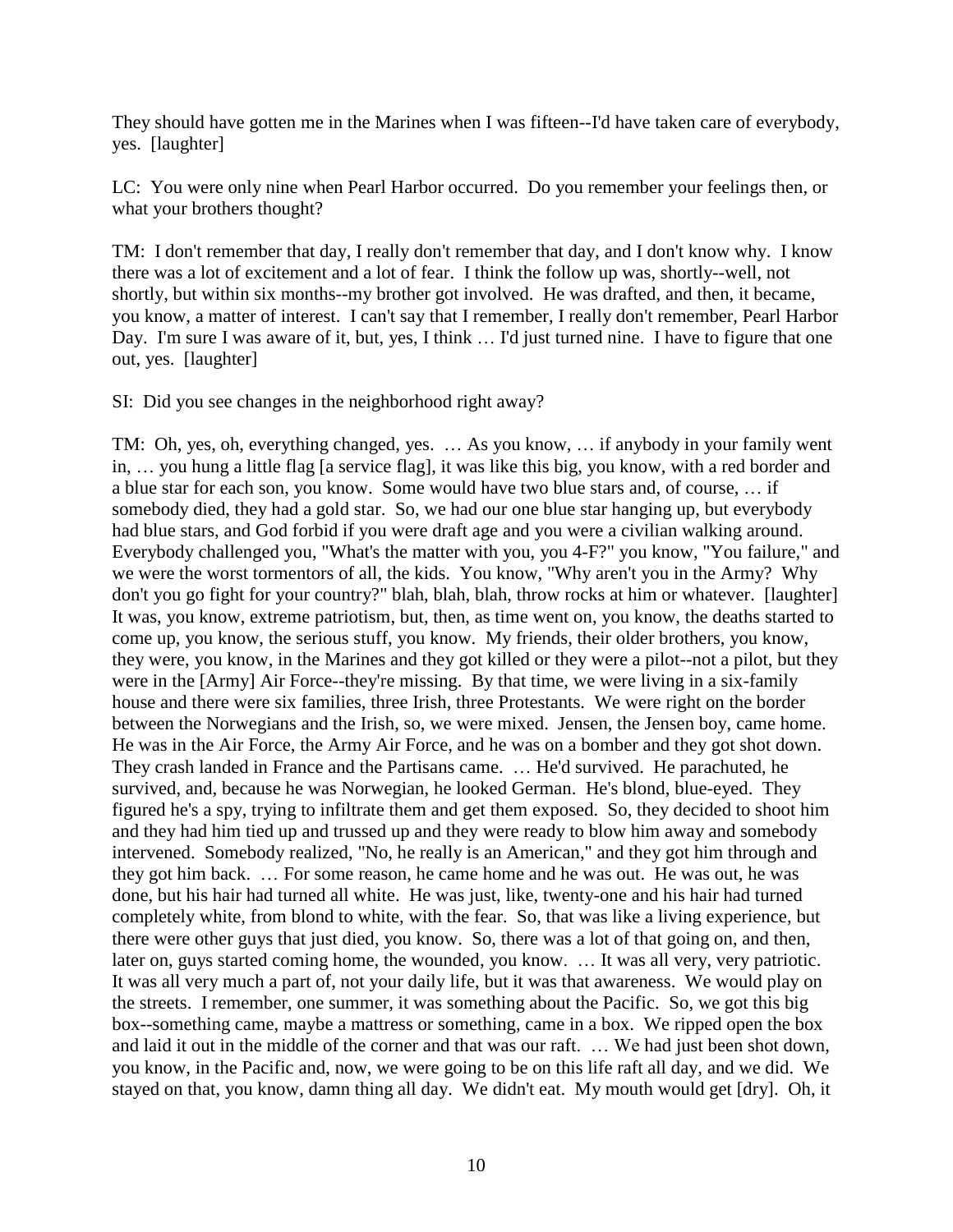was awful, what we did to ourselves, but we played that we were, you know, shot down and we had to spend thirty days at sea. So, it was all very much a part of our routine. … The games we played, if we weren't playing sports, we were playing war, and so, … I was conditioned, by that point, you know. … Of course, as I grew up, I knew, we knew, that we were going to go, eventually, go in the service. It was a matter-of-fact, between the draft and there's some volunteering. So, we knew our turn was coming and we were kind of conditioned already for it.

SI: When somebody in the neighborhood lost a son or an older brother, was there any kind of community response or was it just a private family matter?

TM: I would say a private family matter. Yes, there was no real glory, just sadness, … that I knew of.

SI: For example, would the community come together to help whoever lost somebody?

TM: Yes, yes. … Well, the Irish always did. They collected for a wake, you know. … Well, I was never invited [laughter] to those sort of affairs. So, I really don't know whether they even brought the bodies home. They might have just, you know, been buried overseas, you know, and there might not have even been any kind of a ceremony, other than a telegram, yes.

SI: What about blackouts and Civil Defense drills?

TM: Oh, yes, I remember that, yes. They had the blackouts. The sirens would go off and everybody had to [get inside], and then, there were people, local civilians, local neighbors, who would walk the streets and [say], "Put out that light." You know, they'd holler, "Your light's shining." God forbid your light was shining, you know. You'd close the drapes, but the light would [leak through]. So, you had to turn off all the lights and do that for about twenty minutes, and then, they'd do the all clear. I thought it was all very exciting, you know, being a kid. That was fun--that was "fun." [laughter]

SI: Did that inspire any fear in you or your friends that you might actually be attacked?

TM: I don't think we ever thought about that, no. No, later on, we'll talk about that. There was only one time, really, that I faced guns, and I didn't even know it, was an airplane and I didn't even recognize it. By the time it was over, you know, I [thought], "Oh, my God." ...

SI: Do any of the big events of World War II, and the reaction on the home front, stand out in your memory, like the D-Day invasion?

TM: Oh, yes, oh, certainly. I don't really remember Pearl Harbor, but I remember D-Day, was a big, big buildup to D-Day, and, of course, the end of the war, first, the Victory in Europe, which came in the summer, I think, … August, was it? I don't recall. I think I was just thirteen then and, oh, everybody went crazy. [Editor's Note: The D-Day invasion of Normandy, France, took place on June 6, 1944. V-E Day was declared on May 8, 1945, followed by V-J Day on August 14, 1945.] My sister was working in New York. … She was in the *Daily News* centerfold, everybody in the bar, celebrating, and then, there was V-J Day, the Victory in Japan. … That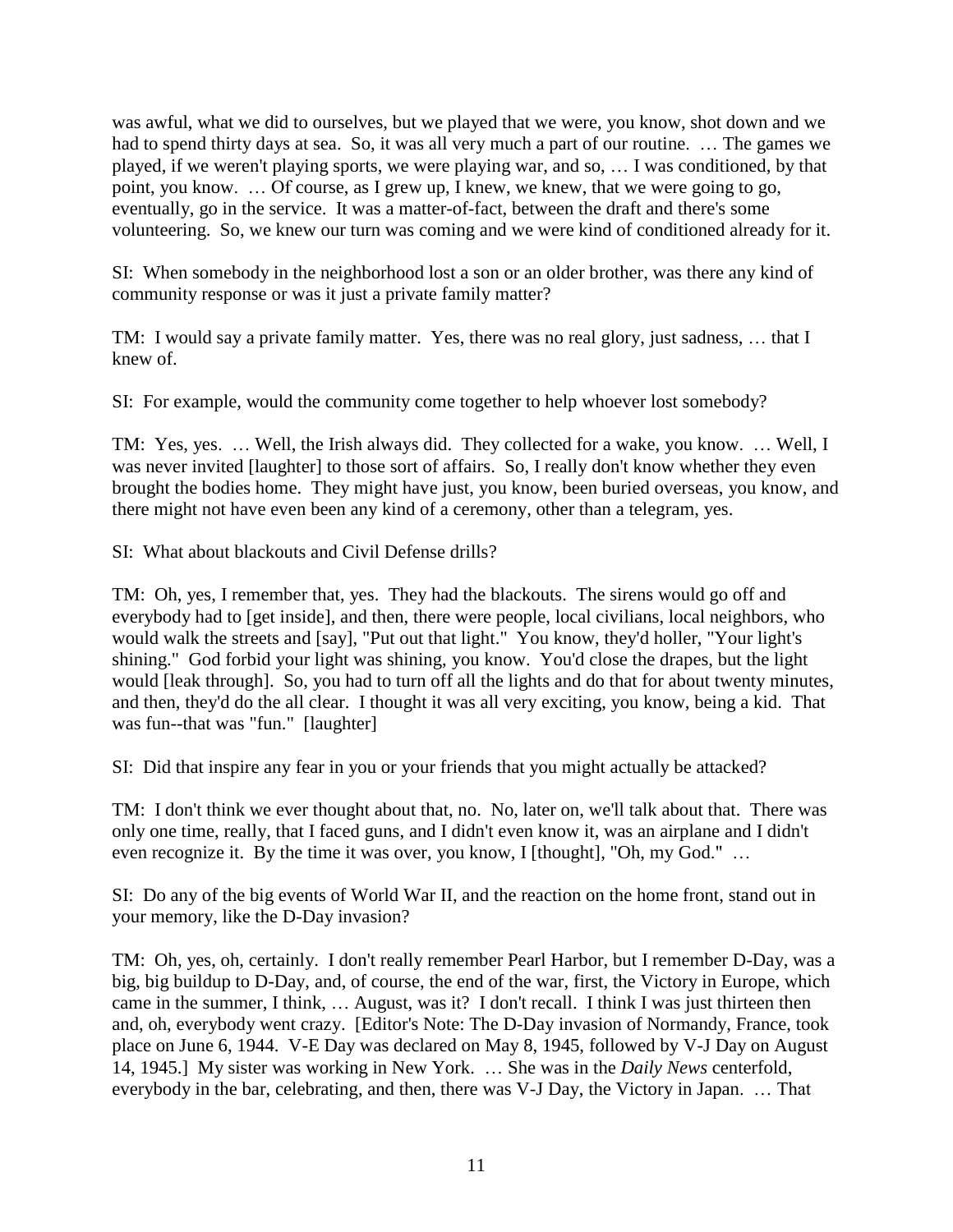went down a little bit easier, but the big one in our neighborhood was the Victory in Europe, meant the war was winding down. It was over, but it really wasn't over, you know. My brother didn't come home for about eight months later, because they had some sort of point system, and he spent his whole career in the Air Force, basically. He was sent … into a training command. He was a flight mechanic and his squadron taught navigators and bombardiers. They had these little twin-engine planes and he would sit back there to make sure the engines were running, and then, they would have a bombardier and navigator, students, and, you know, they would train them, get them lost. … From there, he evolved to other assignments and he finally wound up, like three years later, I think in 1945, he was now ... the crew chief on a B-29. So, he was going to be part of that, the big invasion of Japan, but he never left the States. So, it was all buildup for that--thank God it didn't happen. It would have been a disaster. Anyhow, that was that.

SI: Did you ever go visit your brother at any of his bases around the country?

TM: No, no, we never really even left Brooklyn--I mean, for anything, I mean. He was in Louisiana. He did his basic training in Atlantic City. … They took over, the Air Force took over, the hotels, and I remember, he sent pictures of him, you know, training in Atlantic City. I thought, "Wow, that's nice," but, then, he went down to Louisiana, he finally was out West, like in, what's in Nebraska? Lincoln, Nebraska, was there. He finally wound up with the B-29s. So, no, I never … got to see him, other than when he came home, and, of course, at that time, they had to wear their uniform at all times. You know, you couldn't put on any civilian clothes. I loved that, you know, "Can I have your hat, Marty? Oh, my God, if I could have a hat." [laughter]

LC: Basically, your whole childhood and your brother having been drafted was the main reason why you enlisted as well in 1949.

TM: You've got [it]. You're amazing. [laughter] I don't know how you know that. No, I'll tell you, well, … in 1949, I was still in high school. We knew we were going to get drafted--that was a matter-of-fact--it was just when. Quite honestly, we went down, we were near an armory, … a Navy and Marine armory, and my crowd of about, I guess there was about six of us, we decided, "You know, if we join the Marine Reserve, we would get uniforms, and then, we could go up;" drinking age in Brooklyn was eighteen, they were seventeen. "We could wear the uniforms and probably get into the bars on Fourth Avenue and we could drink, and maybe we might even meet some older women or something." So, we went down. Six of us went down. Two of us were turned away, me and Jimmy Delaney, and the Sergeant said, "You boys are only sixteen." "Well, we're going to be seventeen, you know, in a couple of weeks." The rest of them were seventeen, so, they went in the Marine Reserve. They said, "Come back next month." Okay, so, we come back next month, me and Jimmy. We're going to join up and we walk into the armory and we don't see any Marines. … We're walking around, looking around, and saw a Navy chief, old--he was probably thirty. This old Navy chief came over and said, "Can I help you boys?" "Yes, sir, we're here to join the Marines." He said, "Well, why would you want to do something like that?" [laughter] and we told him whatever BS we thought he might want to hear, you know, "Oh, we want to serve our country," and blah, blah, blah. ... He told us what Marines did for a living and how they lived and how they never got to see any girls and they never had any fun. They slept out in the woods and they had mosquito bites over them all the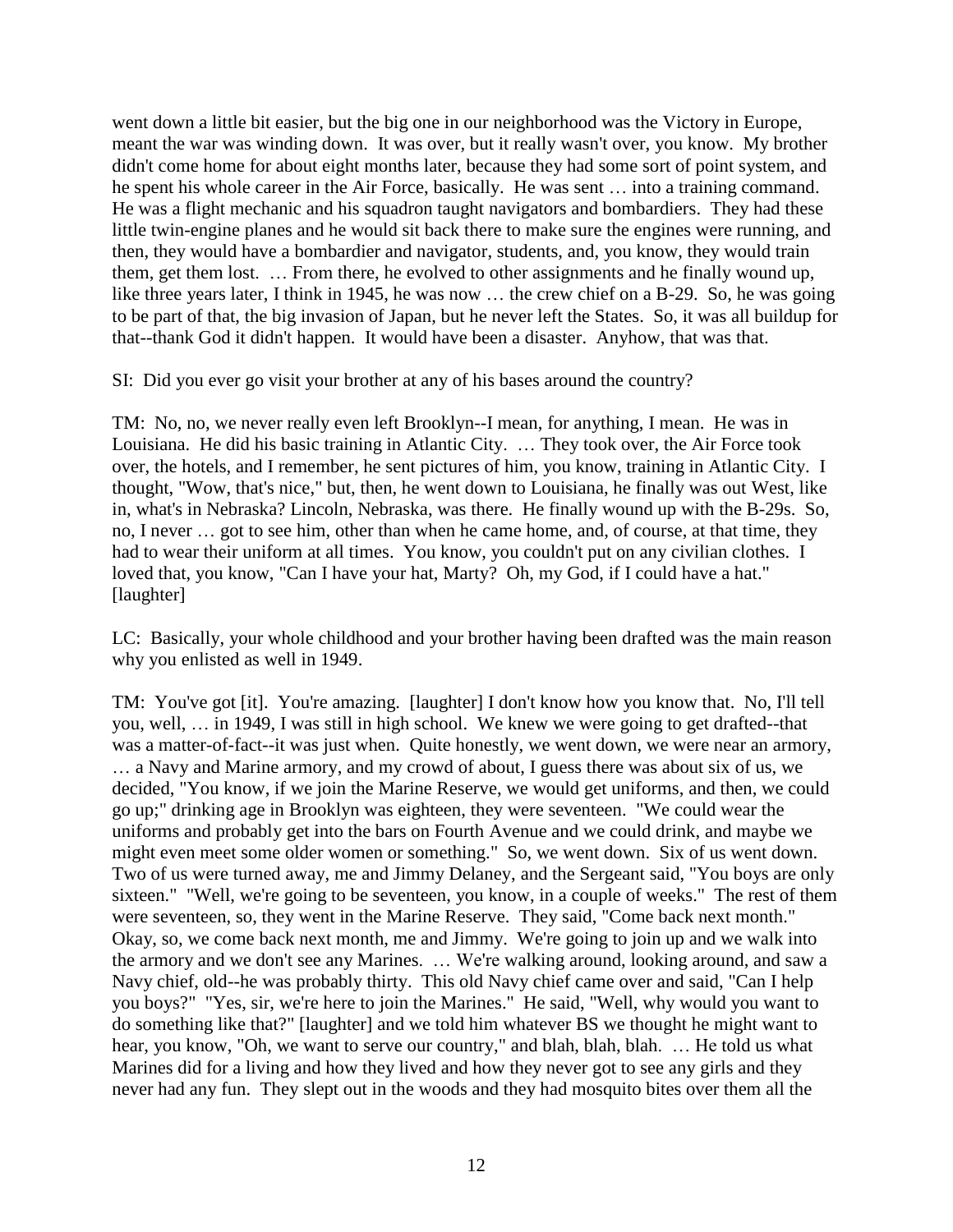time and bugs were in their boots, and he says, "Now, in the Navy…" [laughter] and he went on to explain the wonders of the Navy, that we always had three square meals a day, we'd have a place to sleep and, when we came in to port, everybody was waiting for us. He knew these seventeen-year-old kids, what they had on their mind--they were chasing girls and they, … you know, wanted to go be able to drink beer. We joined the Navy. [laughter] That was in, well, for me, November 1949. About seven or eight months later, the war broke in Korea. [Editor's Note: The Korean War began with the North Korean invasion of South Korea on June 25, 1950.] Within, I'd probably say ninety days, the other four guys were gone. They had just activated them, put them in. Two of them did guard duty, … one down at Quantico somewhere and the other one up in Rhode Island. The other two went immediately to Korea. One came back and he was a basket case. … He wore his old Marine overcoat. The kid, he was only, what? wasn't even nineteen or eighteen. He got wounded, he was traumatic [suffering from post-traumatic stress disorder], and, "Wow." A year later, they caught up with me. They activated me because I had moved from Brooklyn to New Jersey. I finished high school, went over to New Jersey. There was some sort of mix-up. I said I wanted a transfer, you know, "I'm moving," and the officer said, "Don't worry about it." He didn't worry about it, I didn't either, but, then, they said, "You haven't been attending meetings, you know. We'll give you ninety days to get your papers in order and come down. You're going active." So, they pulled me in the Navy just like a regular Navy [enlistee] and went to regular Navy boot camp, … but I was in Reserve. I had joined, as I said, when I was seventeen and they had an enlistment thing called a "minority cruise." If you joined when you were seventeen, you got out on your twenty-first birthday. Otherwise, you went in for four years, no matter what your age was. So, I turned nineteen in boot camp and I was in various training, boot camp, and then, airmen's aviation, Navy Aviation basic, and then, aerographer's school, and then, a ship assignment.

… I'd just turned twenty … when we hit Korea.

SI: When you were in high school and nearing the end, before you decided to join the Reserves, where did you see your life going? What kind of career did you see for yourself?

TM: … By that time, I had developed this [issue]. I would say the family was having trouble and my only goal was to get out of the family. There was a lot of troubles and dysfunction, I guess we'd call it today, and I had decided that, as soon as I could, I was going to leave. … I told them, "When I finish high school, I'm leaving." Now, for me to leave, I figured, "Well, I'll just go in the Navy," and that was as far as it went. I had no guidance. I didn't ask for guidance. I thought I was self reliant--really, I was arrogant. But, I thought, "Who would have me?" that kind of thing. … College was out of the question, you know. The world I grew up in, rich people went to college and sissies went to college--no offense meant. I've learned since. [laughter] I tried, I tried later, to become a "sissy" myself, but there was no career path-ing in anybody's mind, especially in mine. It was just, "I'll probably wind up in the Navy and we'll see what happens." ... You know, I wasn't very much looking forward to [a career]. I had no career plans, you know, maybe get a job with the city or some, you know, inane thing like that.

SI: How did you wind up in New Jersey before you went into the Navy?

TM: My older sister, Kay, had married and her husband was from the neighborhood and they called him "The German." I don't know why. [laughter] You know how they are--he was more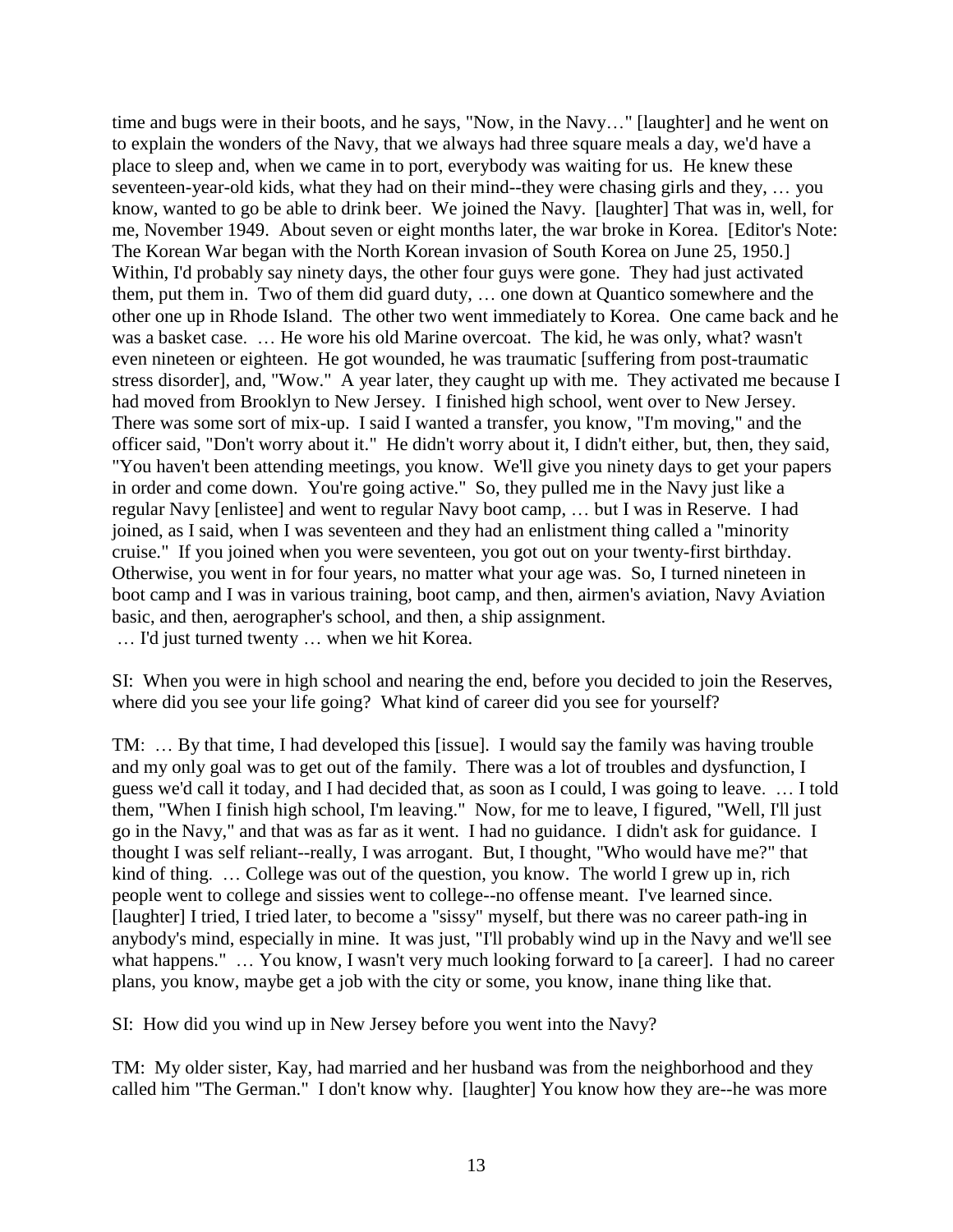American than the so-called Irishmen that were calling him German, but they moved to New Jersey. So, I visited her a lot, just to get away from the family, and she was very sympathetic. … So, when I finished high school, I told them. They were probably my closest [relatives] then, because, by then, I had become alienated with my older brother. He developed a drinking problem, and so, he was part of the problem. … So, my focus now went over to my sister and her husband, and I told them, … "I finish school, I'm going to join the Navy," and my brother-inlaw, who had been in World War II in the Air Force, said, "You know, if you're joining the Navy to get away from the house, you're making a mistake." He said, "Why don't you come live with us, you know, and settle down?" and so, I did. That's how I wound up in New Jersey. I was invited over, but I spent all my time going back to Brooklyn, didn't know too many people, got a job in New Jersey and, within that year, I was activated. That's how I wound up in New Jersey.

SI: Where in New Jersey?

TM: In Garwood, which is between Westfield and Cranford, a little industrial town. The only thing it was known for at that time was that … Alcoa had an aluminum plant there. Now, most of the people from town worked there. So, that was that. My brother-in-law had a business, a trucking business, in New York. So, he commuted, you know. I don't know why, how they wound up in Garwood, but that's how I wound up in Garwood. … Then, after the service, I naturally went back to Garwood, and then, within a year, I was married. So, then, I was implanted by then. Now, I'm a Jersey boy. I'm from Garwood and I got a job at the New Jersey Bell Telephone, so, ... you know, I'm planted. [laughter]

ML: How was your training experience in the military?

TM: I liked it, I really liked it. … As I explained, you know, I was running away from the family, I was running away from Brooklyn and, now, I had a strong distaste for anybody from Brooklyn now. I had completely reversed myself--my loyalties, you know, blood brothers and, you know, all that stuff. I just turned against everything about that. So, I liked the fact that nobody knew me, that there were no connections about the family and that sort of trouble and about me. I had trouble with social problems growing up. I was always getting in fights. I don't know why, probably my mouth, but the trouble was, I was losing the fights all the time, but, anyway, in the Navy, I sort of found a home, as they say, and I enjoyed it. My friends were not from New York. My friends were from Pennsylvania, at the time, and the training was wintertime. It was very cold; tell a funny story, if we're ready for a funny story.

SI: Sure.

LC: Yes.

TM: Because most of the things that happened--oh, first of all, I've got to tell you about my chief. This is a funny story, for me, not for him. [laughter] Our chief in boot camp, his name was Spangenburg. He came from New York City--I mean the city, Manhattan. [Before] World War II, he had joined the Navy when it was part of the China Fleet and he was ... in the gunboats, you know, in China. … When World War II came, he wound up, … they made him an officer and they gave him a destroyer. So, he was a captain of a destroyer, all through the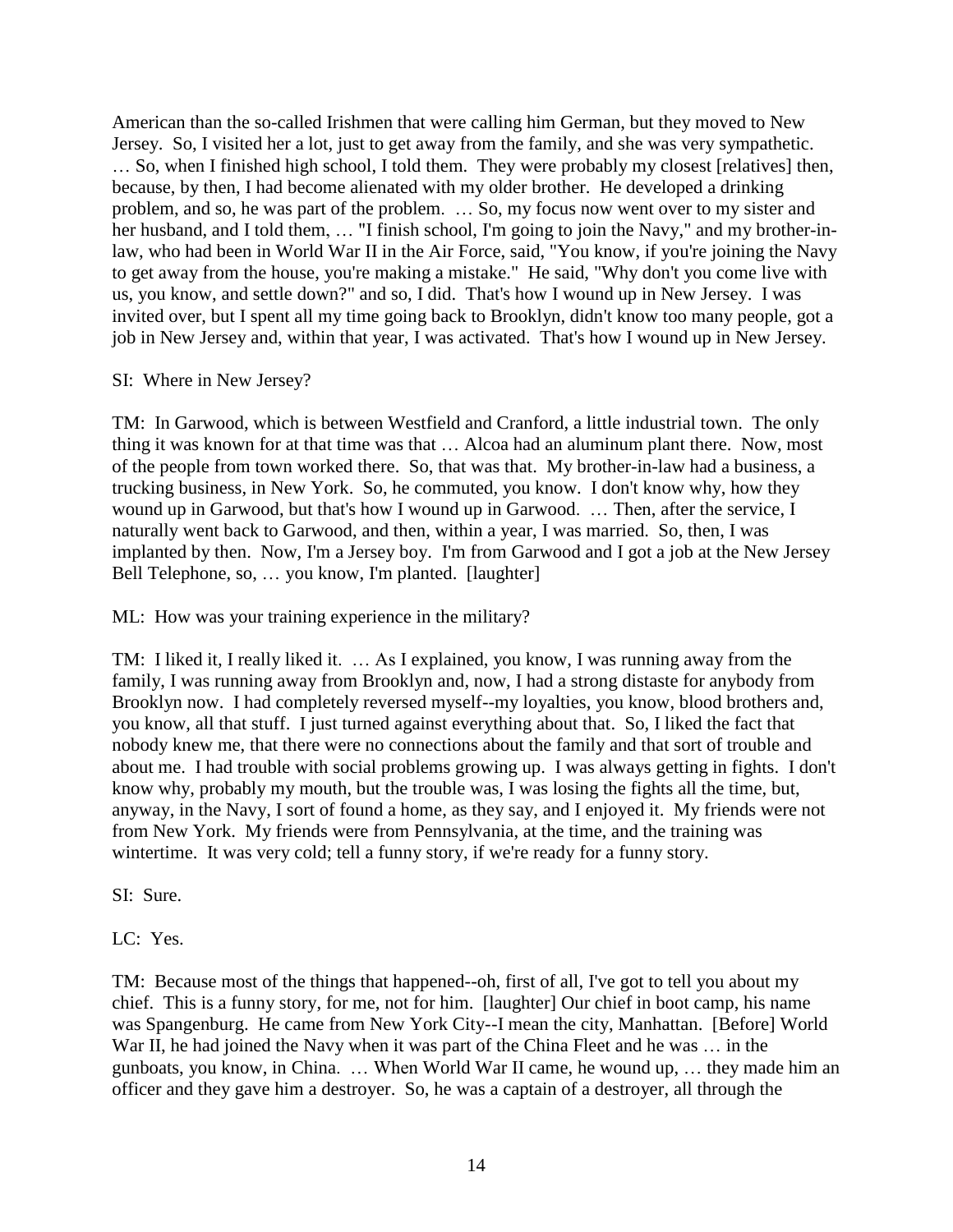Pacific, but, when the Korean War broke out, they activated him again. Now, he's probably, I don't know, I'll guess sixty, but they restored him as a chief, not as an officer, as a chief. … They sent him down to Bainbridge to be, … you know, in charge of training. … He was a tough, tough old German. He came in one day and he was furious and he took it out on us, and he had the nerve to tell us, which I was shocked [at]. He was upset. He says, "I'm very upset and I'm taking it out on you people." [laughter] He says, "There was a little," and I'll leave out the curses, "a little *shite* of … an ensign inspecting me this morning, … me and me boys, and he made me pull up my pants to show him my socks, that I had clean socks." He says, "If he were on my ship, I'd have seen that he went overboard that night." [laughter] … He was so insulted that this little boy made him show him his socks, and we thought, "Don't laugh, don't laugh, guys, don't laugh." [laughter] The other funny story, we had, what was his name? oh, jeez, I've got to remember his name. Well, it'll come to me, a little Jewish boy, … again, from Manhattan. He was the comedian of the group, a real city kid, played the, what do you call that? [Mr. Madden imitates an instrument.]

### LC: Clarinet?

ML: Yes, thank you. Well, he was our comedian--Sheldon was his name. So, ten o'clock comes and we're up on the second floor, the second deck, they called it, of this barracks in Bainbridge. The lights go out. There's a couple of guys standing awake for fire watch. We're just about five minutes gone by. People are settling down, we're falling asleep--and, oh, boy, his name almost came to me--he says, out of the dark, "Harry, you coming over tonight?" and we all start giggling, because we know, you know, there's no problem. He was doing this routine. Well, the trouble was that there was an officer just coming up the stairs and he heard, "Harry, you coming over tonight?" The officer went nuts, he went nuts. All the lights went on, everybody's up, "Everybody named Harry onto the quarter deck," and, luckily, there was more than one Harry. … So, they all show up, "We were all asleep, sir. We don't know." You know, nobody knows nothing, you know, didn't hear. "Fire watch, did you hear something?" Well, they had to say yes. "Well, yes, we…" you know, they had to confirm it, because, then, he'd really [fixate on them]. He knew he could focus on those two. Well, he was so upset, he made us all get dressed. Now, it's about ten-thirty and [we] go up on the drill field, in the middle of winter, cold, cold, cold, and do the manual of arms, you know, [Mr. Madden imitates marching], over and over and over and over again. Our feet are getting cold. My body's warm because of the exercise, but it was cold. So, we could see he was weakening. He was getting cold, you know. "We'll outlast this little guy, this officer. We're going to outlast him." Just about when we say, "Well, one more time and we're out of here, we're going back to bed," then, in the middle of it all, out in the drill field, Sheldon cries out, "Harry, I can't stand this anymore." [laughter] Oh, the officer goes- -he lights up again. "Ah," he's running around, "I know it's in this group. Who are you guys? Separate. Oh," dah-dah-dah. "Sheldon, shut your mouth, shut your mouth. We're going to come after you if you do it again." [laughter] So, we did another half-hour. Finally, he let us go back and that was the end of our little adventure, misadventure. [laughter] Boot camp, that finished boot camp. Then, we were assigned. I was sent to aviation, which meant another basic training down in Jacksonville, [Florida].

### SI: Boot camp was in Bainbridge.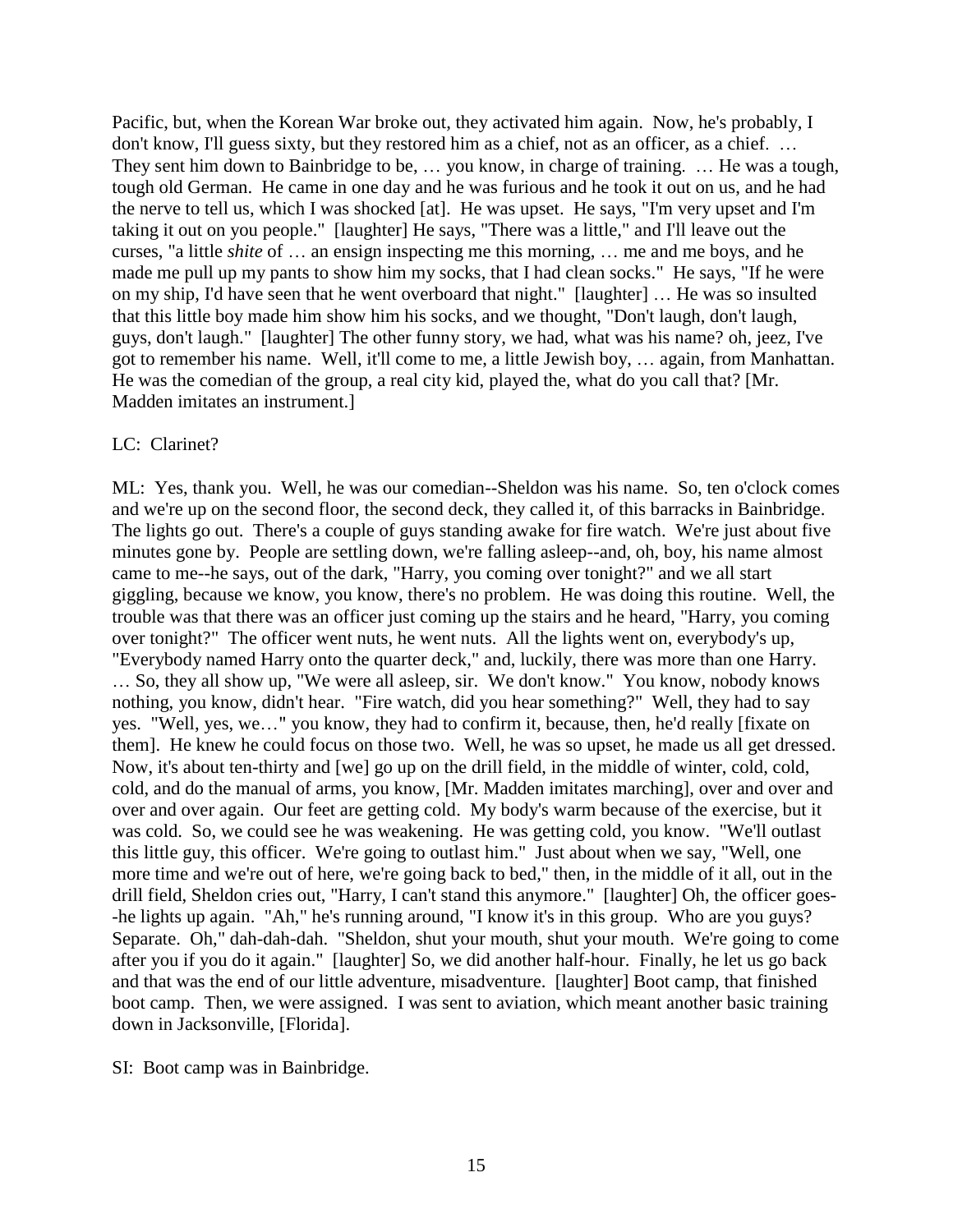TM: Bainbridge, right, and that's when all the assignments [were made]. So, I went down to Jacksonville for further training and picked up some new friends. Now, these guys are from the South, and so that, now, I became a Southerner. … So, I was three months down there. I loved the fine weather and the training was excellent. You know, it was interesting. I started to get an interest in, "You know, well, maybe, what will I do?" you know. … Before I went, during that year, I worked in a machine shop, so, I was interested in being a machinist, only because that's what I got a job doing. I had no real interest in anything they had to offer, you know, ordnanceman or an aviation mechanic or a photographer and any of that stuff. I started looking at, you know, "Where are the schools, the training schools?" and I saw Lakehurst [Naval Air Station, New Jersey] and I had a girlfriend by that time from Staten Island. So, I decided I wanted to be an aerographer or a parachute rigger, because those schools were in Lakehurst, and I got [into aerography] because the two other fellows that I teamed up, they wanted to get into photography. … It was a priority thing. … The higher you were, this class was three hundredand-some-odd people in it and they went by the highest grade picked what he wanted to do and he was given it, until … those slots were full. So, you come all the way down. Now, if you came in at a certain level and you wanted to be a photographer, but the lowest billets were filled, well, then, you were put at the bottom. So, these guys were studying hard and I was their mentor, you know. I would have the book and I would be asking the questions. … So, I learned all the answers, because I was, like, helping them, you know, all school type stuff, you know, "An F4F is a fighter plane. Well, what does the 'F' and the '4' and the 'F' stand for?" that kind of stuff, you know, knowing all the designations. So, I had all the answers. I think I came in thirteenth out of three hundred-and-some-odd, because I was helping those guys. So, then, I went in and I said, "Well, I want to be an aerographer." He said, "Sure," because there's thirteen slots, you know, unless everybody ahead of me wants to be an aerographer, which I doubt. [laughter] You know, who wants to be a weatherman, you know? But, my two friends missed out. Now, I know they wound up being ordnancemen, which means they're loading the planes with ordnance. ... Then, they sent me to Lakehurst. Well, that, I loved, and we had barracks. We were using the old Officer Candidate School training barracks. There was four of us in a room. That was good. My car was parked right outside the window, I was going home or to Staten Island to see my girlfriend--life was good. That class had thirty-six in it; I came in thirtysecond. [laughter] I had a wonderful summer, though. ... I was either up in Staten Island or I was over at Point Pleasant, (and out of uniform?), [laughter] and then, things started to get serious. We finished there. …

SI: Before we move on, what did the training consist of? What kind of things would you do?

TM: It was all about weather observation, drawing weather maps, which is, you know, I don't know that you even see them anymore. … They used to have each city, you got a code for the city, you know, an abbreviation, and then, … there was a circle and there would be little [indications]. The circle meant the sky and, ... if it was reported that there was half cloud cover, you blackened half of it, the circle. If it was overcast, you blackened it completely. If it was full sun, you did nothing. … This all came in in code, so, I had to learn the code. It came all in in numbers. Then, the next code would be wind direction. Well, that's obviously a number, and then, the speed, well, it was in the Beaufort speed, so, you had to learn the Beaufort Scale. [Editor's Note: The Beaufort Scale is a measurement system for wind speeds observed mainly at sea.] … So, if it said, "The wind is from the northwest at fourteen knots," … you know, then,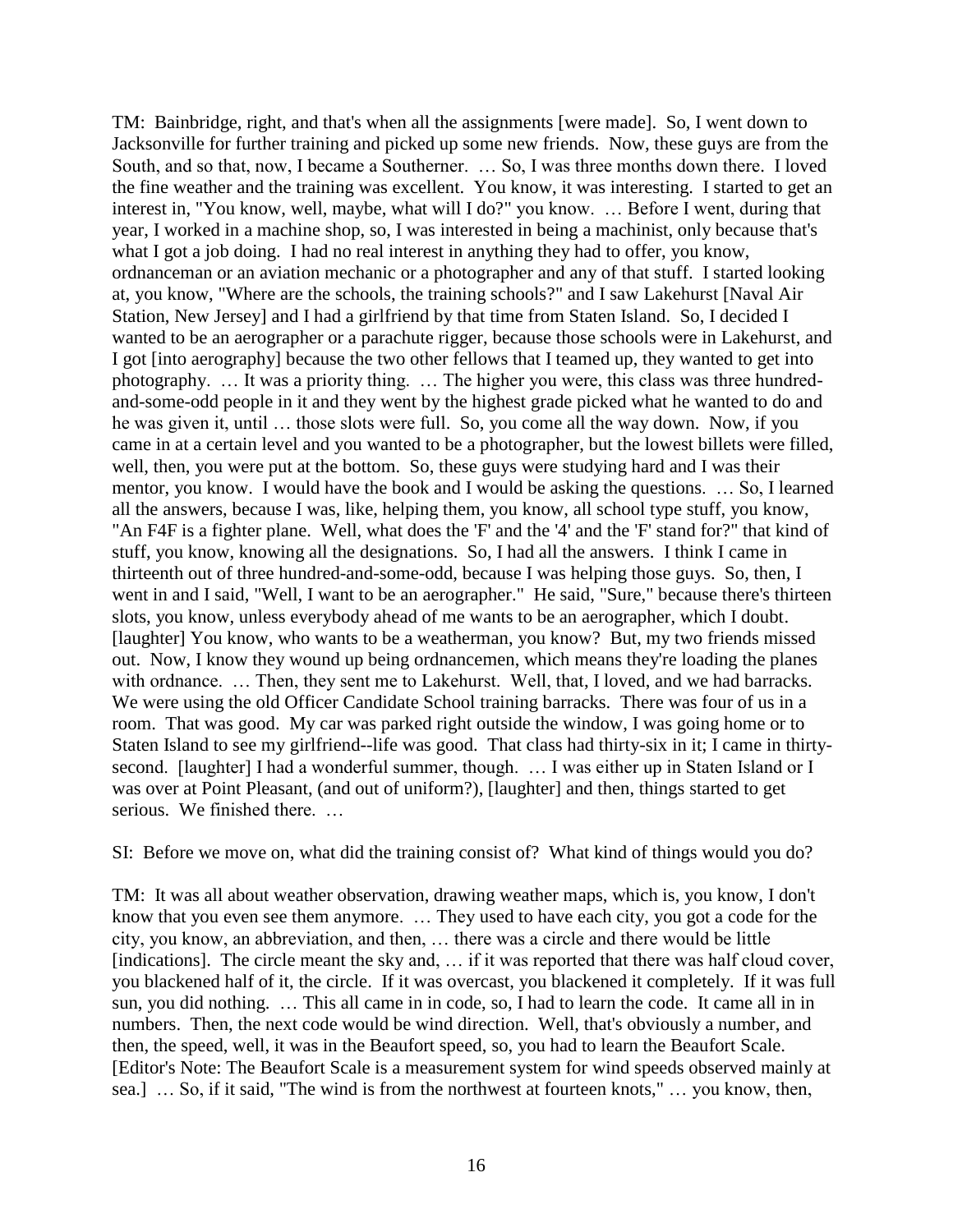you drew a little arrow out of the circle, and then, a number of flags on how fast the wind was blowing. You know, … a bar with three stripes on it, like that, she's blowing, you know, twenty, thirty miles an hour, that sort of thing. So, we were learning code, we were learning weather. Then, we had to learn how to observe the weather, because, every hour, you would have to go out and you'd take a temperature, wind direction and dew point, out of this little box we had, and then, you had to do a weather observation and fill out a log every hour. Basically, that was it; of course, learning how to fill up the helium, the balloons. We had two sizes of balloons. One was, oh, a little bit smaller than this table. The other one was as big as the room, and you had to learn how to launch them, because we'd set up the big balloon, and then, they'd tie a little, … looked like a milk carton, and there was a little light in it that you dipped in the water. It got a light, so that [you could see] if you sent it up at night. … Once we launched that, then, they had radar track it and it transmitted temperature, because we could get the wind from [its speed]. So, with that, we would get the winds aloft and we would track--well, radar would track it--and then, we would get a report on that, so that we now could make our report from wherever we were. … We did it every, I think, every six hours, you did a report, out to the world, and then, within a half an hour, you picked up all the reports that came in. ... We would then sit down with this huge map and take the reports, one guy would read, he would do the decoding, you know, and the other guy would draw the map. You know, he'd tell you the location, maybe a ship, maybe an island or a city, and then, we would have that ready for the officer, the weather officer. The aerologist himself would come in and he would decide what the weather was going to be. [laughter] So, to answer your question, it was all technical. There was no more, you know, marching or no more of anything. It was Navy. There was one Coast Guard person and one Marine in that class. So, as I say, I was too busy with my own entertainment, but at least I didn't get thrown out of that school. From there, we had a choice. We could go to Norfolk for further transfer or we could go to San Diego for further transfer. Well, I thought about it--I had used up all my welcomes. You know, nobody wanted to do my laundry anymore, you know, back in Garwood, [laughter] I was kind of broke and I decided, "I've got to get out of town." So, I said, "I'll go to San Diego for further transfer," knowing full well that, really, the Pacific Fleet was at war and the Atlantic Fleet was not. … I went anyway, because I wanted to go to California, you know, simple, selfish stuff, you know. I wasn't there to get in the war. I just [said to myself], "Get out of town." …

LC: Your girlfriend was there at the time.

TM: Oh, yes, yes. I was crazy about her. I wound up marrying her when I got out, yes.

LC: You said that you moved to Lakehurst to be closer, but, then, you moved to California.

TM: Oh, yes. Well, she wasn't going to see me in Norfolk, either. [laughter] … Well, we had a deal, you know, "We'll keep in touch, but, you know, if you want to go out, then, you can go out," … but, after, when I got out, I did say I was thinking of, you know, staying in. She said, "That's fine. You can stay in all you want, but I'm not waiting anymore." I said, "Oh, I'd better think this over." [laughter] So, then, … off we were in San Diego, for further transfer. That means we were at the naval air station in San Diego, just … waiting for assignments, and an aircraft carrier come in one Sunday morning. We had a sadistic chief there who wanted to trick everybody. He did not like aerographers--he couldn't even say the word [laughter]--and so, he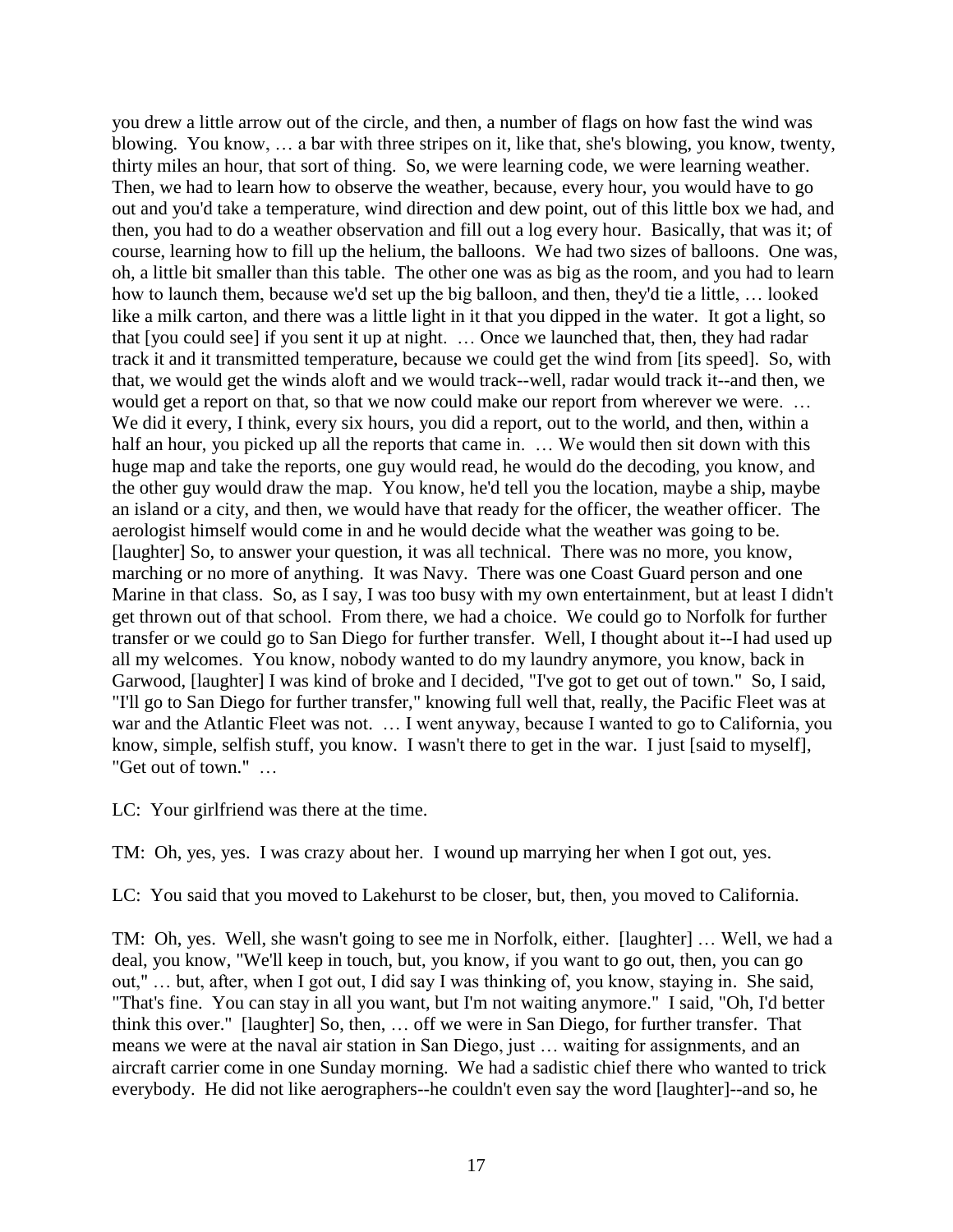would try to mislead us. He says, "They're looking for some weathermen." We knew he couldn't say aerographer, "They're looking for some weathermen," and we're thinking, "Well, there's no weathermen here," you know, as far as he was concerned. "It's right here in California, Port Hueneme. It's a lovely place. You'll be stationed in California. You don't have to worry about the war, you know." So, we smelled a rat. I said, "The only thing I know about Port Hueneme is that that's where they teach underwater demolition. Now, why would they want a weatherman there? perhaps to go in early, before an invasion, to report the sea and the wave conditions for a landing, even before the UDT guys get there to blow up the stuff that's there." [Editor's Note: Underwater Demolitions Teams (UDTs) were the predecessors to the US Navy SEALs.] I said, … "I don't think that's going to be a good idea." Then, he would say, "Oh, the Midway is in, you know. They're looking for guys on the Midway," thinking that it's an aircraft carrier. No, you're going to Midway Island, you know, and that was a fear, "Don't go to the islands." So, he was off one weekend and a request came in from somebody else. The *Oriskany* had come in. It had done a cruise from the Atlantic and ... it couldn't fit through the Panama Canal, so, it went all the way around South America, did a wonderful cruise. Then, I got on after it did all that. We got on at San Diego, on a Sunday morning, without the chief, and he probably wouldn't have told us about it, but, anyway, we wound up shipping out and we were gone by Monday morning, before he even knew it. So, now, … I'm on my way to Hawaii, "Boy, oh, boy, this is fun." [laughter]

SI: In San Diego, you were just waiting around for another assignment.

TM: Right, right. We didn't even work in--well, … yes, we did get shifts, watches, they called them, watches up in the air station, at the aerology office, but they had their own crew there. They didn't really want us. If we went up there, they probably had us doing, you know, cleaning the head or something like that, or sweeping the seaway, what they call where the seaplanes come in. It's a huge, huge place and they give you a broom and said, "Sweep it, sweep from the hangar out to the water." That's going to take a long time. [laughter] ... So, then, now, I'm on my ship.

LC: When you were in San Diego, you were in Task Force 77.

TM: Yes.

LC: What did that entail? Was that when you were in California?

TM: We became part of Task Force 77 when we hit Japan. Up until then, it was that the ship was in transfer from the Atlantic Fleet to the Pacific Fleet. From San Diego, we actually didn't leave San Diego to go to Hawaii. We left San Diego and went to San Francisco, to Alameda, which was a naval air station there, and we picked up the squadrons. The squadrons on an aircraft carrier are a separate entity. You have the ship's company, and then, you have the squadrons. … Of course, the captain is in charge of everybody, but there was one guy in charge of the squadrons. They only, like, sort of rent space on the ship. They have a whole unique chain of command. Now, … if you're in Navy Air and you're enlisted, if you're not a petty officer yet, … your stripes, your little stripes, are green, which means you're Air, but there are certain ship's company that wear green stripes, the weathermen and the photographers … and air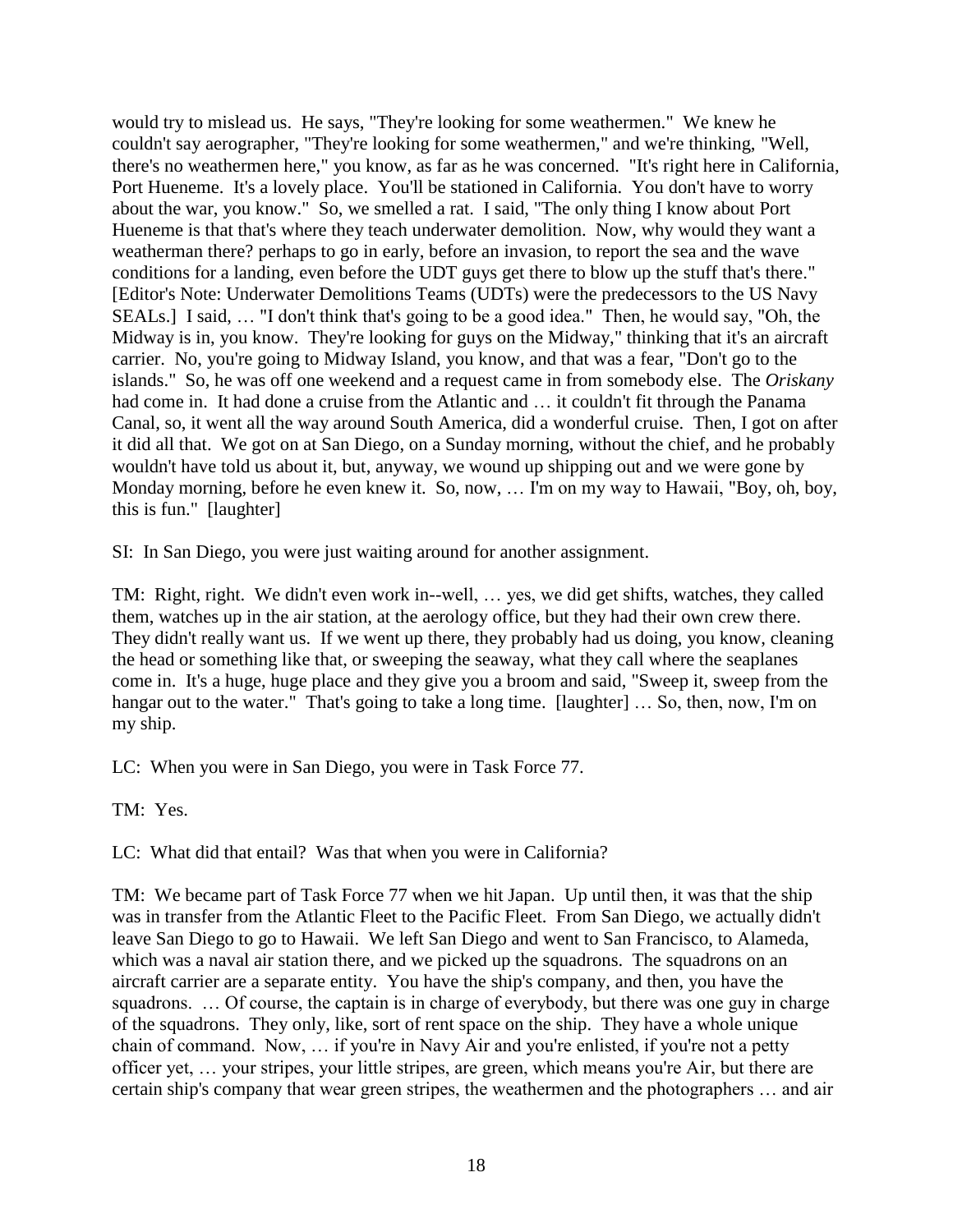traffic control. That was the group that we were in. We were part of aviation operations. We're ship's company, we're not part of the squadron, and we're a very small, small division, really, of just that small group, like, the weathermen, they're maybe ten or twelve of us, the photographers, maybe ten or twelve, the traffic control, ten or twelve. So, it was a very small group and none of us really had anything to do with the others. So, what was the point of that?

SI: You went up to Alameda.

TM: Oh, yes, the distinction between the squadrons and the ship's company. So, we took on the squadrons, and then, we operated, you know, having them qualify, the flight deck landings and all that stuff. You know, I guess we spent maybe a couple of weeks doing that, … outside of San Francisco, and then, we went to Hawaii, and then, we all settled down and went out to Japan, where we then  $\ldots$  replaced one of the carriers in Task Force 77.

SI: First, let us talk about the squadron. Were they green? Were they just out of flight school? Were they veterans?

TM: They hadn't been to Korea, but I don't know what their experience level was. I'm sure they had a mix of, you know, new ensigns, new pilots. Now, there were different squadrons, as you can see in the picture I provided. We had jets, a squadron of jets, jet fighters, we had a small squadron of reconnaissance jets, and then, we had conventional aircraft, prop aircraft. We had a squadron of the dive-bombers. They called them something else. They used to call them "Spads" [the Douglas A-1 Skyraider] in the Vietnam [War]. They were really heavy-duty divebombers, and then, we had the fighters, the gullwing fighters. They were fighter-bombers, both. They were the Corsairs. So, we had the Corsairs. The Skyraiders is what they called [the divebombers]. They were props, and so, we had the conventionals and the jets, two different squadrons. So, we were mixing it all up. That's how the squadrons were set up.

SI: I saw in the pictures that they were both Marine and Navy.

TM: No.

 $SI: No?$ 

TM: No.

SI: I forgot that this photograph is from a different era.

TM: No, these are all …

SI: The one on the end says Marine. This one is Navy.

TM: Oh, they must have borrowed it. [laughter]

SI: However, when you were on the ship, they were all Navy fliers.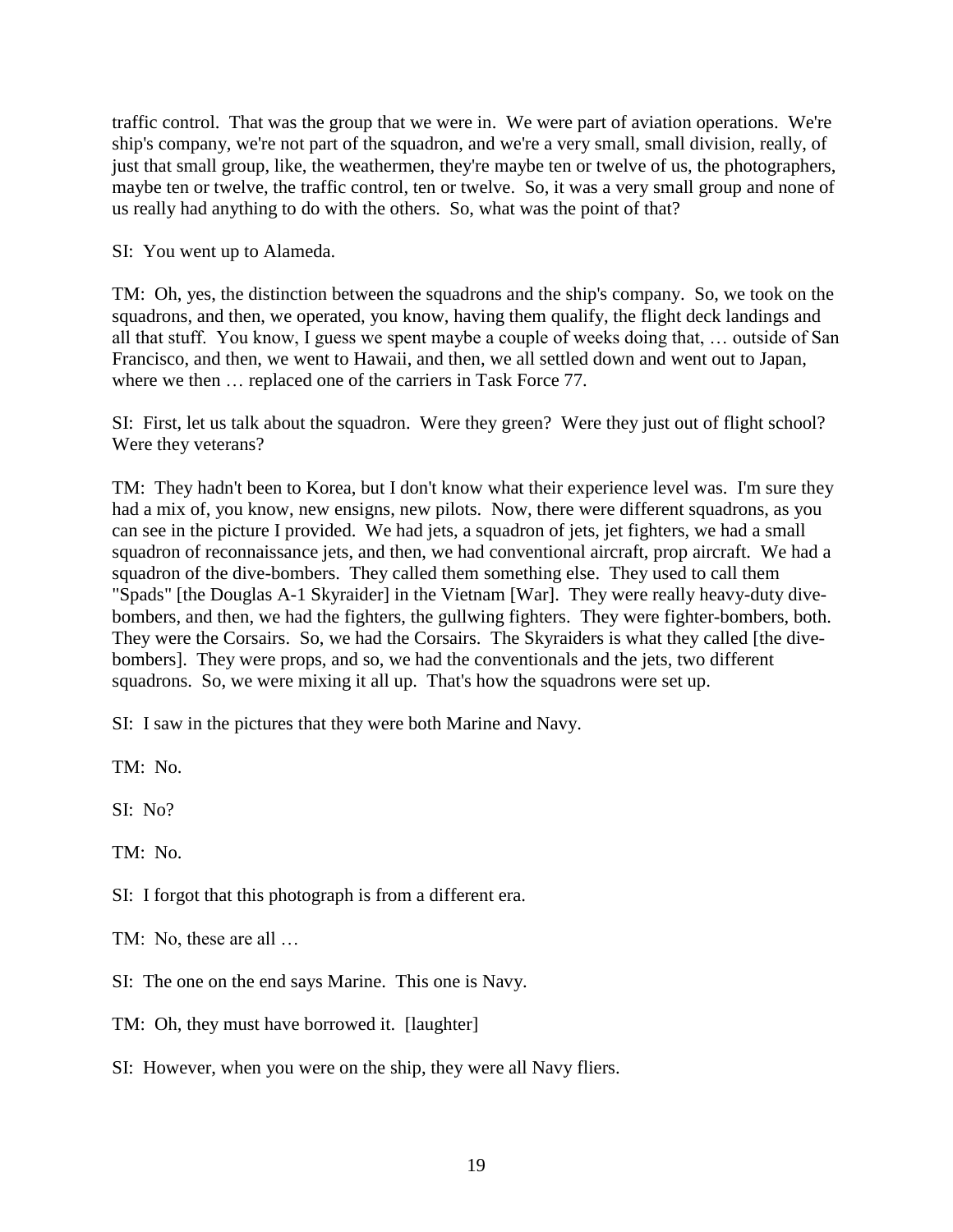TM: Oh, yes. …

SI: What about your division and, specifically, the aerographers? Were they, like you, right out of school? Were there some World War II retreads?

TM: … I'll start with [the] top. The officer was a lieutenant commander from World War II. He had started out as an enlisted man aerographer and had worked his way up to commander, well, lieutenant commander, and that was about as far as he was going to go. He had been reactivated. So, he was the forecaster, the aerologist. Then, there was a chief. He had just six years in the Navy. He was a little, blond-haired kid, looked like he didn't have to shave, hard as nails, though--not a fighter, but hard in a, you know, very strong-willed [sense]. He was the chief. He was a good man. Then, we had a second class aerographer's mate. He probably had eight or ten years. He was a problem. … He had a drinking problem. So, whenever he left the ship, he got in trouble and he was no support whatsoever. So, that was [a problem], and no names. [laughter] He was basically useless. The chief was excellent, the second class was useless, and then, the rest of us, there were three guys who had got on the ship in New York and had gone around. So, now, they were third class petty officers, lording it over the three of us that had come onboard [in San Diego]. So, there were three airmen, and then, … two of the guys were third class petty officers, the guys that had gone around. There was two of them, then, there was the second class, then, the chief. So, there were three petty officers, and then, there were … three of us. That was the makeup of the crew, the aerographers. We were in a division called OA [AO?], Air Operations, and, like I say, that included the photographers and air controllers. We all were in the same compartment and we all knew each other. We were all friendly. You know, that's how I got the picture. We would always get [photos], ask the photographers to dupe for us. There wasn't much we could do for them, except give them balloons, you know. [laughter] ... Then, there was the air traffic controllers. They were serious. You know, they were directly involved in, you know, flight operations all the time, aircraft coming in, going out. That was our unit. That's what we were composed of, and our quarters were on the starboard side, amidships, just at the waterline, so that if there was a hole outside, a window, the window would be half water and half air. … We knew that because, … one time, a plane went over the side and crashed and it had depth charges and the depth charges went off; not depth charges. I guess they were. They went off anyway, as they sank, and we got a big boom, woke us up, you know, and so, we knew we were right near the waterline. [laughter] ...

### SI: When did that happen?

TM: Oh, that was when we were in Korea, when they were putting, you know, real bombs on the planes and real depth charges and everything was for real at that point. Like I say, … other than the pilots--if you ever saw the movie *The Bridges of [at] Toko-Ri*, that was done on our ship, yes. … The ship, after the first cruise, it came back and I didn't have enough time to go back on the second one. So, they left me in California to be discharged and the ship went back to Korea. I kept in touch with them, but, by that time, the truce had been declared. So, there was no fighting going on, and that's when they did the movie. It was a book written by [James] Michener and it was a very good story, but it was all done onboard. … My friend, Buddy, who had gone [back], my buddy Buddy, [laughter] that we kept in touch, ... he was telling me all about the adventures of, you know, them doing all the shooting. … He did say it was worse the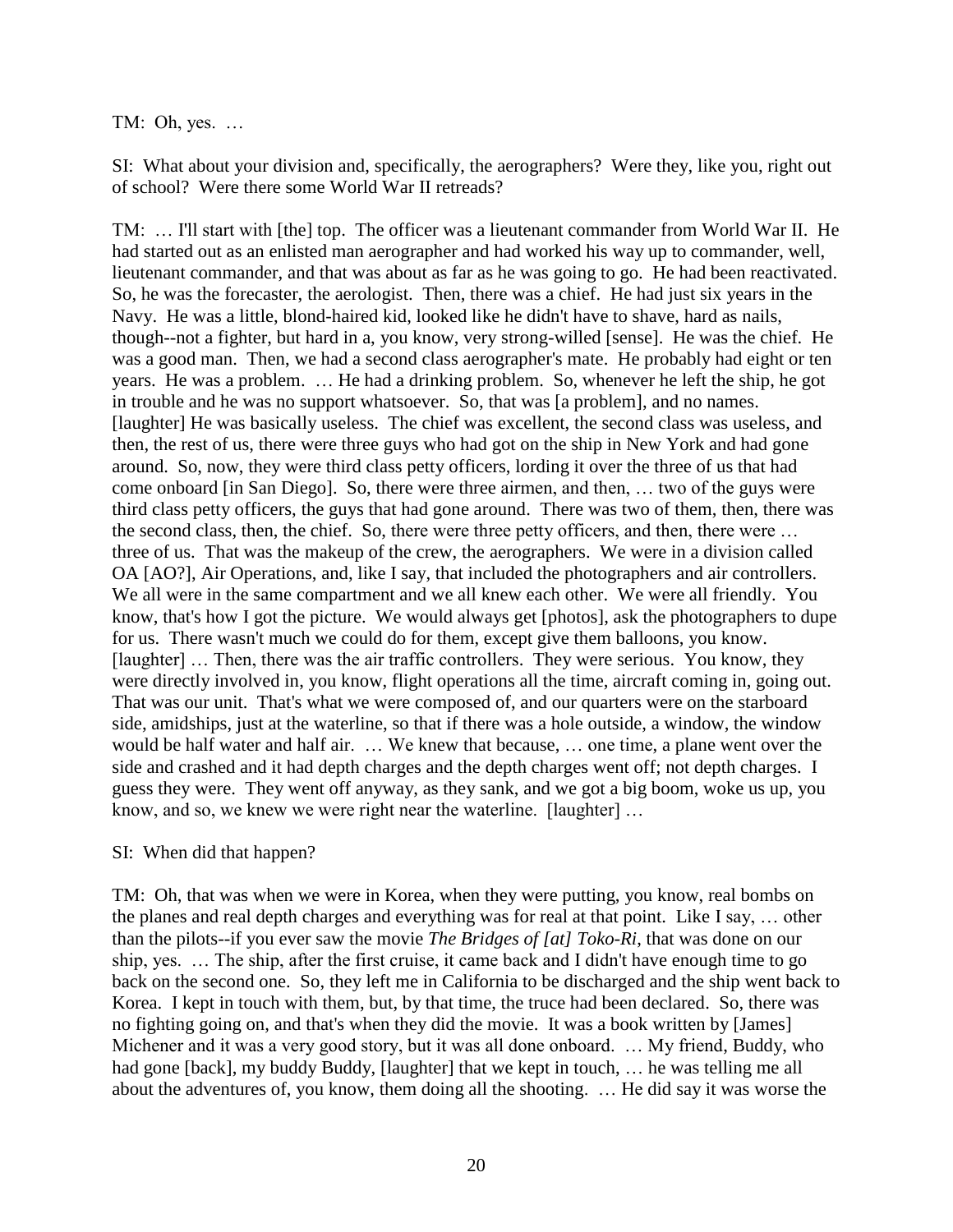second time, because they didn't have a real war to go [to], so, they had to go play they were at war, drills all the time, you know, blah, blah, blah. When we first arrived with the task force, we had--I forget what they called it, sunrise, sunset, what? We went to general quarters at sunrise and at sunset, every day. We were the only ship doing that. Then, we realized, or the Captain realized, that there's nobody out here. You know, there's no submarines, there's no bombers- you're waking the guys up for nothing, you know. So, after that, … the only time we went to general quarters after that was for real. You know, they had flight operations. They'd blow the bugle for air operations, get them going, dat, dat, dat. They only called general quarters twice, for real, … but we'll get into that later, or, if you want to talk about it now, that's okay, too.

SI: We can get into that later. You picked up the squadrons at Alameda, and then, you went to Hawaii, or did you go straight across to Japan?

TM: … No, we went to Hawaii. I don't know why, I guess some more training for the pilots, get them used to maybe a little more serious stuff, and we were there about two weeks. … Then, we went to Japan, Yokosuka. That was the base where the aircraft carriers operated out of, and I don't know where the battleships went. I never saw them. They went somewhere else, but the cruisers and the destroyers went there; I mean, the cruisers and the aircraft carriers went there. The destroyers went down to Sasebo, a little further south. I don't know where the battleships went. They might have been in Yokosuka. It'd make sense, because that was the biggest, the biggest base … that the Japanese Navy had, and so, we used it. So, from there, it was the routine. We would go out for thirty days. The routine was thirty days at sea, ten days back in port. Task Force 77 had four carriers, so, there was always one in port and there was always three on station. The task force was set up like a triangle; first of all, three aircraft carriers in the center; a battleship and a battleship, the *Missouri* and the *New Jersey*, sitting off our beams; further out, beyond that, cruisers, maybe four cruisers, boom, boom, boom, boom; beyond that, maybe ten or fifteen miles from the center, was a ring of destroyers. So, this thing took up probably about a circle, from one end to the other, probably twenty, maybe thirty miles, maybe. I don't really know, but … it took up a lot of space, and we operated in the Sea of Japan, which was on ... the east coast of Korea. ... Korea's like a peninsula, obviously. The west coast of Korea was taken care of by the British and the Australians. That was their turf. Our turf was, the American fleet was on the east coast and we just operated up and down, up and down, maybe twenty miles offshore, every day, air operations. … Every once in a while, maybe like once every three days, one of the battleships would disappear. It'd be gone for a day or so and they'd go close in shore and they'd bombard whatever they had to bombard. … When they were doing that at night, you could see them from twenty miles away. You know, you'd see the glare of the sixteen-inch guns firing on the horizon in the west. That was the operation. It was pretty much a daily routine.

SI: Can you tell us a little bit about your daily activities and what the shifts were like, what you would do during a shift?

TM: Okay. … The way the watches were set up in the weather shack, there were three watches a day of eight hours. So, you had the day watch, from eight to four, the mid watch and the night watch--eight to four in the morning, then, four to midnight, and then, midnight to eight, and you rotated. So, whatever watch you were on, you were going to the next one that was behind you,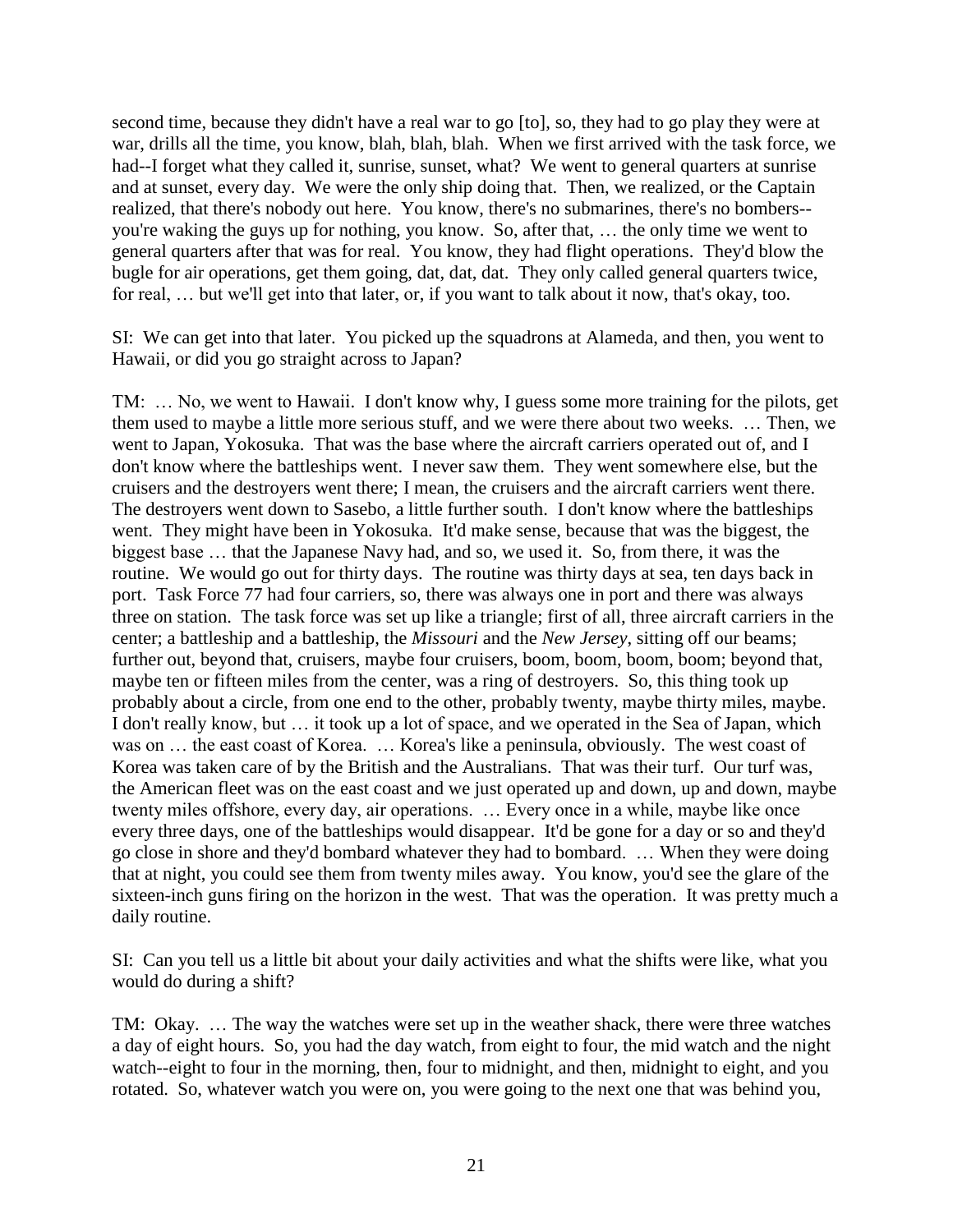earlier. So, I've got to get this straight. [laughter] Anyway, the way it worked out, there was a point where you were coming off, you had a day watch, eight to four, and then, you had to come back on at midnight. That's right, you had to come on at midnight. So, you've got to sleep inbetween four to midnight. Well, you can't do that on a ship. I tried it for a few weeks, and then, I realized, can't do it. You know, there's too much going on. You're trying to sleep, the guys are getting off from, you know, their watches, they're watching the movies, they're doing this [or that]. So, what I wound up doing, every third day, I would stay up twenty-four hours. So, you'd get up at eight o'clock, work until four, write letters, go to movies, blah, blah, blah, get something to eat, your meals, and then, go on watch. … By the time eight o'clock came the next morning, your eyes were like sandpaper, "Ugh." [laughter] Then, you could sleep. So, that was the routine. … Well, I wouldn't call it a daily routine, but a three-day routine. That's what we did. There was always the flight operations, flight deck operations. You know, we'd call them, "the tourists," maybe the guys from the engine room, … they would come up and they'd all gather around the island [the control tower] and they would watch, you know, the excitement of the planes coming in, or maybe there'd be a crash they could see or something, something exciting. … That was, like, the fun, excitement part. The rest of it was routine, writing letters, going to a movie. That was about it, and then, the ten days in port, … you got off two days and the third day, you were on the ship. You had a watch on the ship, and then, once in the ten days, you were given a seventy-two-hour pass, which meant you'd go overnight somewhere, but you still had to be off the streets at midnight. Usually, you'd go up to Tokyo, was about an hour ride, and so, that was the routine there. Every day you got off, you got off at four, probably hit town about five--town was just right outside the gate--and then, you had to be back on the base by midnight. That was the routine. There wasn't much to do, did a lot of social drinking, you know. Every group had its own bar. I mean, you didn't dare go into a bar that was not an aviation bar. You'd better have some kind of wing on you, petty officer mark or green stripes. Otherwise, you were going to get in trouble. So, we had our little place, you know.

SI: That was just within the Navy. You would not go to a Marine or an Army bar.

TM: Oh, no, no, and we did have a company of Marines on the ship and that was another story, but [I] did touring, you know, went to Tokyo, and I would take day trips, sometimes, like, go to Kamakura by myself. Kamakura is, like, a town where they had this huge idol that had been built centuries ago, maybe a thousand years ago, [the Kotoku-in Buddsit shrine and Amida Buddha statue], and, you know, that sort of, like, touring. … I liked that, … along the lines of the library thing, you know, but that was few and far between, you know, those little adventures. Mostly, it was go up to Tokyo and try to party.

SI: I know, after World War II, an American zone was established, where servicemen did not really go beyond it. Was that still the case during the Korean War?

TM: No. … At first, when we landed, we were very fearful, you know, the new [guys], the kids. You know, … I had just turned twenty. Between Hawaii and Japan, I turned twenty. We pulled in. I knew [where] we were; you know, this is where the Japanese aircraft carriers came out, with all my childhood training. We could see the caves up on the hillside, where they went in, you know, "Oh, man, this is really [it], wow, wow. What are they going to do with you?" You know, I'm used to hitting Navy towns where, you know, it's dangerous near ports. So, I figured,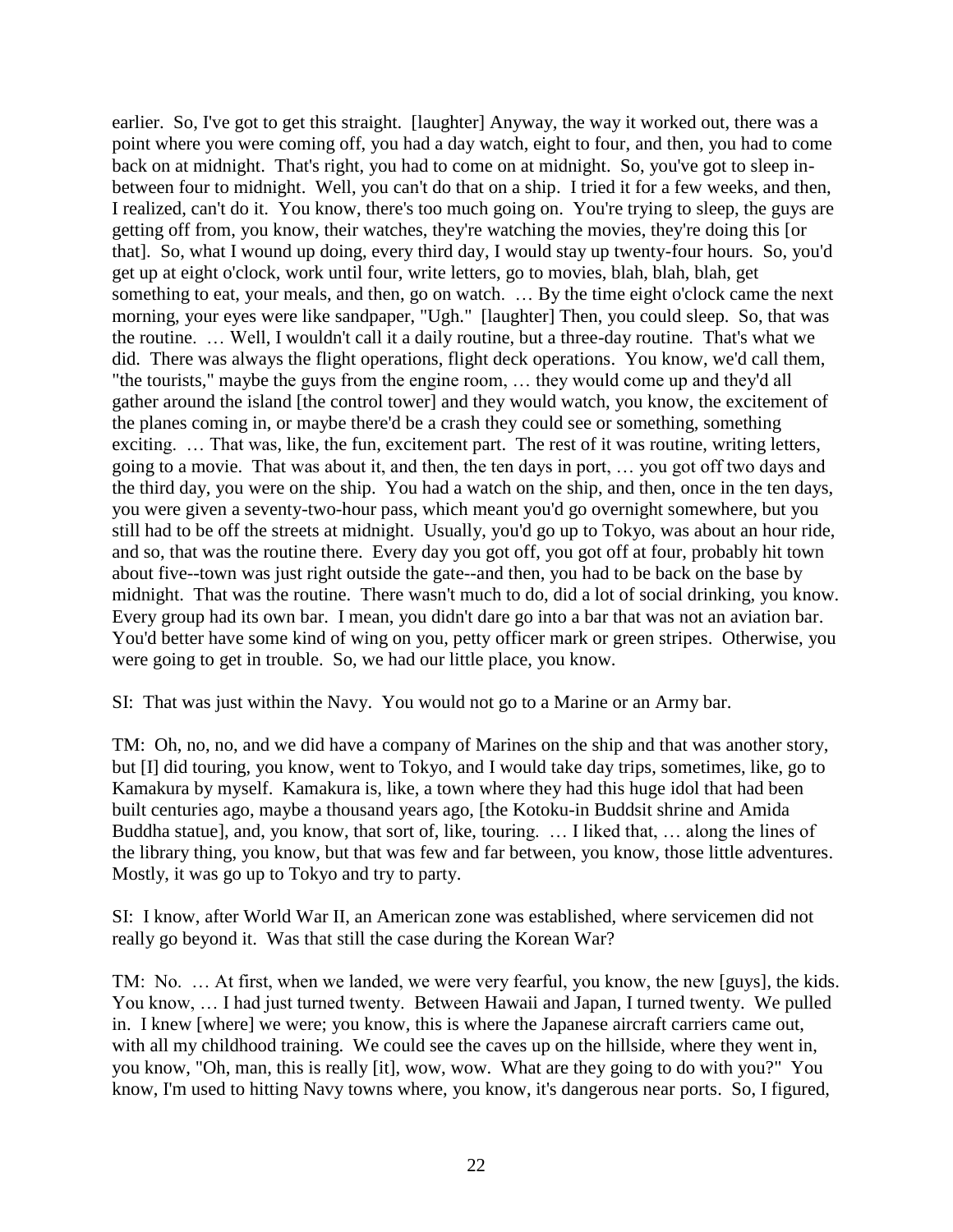"When we go out, we've got to be careful," you know. I carried a little knife in the little watch pocket I had, you know. I don't know what I was going to do with that--scream or give it to them, you know, if they came after me, [laughter] but we went. I didn't get the first liberty. … I was gunning for that. The first liberty guys came back and they were raving about how wonderful it is, "Oh, … the people are so nice to us, the girls are so friendly, … the drinks are almost for free. Oh, it's great." I said, "Oh, good report." [laughter] So, after that, it was, like, the only incident all the time I was overseas where somebody off our ship got hurt in town--a guy got stabbed, and it turned out it was from another [sailor], a shipmate. The Japanese were very [respectful]. I mean, you could see a sailor, he'd be drunk and falling down and his wallet- you know, you carried your wallet here--his wallet would be showing. Nobody'd bother him. Japanese walk right by him. They wouldn't help him, but they wouldn't bother him, either. They were very, very gracious people. I got to really like the Japanese. Yes, it was amazing. They were good people. I made friends--I'll say friends, I literally mean friends--with one of the "B girls." … I guess this is not quite military, but she lived in Tokyo. She would commute. She says, "I can make more money in one night here, just being [a B girl], getting you guys to buy drinks and getting paid here, than I can working as a secretary up in Tokyo," and she would say, "I'm an honorable girl, you know. I'm not going to go to bed with you or anything else like that. We'll be friends. We'll dance. You just have to, you know, keep the boss happy," and I'd say, "That's no problem." The money rate was so bad there, good for us, that, I mean, I would spend as much as I could spend and still have money left over, you know, … with the Japanese currency. So, like, I befriended her and I would go see her and I said, "Look, I want to buy china. You mentioned the china." "Oh, okay, I'll go shopping with you," you know. … We would meet, you know, and we would go, and Noritake was the china that they were selling. It was good stuff. I wanted to buy a whole big case of it and send it to my girlfriend. She was really annoyed, because I didn't send it to her. I addressed it to her, but I sent it to my sister, just in case, you know, she wasn't there when I got back. [laughter] She didn't like that. So, she would do things like that, you know. She would sit in the background and they would quote me a price, you know, and I'm going, "That's no good," kind of try to get him down a little bit, and then, he'd come down a little bit. Then, she would step in, [Mr. Madden imitates their conversation in Japanese]. … I'd walk off with stuff half price and, you know, if I went, she would show me all the tourist [stuff]. So, it was, like, a friendship kind of thing, part business, because it had to be, you know, but she taught me all, you know, about her. She grew up with a boy who … became a *kamikaze* pilot, and so, I had all those little insights, you know, the Japanese side of World War II, you know. … She would tell me stories about how it was in Japan during the war, you know, and I'd say, "Oh, my God," you know. So, we were really, really good friends.

SI: You used the term "B girl." What does that stand for, "bar girl?"

TM: Yes, bar girl, yes. They dressed in a nice cocktail gown, nice gown. … Obviously, there was nobody that we knew there and the local Japanese women were not about to go into these bars with the American Navy, oh, God, no. They did have houses of ill repute all over the place, if, you know, that's what you were looking for, but, if you wanted to just drink and dance and all that stuff, you went to this bar and they were paid to be there. … When you walked in, they would come over and introduce themselves and bring you all in, say, "What would you like to drink? Would you buy me this?" and they always had watered down drinks, as you know, and I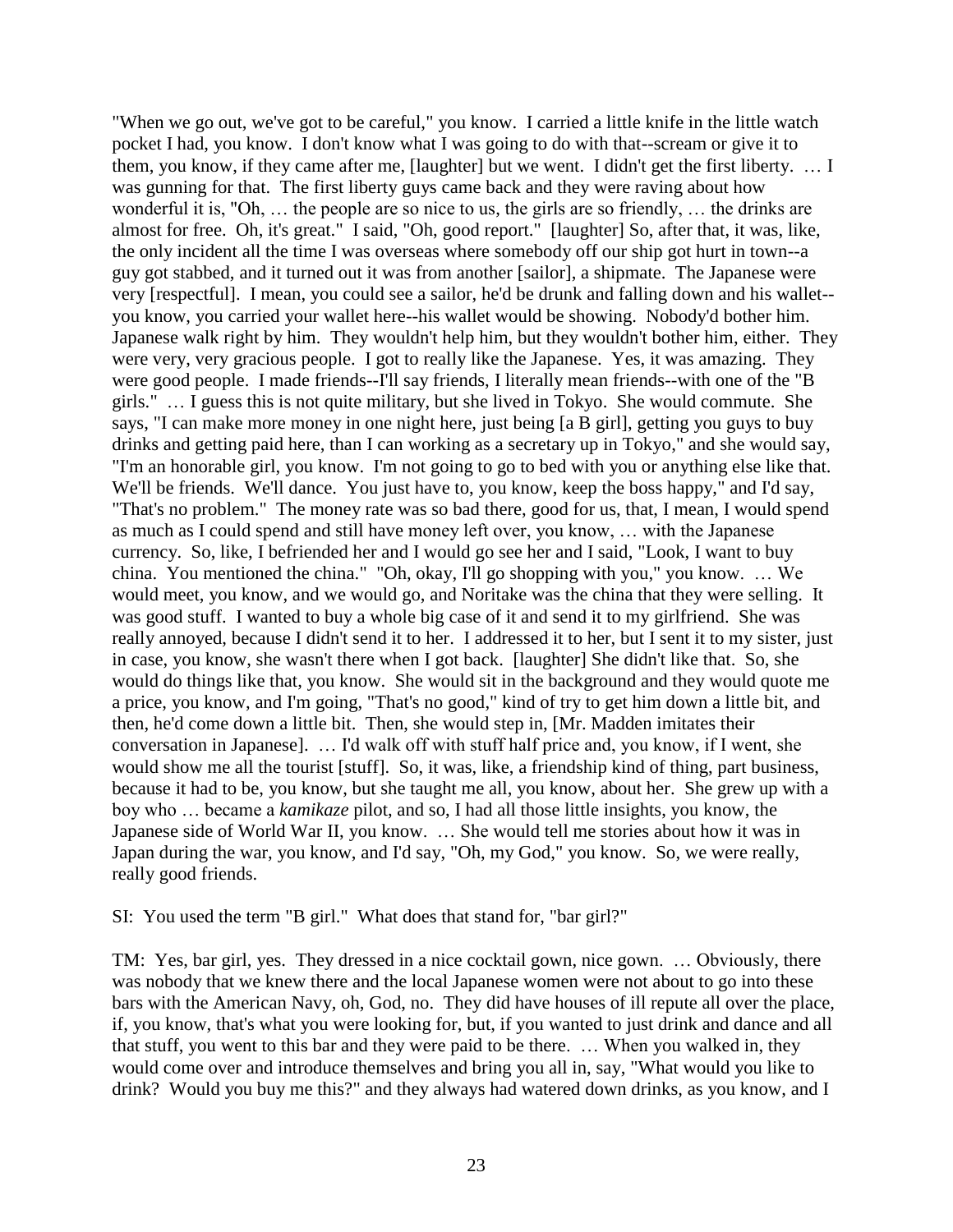don't know how they could keep drinking that stuff, but … it was company, you know. I'm sure a lot of--well, I'm not sure of anything [laughter]--but … that's what they did and I made friends with one, with this woman particularly, because, you know, I could see she wasn't out for the hustle or she wasn't out for that and I was really trying to be loyal to my girlfriend. So, that was my experience with them.

### ML: Did you stay in contact with her?

TM: No, I didn't. I never had her address. She really didn't want anybody to know, up in Tokyo, … you know, she had a regular job down in Yokosuka. … They're very honorable people. … That really impressed me. They had, really, you know, most of the guys on the ship thinking that … they're prostitutes or whatever, and I said, "That's not what I'm seeing," you know. The men, even, there was a strange thing; in the bar that we hung out, the bartenders were all kids--by kids, I meant maybe sixteen, seventeen--or old men. There was a whole generation that I never saw. These were the guys that were old enough to be in the war. They were gone. If they weren't gone, they sure weren't hanging out in Yokosuka. That whole generation, it was like there was kids and there was all old people. There's ... nothing in-between. I'm sure they were there. They were, I know they were there, but I sure didn't see them--saw them if you went to Tokyo, you know, but, usually, get used to looking at old people and young people. Nobody, really, maybe my age, you know--probably not, though, because they were the *kamikazes,* like this girl that, well, I almost remembered her name. Michiko, Michiko was her name. She was my age, twenty-ish, and so were her boyfriends at the time. … They betrothed them, you know. They said, "You're going to marry him." … Well, the one she was going to marry became a *kamikaze*, and so, he went out and did his thing.

SI: I would imagine there was still a lot of damage left over from the war.

TM: Oh, yes, yes. … I know I have a box of slides, where I did a lot of photography, because I hung around with the photographers and I was into that stuff. I would take pictures of [the damage]. There'd be a train--the only thing they didn't blow up was, like, an old train. … It could fit in this room and … you could see it'd been shot at, beat up, rusted. They did have the trains [fixed]. The trains were running. They had restored everything by that time, so that, like, they had, from '45 to '51, … six years of some recovery, but there was still some awful [effects]. I remember seeing it on the base, on the Navy base in Yokosuka, when they had these huge garbage disposals, dumpsters, down on the deck. … After every meal, guys would come out and just dump all their stuff in there and the Japanese that worked on the base, you could see them, the women would be getting up there. … There was still plenty of good food there and they would be getting bags and whatever and picking out what they could and take it home. I thought, "Wow," you know. So, I had a lot of empathy and sympathy--no, more empathy than sympathy--but for the people themselves, because I really admired the fact that, once their Emperor said, "The war's over," it's over, you know. That wouldn't have happened in old Ireland, you know. [laughter] So, that was a lesson for me.

SI: What had your view of the Japanese been before actually being in Japan?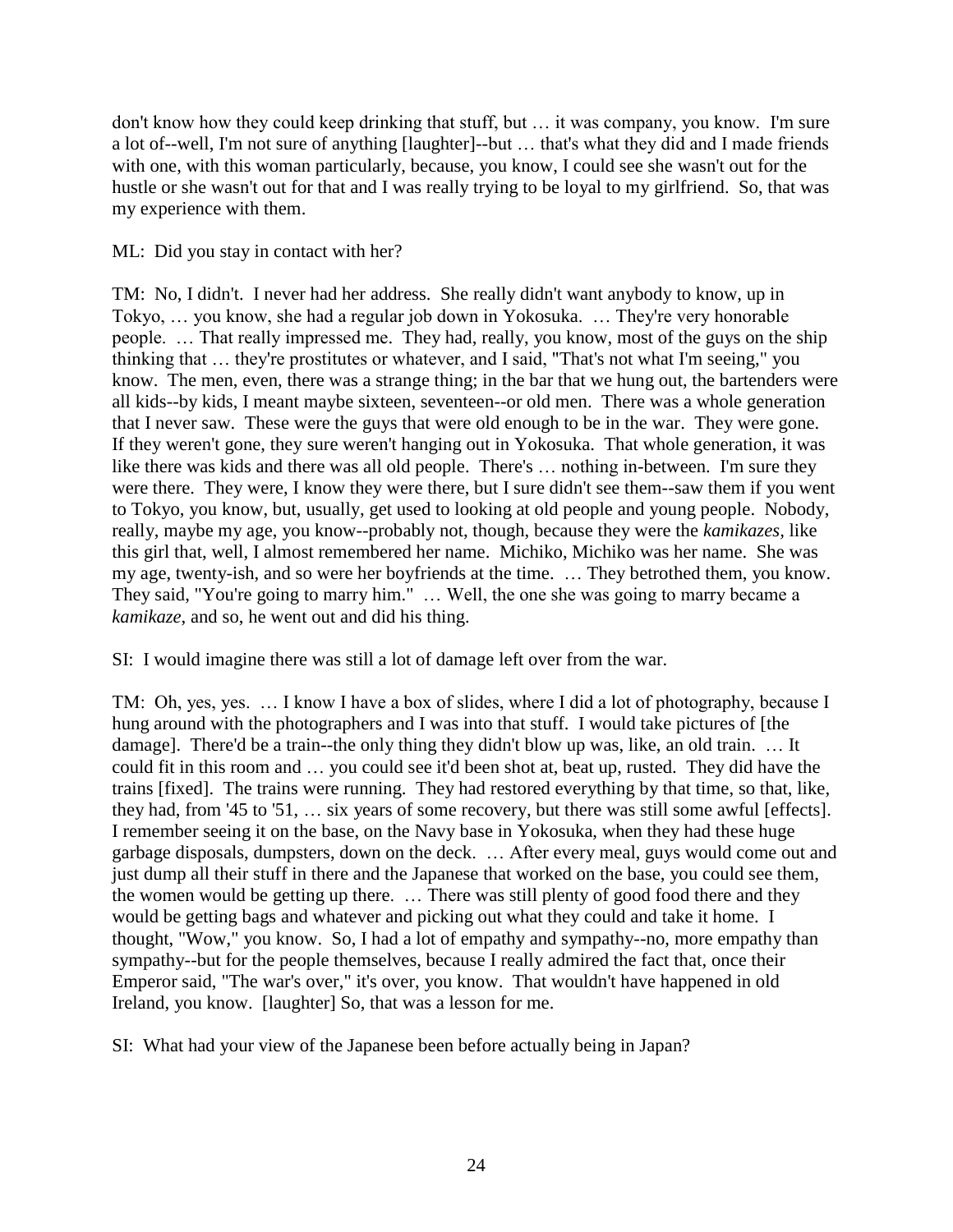TM: Oh, pure prejudice, yes, you know, the [view of the Japanese as] slant-eyed, sneaky, you know, sneak attack and all that stuff. Yes, I expected the worst when we went. … I'd been to Tijuana. I know what a bad town was like, and I expected the same thing here. Tijuana was much more dangerous than Yokosuka or Tokyo.

LC: I have been to Tijuana. I know what you are talking about. [laughter]

TM: Yes. You never went down there [alone], and we're men. We're boys, but we're big and strong, and we never, never went [alone], never separated, at least four guys together. …

SI: You explained the routine of the ship, but could you tell us a little more about what your duties were during your shift?

TM: … Yes. Well, I had my watch assignment, which was … the daily routine up in the aerology shack, which was, like I said, up high. We're right above the bridge. The bridge was where all the action was and we were right above it, where our unit was. During general quarters, … I don't know how it happened, most of the weathermen were sent down to the balloon shack, which was a large area in the starboard side of the ship, where they launched the balloons. For some reason or other, I was sent to flight deck repair. So, whenever they had to put on a helmet, I'd go down on the flight deck--a complete stranger. These guys had worked [together]. All the guys I was standing with were part of flight deck repair. They all knew each other. They were from the squadrons, basically, … probably the boatswains on the ship. That was my assignment. Nothing ever happened--well, things did happen. … The routine, as far as weather went, every hour, we did an observation, really routine thing. We went outside, checked the temperature and did a little spin off to get the dew point, measured the wind velocity and observed cloud cover, you know, and report, you know, "The sky is three-quarter overcast, low, medium, high clouds." … All that was coded. There were nine different types of low clouds, nine different clouds types of middle, nine different types of high. So, you picked out what it was, you know, and you reported it. What I did learn is, it changed every hour. It was amazing. You think, you know, "It's not changing," but, if you stop every hour and you look, you say, "Oh, wow, it wasn't like this last time." I can tell you a funny story about [that]. … I'm on the midnight to eight AM watch and, of course, I've been up, like, twenty hours already. We're doing our routine, you know. The ship was all blacked out. Now, by this time, we had learned in the bar that we hung out in, back in Japan, we had gotten records and we were learning how to Japanese dance and sing Japanese songs. … We'd have a little Japanese party at the bar with the girls, and so, we were all into this. We would play a little bit of American music to make us sad, you know, homesick music. We'd get rid of that, "Let's play the Japanese, real Japanese, music," that we had learned to dance to, and it was like country music, the Japanese version of what we would call country music, but we would do that just to stay awake, [plus], drink a lot of coffee. So, it's just getting close to dawn, it's still dark out, and the phone rings. Now, I was just ready to get up and the phone rings. I was just ready to get up to go out and do my next observation, which meant ... the lights went out when you opened up the door. You stood out there for five or ten minutes in freezing cold to get used … to the dark, the night vision. You couldn't put on any light--do your observation, think [what] the cloud [cover might be], do whatever you can do, come in, fill out the log. I'm just about ready to go out to do my [observation], like, it's five minutes of the hour, maybe ten minutes of the hour, and the phone rings. I pick up the phone,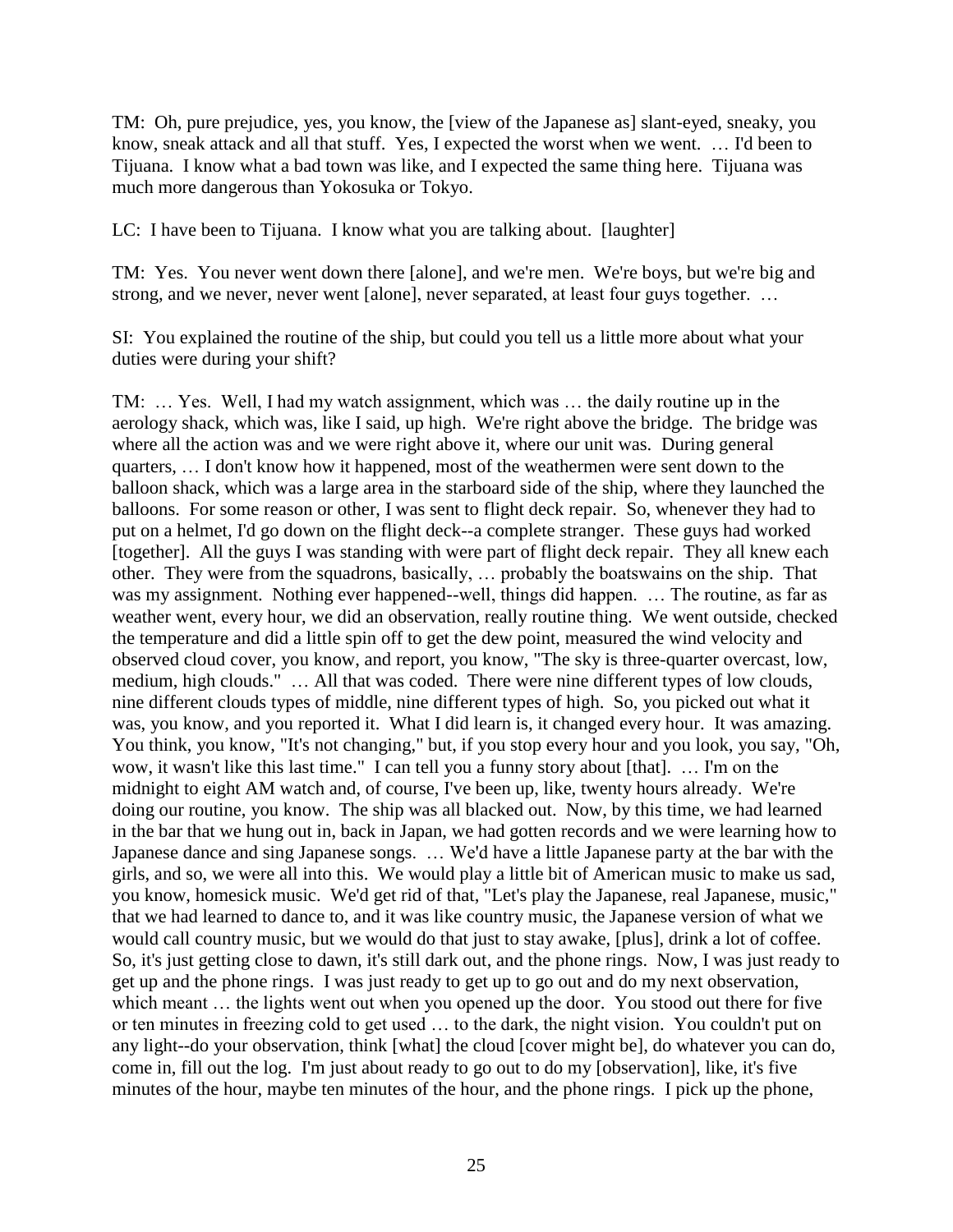you know, "Aerology." "This is … Lieutenant So-and-So. Give me a weather ob. What's the weather?" I pull the log and I read what the weather was fifty minutes ago, back there, twenty miles back, and he says, "Are you on this 'F'-ing ship?" "Why, yes, sir." He says, "Well, I'm on the flight deck and I've got to launch these planes now and it's raining like an SOB on this thing. I want to know, can I launch these ships?" He says, "What's your name?" and I tell him my name. He says, "What's your rank?" and I says, "I'm a third class petty officer." He says, "Well, if you don't give me a proper weather observation and tell me when this rain is going to stop, you're going to be a goddamn seaman recruit before morning, before the sun comes up." "I'll get right back to you, sir. I'll call the officer." I dial up the officer, you know, our commander, "What?" [Mr. Madden imitates an upset voice], "He wants to know the weather. I don't know." [laughter] So, he took over and they didn't take my little stripe away from me, but that was a lesson. We had a bad reputation on the ship for forecasting--well, the whole [aerology network].

… Each carrier had this crew of aerologists, you know. We all sent up three balloons and we did all the same stuff. The problem was that the weather comes from the west. Now, the west of us is North Korea, and beyond that is China and Russia. They're giving out bum dope and we don't know. We can't make [accurate maps]. There was a big blank on our officer's map of what was going [on]. Well, there wasn't a blank--they were reporting stuff, but, like, in the middle of winter, they're reporting dust devils, you know. ...

#### SI: Really?

TM: Useless information. So, we had to depend on pilot reports, you know, "We're over Wonsan. The weather here is," dat, dat, dat, and we would finally get that, but it'd be an hour, maybe more, late. The other problem was that the ship was here and the officer had to forecast for where the ship was going to be in the next twenty-four hours. … Sometimes, the ship would be here or maybe it would turn around and it went here, and maybe he was right, but we weren't where the weather was that he forecasted. So, we had, like, a twenty percent accuracy rate, which was [not good]. ... We were called up once, woke up out of a sleep. It was, like, midnight. We're all called up, "Everybody in aerology, up to the weather shack," and we all go up there. … The officer, he had a terrible temper. He's fuming and he's raving. … "I just had my butt chewed out by the captain of this ship," and I'm thinking, "So what?" [laughter] I'm ignoring him, you know, making sure I don't have eye contact, you know--stand at attention, but don't look at him. … He said, "The Captain said that my information was useless, that we, that I and my crew, were the worst, the most useless men on this ship," and he said, "and that included the band." Well, now, he's got my attention. I know the band--they're doing drugs before drugs were known. [laughter] … All they ever did was come up when we had to, you know, do transfers of ammunition and re-supply and they'd [Mr. Madden imitates the band playing music] and entertain, you know, the guys on the destroyer, who would come up in, you know, girlie clothes and dance hulas, you know, for the entertainment of the carrier. So, I knew that we really were [not highly regarded]. I felt offended by that, but I didn't say anything to him, because, you know, but, anyway, that was where we stood with [the Captain] and it was a sad state of affairs. Nowadays, I'm sure it's different. You know, they get [information from] weather satellites. They know everything. ... So, the whole thing was useless. [laughter]

SI: In these false reports that you were getting from China, Russia and North Korea, were they just broadcasting this false information or were they sending it in code?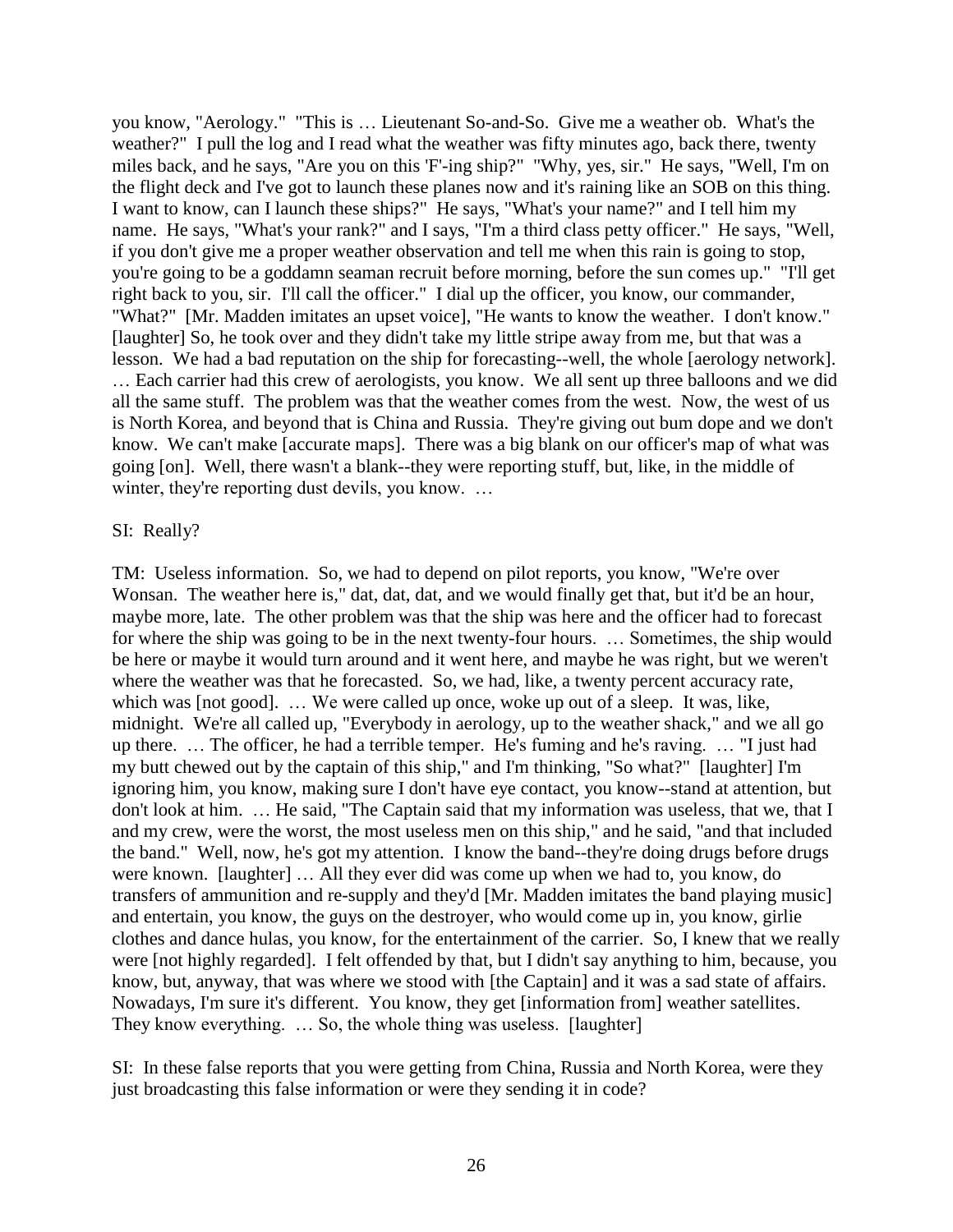TM: Oh, yes. No, no, … everything was coded. There's a whole process there. … Like, our information, we had a designation. So, the report would come out every six hours. … The radiomen would pick it up. … All they were getting was numbers, in five-digit, I think it was five-digit, sequences, 5-5-5-5-5, and it would be coded. That whole code would be everything that was on your map in your area, and then, … the radiomen would get it. Then, they would send it up, copy to us, and then, we would translate it and convert it into a map. Did I answer your question? …

SI: They were getting these codes from …

TM: Oh, their reports, yes, yes. It was nothing we could use, and I really don't remember the details of what it was, but I know that … we couldn't make sense of what it was. Whether they were just taking that information and garbling it, you know, we didn't know. … We figured they probably didn't know how to forecast weather anyway, but that was part of our prejudice.

SI: You spoke a little bit before the tape began about crashes and the fact that there were so many other problems, besides the enemy, that could affect the ship. Can you talk a little bit more about that?

TM: As far as I was concerned, our enemy was flight deck accidents and weather. Flight deck accidents happened on a regular basis. It's difficult, you know, [under the] weather conditions. We had the infamous one, where the plane came in and it was a dive-bomber, had a hung bomb and he was scared and he hit hard and the bomb let loose, tumbled and blew up, right on the flight deck. That was bad. It blew a hole bigger than this table right through the deck, killed three men working below on the jet engines immediately. The pilot actually survived. … He was rescued. When it blew up--that was the gullwing plane, a Corsair, blew up--it blew out that side of the wing and she tipped, like that. … Then, from the fire, or something or other, his guns started to fire and they were aiming right up at "the island" and we had all "the tourists" up there. We called them "the tourists," the guys from, you know, the rest of the ship [who had] come up to watch operations. Well, they were getting wounded from ricochets, you know, bouncing back. … I was on watch and I had been watching this guy go around. … It was interesting. "Oh, my, what's he going to do?" you know, never thinking. You know, we could tell he was nervous. … After he did the second go around, I'm thinking, "Wow." Well, I had just gone down to make a report. We did our report, then, we brought a copy over to the bridge, and just as I, you know, come over, he landed. I didn't see him link, … I saw him land, and then, the big boom, the big flash. … I'm looking and I'm watching, "Oh, wow, what's going on?" and I'm hearing, "Ping, ping, ping," and I'm just hearing it, I'm not thinking anything. ... An officer came out of the bridge and he said, "Sailor, you're under fire. Take cover." I took a swan dive into, you know, the nearest hatch and didn't come out again. [laughter] That was when … one of my shipmates, the guy, Tommy, Tommy McGraw. He was the duty photographer, and I've been talking to guys since, you know, young guys that I met that have been in the Navy. They said, "Oh, yes, we see that, that film. We see that all the time now in Navy training, of the plane landing, and then, the bomb dropping and tumbling, and the last shot, she's like this." The next picture is a flash, and Tommy was in a catwalk and he had the camera right up at the flight deck, big box, you know, big Navy type camera. … The camera survived, but a little piece of shrapnel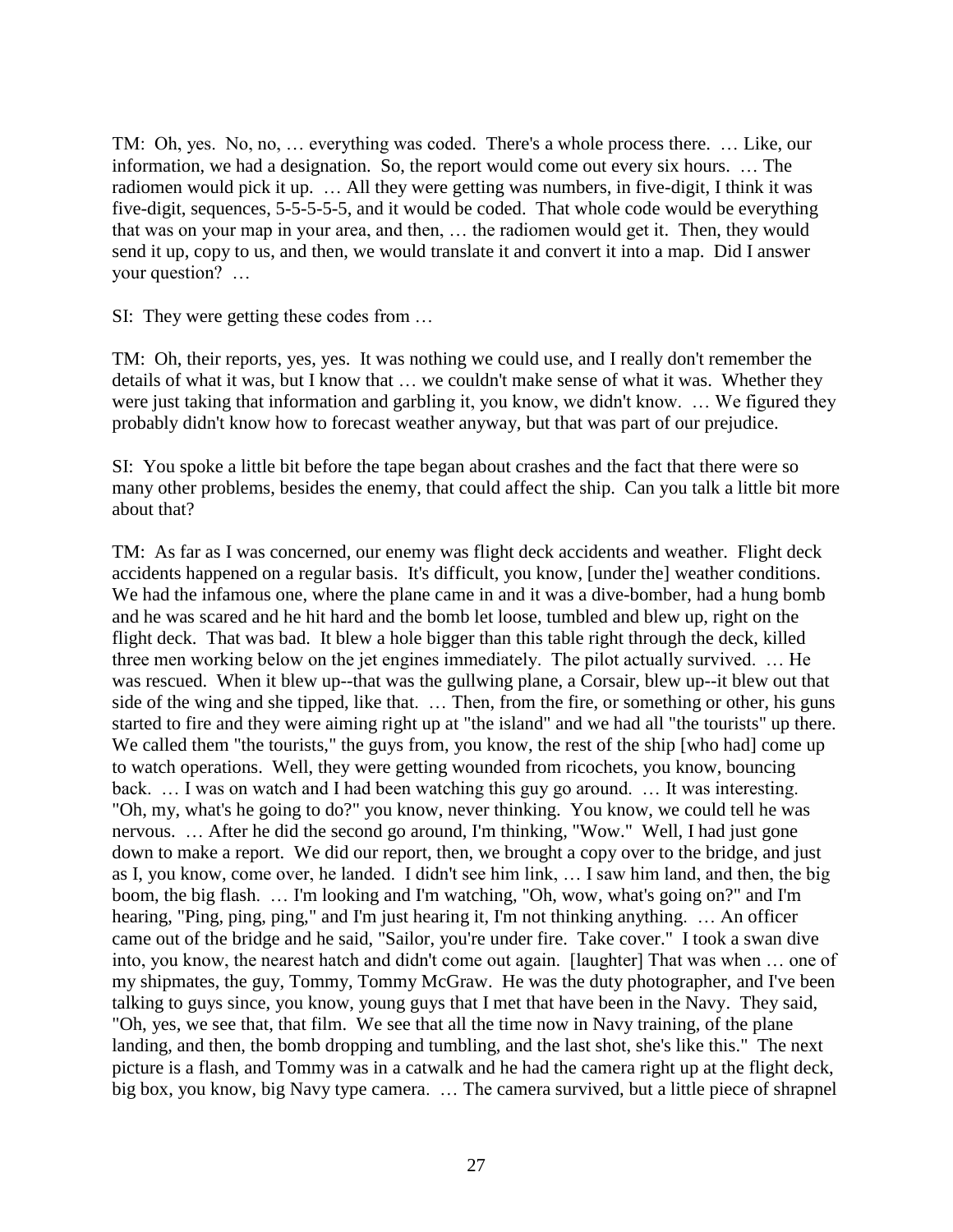went right over the top of the camera and caught Tommy. So, he died immediately. One of the Marines got blown right off the ship. He lost his arm. There were about eight fatalities, I think, in all. The hangar deck filled with jet fuel. Luckily, it didn't go off. They started doing all kinds of evasive actions, trying to real hard turn the ship to get that stuff [to spill out]--no smoking, no this, no that, even though there was a fire up on the deck. They got that under control pretty quick. Of course, we were out of business there. We had to pull back and go right back to port and fix the hole. Nobody's taking off after that. That was the big one. [Editor's Note: This incident took place in early March 1953.] … We did have--now, this ties in with [the Cold War]--there was a situation where ... the task force was extending itself. ... For some reason or other, there was a lot of stuff going on on the beach, and so, we kept going north, … north, north, for flight operations. ... We wound up--a little lesson in geography. ... If you're on the east coast of Korea and you're in the water and you keep going north, eventually, you're going to hit Vladivostok. Well, we got close enough, seventy-five miles from Vladivostok, with this task force that takes up twenty miles, and we scared the Russians, I guess. I don't know whether it was the Russians or the Chinese, but radar sent up that, "The whole screen up north has turned white. Enemy aircraft, got to be enemy aircraft." Well, we sent up--we, the ship, the task force-sent up their combat air patrols, which is the planes that take off and they just fly over the whole thing in case, just in case. So, they flew off. I think there was one CAP, combat air patrol. One CAP went over to meet [the enemy], and those guys kind of laid back and they sent in, like, their equivalent of a CAP, so, these two groups tangled. They had a "shoot 'em up" and I'm thinking, "What a place to be for World War III to start." [laughter] They had a big shoot 'em up. … We shot down, I believe, three of theirs. They tried to pull the pilots out, to find out, "Were they Chinese or were they Russians?" One of our planes--nothing went down, nobody got killed--but one was damaged, so much so that he lost controls. … I'm not quite sure of the details of why he had to come in, but I remember, and this, actually, they showed this in that movie, *The Bridges*  [*at Toko-Ri*], a similar scene. Guy came in, he was coming back to the ship and he was damaged. … Over the loudspeaker, there's a loudspeaker up … that commands the whole flight deck, and I think it was the Captain or somebody up there, asked the flight deck officer, "What's the maximum speed you can take an aircraft coming in at?" … Whatever his answer was, I don't know, like, maybe he said, "Well, could probably bring him in at 110 [knots]," he [the Captain] said, "Well, prepare to take one coming in at 140 [knots], because he can't go any slower." Well, they set up, they put up, the barriers, you know, these big screens, nets. They put up all that stuff and, now, all the planes are up forward, in front of that, and then, right behind the nets, they put a row of, like, little carts, … really heavy vehicles, that they were going to use to block. If he went through the nets, if he didn't catch the arresting gear, he was going to hit that before he hit anything else, you know, the planes beyond. … He came in and he tore right through. He didn't catch the land gear, tore through everything and he went right on, banged up against the thing and that was that, you know. … That was an adventure. [Editor's Note: This incident took place on November 18, 1952. The US Navy shot down two MiG-15s and damaged two others.] They did have accidents where, particularly the gullwing planes, the Corsairs, when they come in, if they were going too fast, they tended not to land. They tended to float, like that, and, if they weren't quite right, they could float right over the nets. … Now, they're going to land--they're just going to flatten right on to another aircraft, and that happened once or twice. There was a few guys got killed, … really, by accident. One, a jet came in--and the jets, the guns are right up in the [front], right in the point of the plane--and he hit and he hit hard and there was one shell left. … That shell went off and it just happened to catch a kid who was going across the forward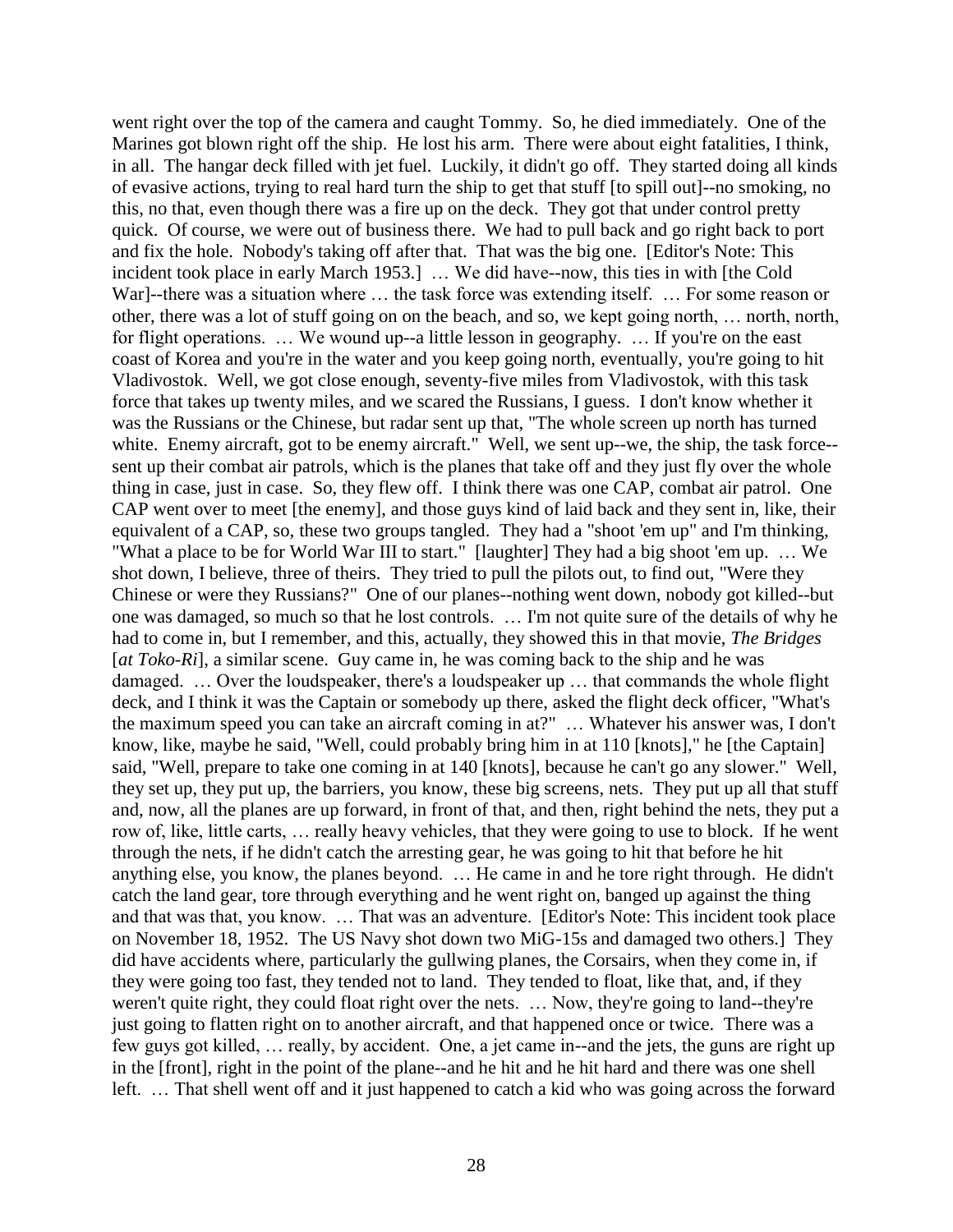part of the flight deck, hit him, killed him. So, that's the kind of stuff that the flight deck was looking at. For us, it was the photographers. Three of our photographers--one got killed, Tommy McGraw--the other two got hit by a broken arresting gear. The wire, the cable that holds them, it snapped and it caught this one guy, again, with the camera. Well, the arresting gear hit the camera, pushed the camera into his face. He came back about six months later from Japan--he didn't look like what he used to look like. He had all that, you know, what do you call it? surgery, plastic surgery. He just didn't look like [himself]. … We didn't recognize him, and the other guy had the same problem. Then, there was a helicopter, came in, and they didn't want to send [him away]. It was bad winds from every direction. They said we shouldn't. Usually, you put a helicopter up and, as you were going this way, the helicopter hung around here, in case anything went wrong. [If] a plane went over the side or if something went wrong, they would be there immediately to rescue the pilot or the crew of whatever happened, man overboard. We had a man overboard, too. That was another [time]. That's a weather situation. This was not on our ship; it was on one of the other carriers. The helicopter tried to come in and they have a crew of three guys standing [on the deck], you know, directing them, making a big circle, telling them, "Come on down," you know, and give directions, "This way. That way." Well, the wind caught, he flipped over and the blades hit each one of them, boom, boom, boom. … So, those kind of things were happening. The other carrier, with the helicopter, they had really bad accidents, you know, those kinds of accidents. We were pretty good, pretty safe. Weather, of course, we hit that heavy storm. We were okay. We didn't lose anybody overboard. The guy we lost overboard was [on] a perfectly calm night. It was just at dawn--don't know why. One of the jobs on the carrier, not ours, but part of the ship's company, … they call them a "fantail watch." He sits right in the back and his job is to watch the wake, in case a body goes by, a person. … Sure enough, this guy spotted a body go by, pulled it up. This is mid-winter--the guy shouldn't last five minutes. They got a helicopter, boom, up in the air--there was no flight operations going on at the time--up in the air, "Phew," dropped him in, picked him up, got him, brought him back on the ship. … Other than exposure, you know, he survived. During this heavy storm, … you know, it's amazing, I just don't remember any of the weather report that day. I can't tell you. It's like Pearl Harbor Day--I just don't remember. I guess it was what was ever going on. I don't remember what the wind was blowing. I don't remember. I remember the weather outside, but I don't remember any of the details of the report, whether it was a hurricane or a severe storm or what it was, but it lasted most of two days and our ship was taking water. Now, the flight deck, the top of that flight deck, is ninety feet above sea level and we were taking water over the bow, which meant that we were probably in ... at least fifty-foot waves, where the ship was sinking and [water was] just coming over. Planes were getting washed overboard. We were okay. We didn't lose any people. We lost planes, but we didn't [lose men], and the ship was, I never learned [until later], … designed to be able to do this. In the middle, it had expansion plates.

SI: To bend in the middle.

TM: Because the bow would be going down and so would the stern. … So, it could do this. Otherwise, it would, I guess, nose dive. … Where I was, up on watch, it was, like, a room about this size. The steel plates, the walls, were going like [this], twisting like this, because we were right in that area where [the plates were]. "This is bad. This is not normal, you know. I don't really feel comfortable here." [laughter] The destroyers that we had, … maybe they were cruisers, didn't see them for two days. What I would see--like, this is the waterline--every once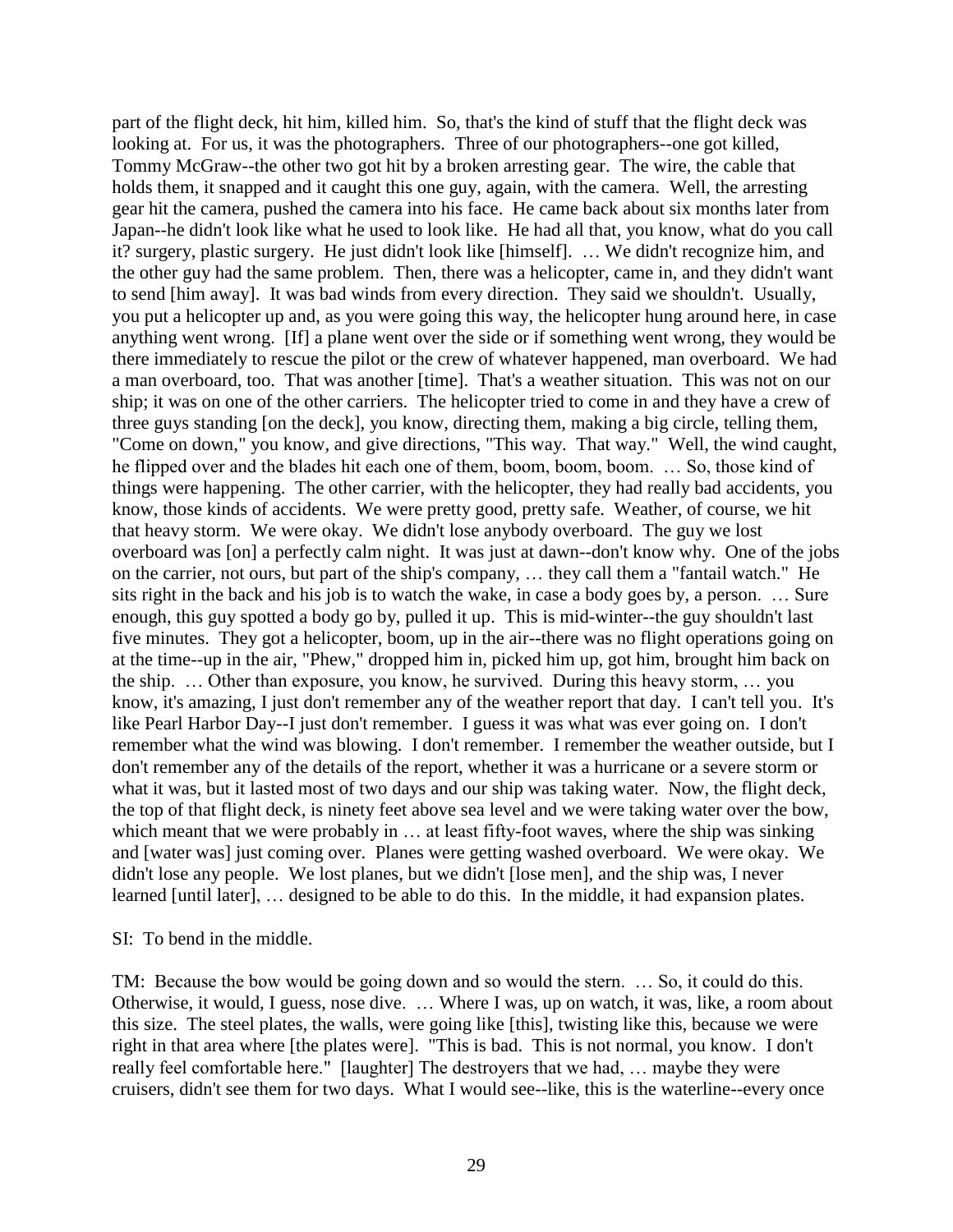in a while, I'd see, like, a mast come up, and then, disappear, a mast. One destroyer reported that the bow had cracked, and that they have the guns forward, two guns like this, and then, just forward of the guns, the bow sits. It had cracked open, right across the deck, and the stanchion underneath, every time it hit a wave, … if the wave pushed up, the bow would go up and this thing wouldn't go up with it. It started to separate, and then, when the bow came down, it would crash through it. So, it … kept getting punched and they were going to lose it. … This destroyer had already lost the weather bridge and all that stuff. So, somebody, I guess the Admiral or somebody, decided, "We've got to turn around. We can't keep going north. … Again, we're getting too close to, you know, up north," and that was a big decision. … [In] a storm like that, you always head into the wind--you don't turn parallel, because you're going to lose it. Well, they tried to turn everybody all at once, you know, three aircraft carriers, two battleships, cruisers. Now, get them all to turn, you know, that's no problem. … We do that all the time, but

… they kind of said, "Just turn, and, you know, once we go the other way, we'll talk about how we're going to straighten ourselves out," or something. I wasn't privy to that information or conversation, but … the small ships, the destroyers, lost a lot of guys that way. So, that's why I talk about the weather [being a major problem]. A guy went overboard--you know, … I don't know why that was. So, for us, it was no problem. Oh, there was one incident. I'm up doing my sunning. [laughter] It was on the ship, just on the other side, not where the "34" is, but on the other side, looking this way (east). Right about where this island is, there's an entrance, that that doorway is the entrance into the weather shack, well, to the, yes, ladders, and then, our aerology is right behind there and on the other side is where we did our weather obs. Well, I had off, I was not on watch, and I went up, get coffee and I went outside. … It was cold and I had a chair and I'm sitting there and I'm getting the sun, and we're having a flight deck operation--beautiful, sunny day. Now, planes, they always come in from behind us. … Well, I'm facing this way (east) and the ships are all going that way (north). … Planes always came in from the south and they flew by, and then, they flew a big circle around, in approach, pattern, and then, they would come in and land. Now, to the east, when I'm looking, I'm not going to see anything until Alaska. There's nothing out between me and them except, you know, North America. All of a sudden, I see three planes coming from that way. "Oh, that's funny," didn't think anything of it. There was no flight operations here--of course not, because they were not friendlies. I'm watching, I'm watching, ... thinking nothing of it. "Oh, they're going to fly right over the ship," and, all of a sudden, I see sparkles, you know. "What the hell?" I'm looking, I'm looking- they're firing. I could see the shells hitting the water, "Jesus Christ, they're hitting." You know, I am just watching it like I'm watching a movie. I'm not saying, you know, "General quarters," I'm not taking cover, I'm watching. Well, the guy who was lined up with me, the guy in the middle, because I was right in the line of [fire] when I was right in the middle, … the other two guys were low enough where they could actually fly right over the deck, but this guy had to pull up and get up to clear the island. So, when he did that, you know, nothing hit me, but I saw the bullets. They're streaming right up the side of the ship, boom, boom, boom, right across the flight deck, boom, boom, boom. I go, "Wow," and then, when it flew over like that, I could see the big, you know, red stars. I said, "Oh, my, [laughter] Chinese," you know, and it seemed like four hours before they blew the general quarters. You know, I knew exactly what had happened. I got up and I ran in. I said, "We're under fire." It was just a strafing run, you know. I guess the guys--the guys, the Chinese--thought they'd show us something, how brave they were or something like that. … They flew by, shot everything up that they could, and then, got out of there. They went back home. … Nobody got hurt from that, as far as I know. There was no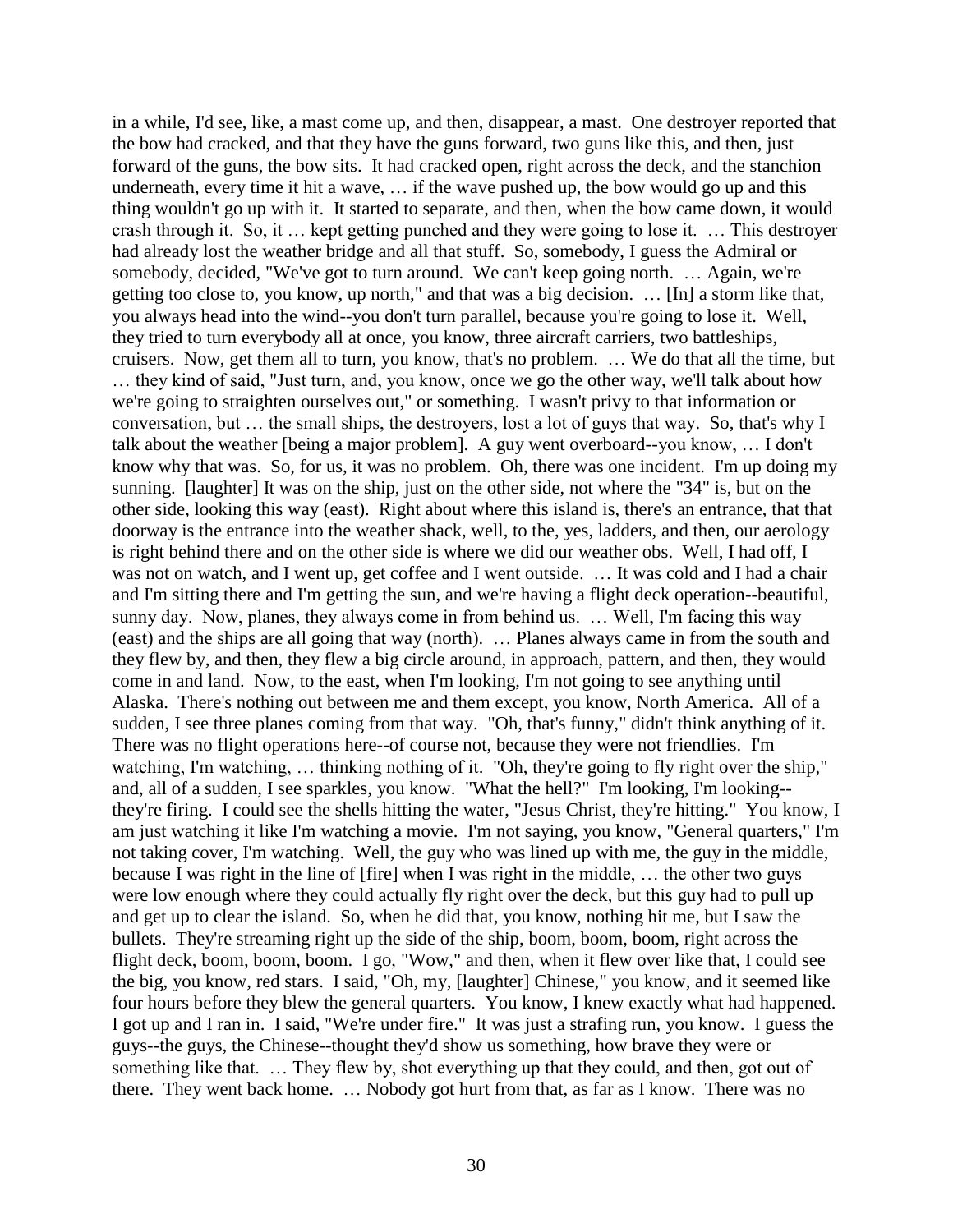explosion, they didn't hit any fuel, they didn't hit me, and so, … I can say I was under fire. He wasn't shooting at me--he was shooting at what I was sitting on, you know. [laughter] I didn't take it personally. That's my story.

SI: That was the only time that the enemy directly attacked the fleet.

TM: Yes, it was a harassment thing--oh, well, other than when we got too close to Vladivostok. … That was just an air battle, remote from the task force, but it was [a misunderstanding]. … They were coming up just to [counter the American force]. We didn't belong there, you know. We'd have done the same thing if we had  $\ldots$  an enemy, a Russian fleet, you know, seventy-five miles off of New York City. So, yes, that was the only time. Like I say, most of our problems came from, you know, friendly-fire or part of the weather, yes.

SI: You mentioned the possibility of World War III when you got too close to Vladivostok. Was that discussed among the men on the ship? Did you even know it was happening?

TM: … Oh, yes, oh, yes. We went to general quarters and we stayed there, yes, because we didn't know what was next. … I really don't remember much after that, you know, how long it lasted or anything else like that. Yes, there was concern. There was a little article, I think it was in *The* [*New York*] *Times*. My sister had cut it out, because she recognized the name, you know. It was a small, little blurb, about that big, you know, "There was an encounter between the US," and what they said was--they called it the Chinese. They didn't want to call it the Russians. We never knew, and it mentioned the *Oriskany.* I felt bad, you know, that she's probably worrying. I know everything's okay, but, you know, she doesn't. … Of course, when the ship blew up, that was bad. *The Daily News* had a centerfold, you know, big picture of the last shot of the explosion, you know, … that got in the press. They had a big picture of the ship entering New York Harbor, and then, they had a picture of Tommy McGraw. So, that was a big item, but there was no way--you know, there was no Internet--there was no way for me to communicate back. My father died when I was overseas, when I was there, and they called me down to the chaplain's office to tell me that, you know, my father had passed away. Now, normally, you get, I think, a sympathy leave or something like that. I thought, "Well, you know, I'll go home." ... They said, "Normally, we would grant a sympathy leave," he said, "but, in your case, we're not." He said, "You're too far away." He said, "By the time we got you off this ship and into Japan, and then, from Japan to California, and then, from California to Brooklyn, your father would be dead and buried and it would all be a waste of time. So, you know, we're very sorry, but go back to work." I get a resentment, a little bit, but they're right. They're right, you know. I wouldn't have made it. I couldn't possibly, you know, get back in time and, you know, there was nobody there I needed to console. You know, they were all there. That just popped into my head.

SI: Do you want to take a break?

TM: Sure.

[TAPE PAUSED]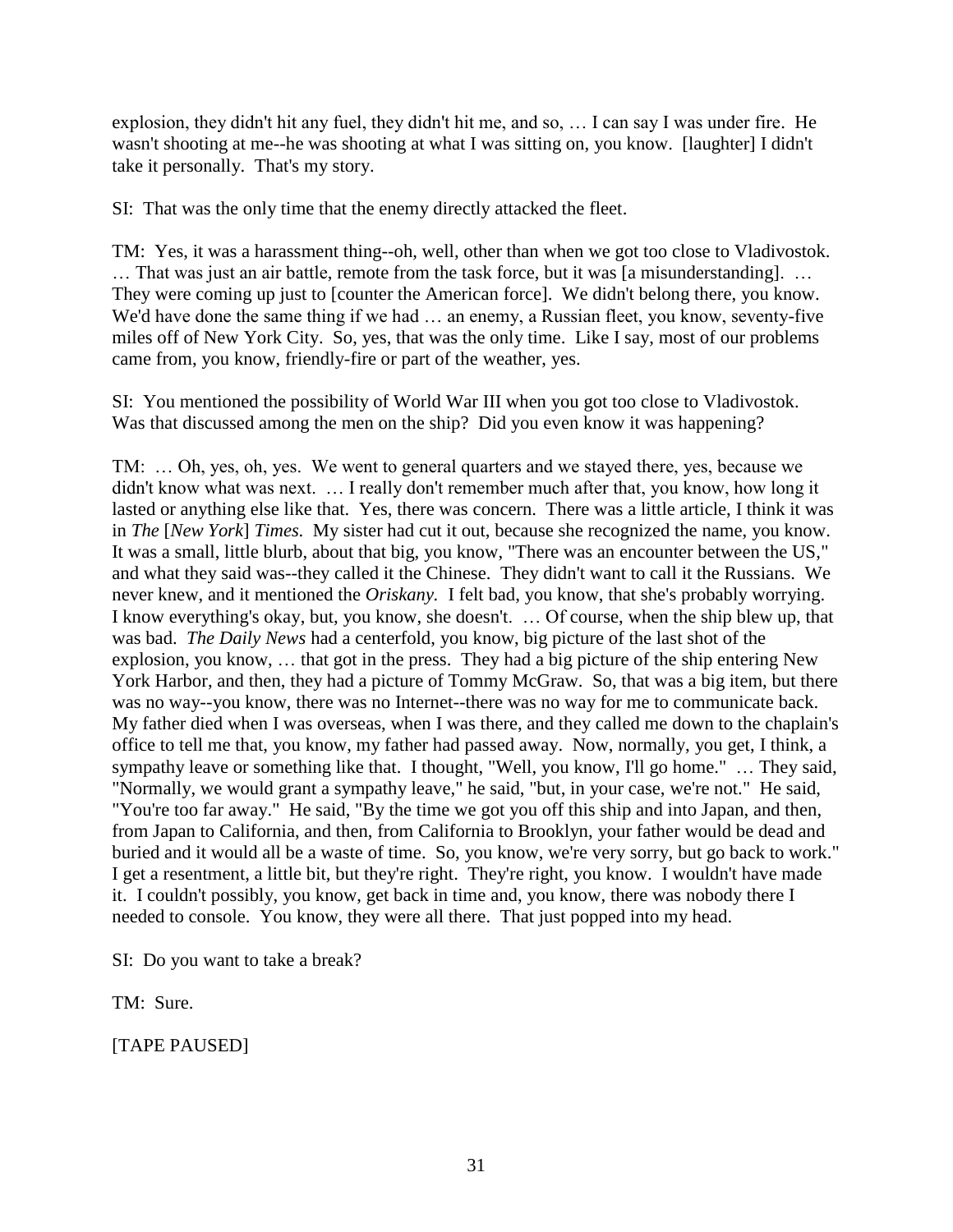SI: During the break, you were telling us that the ship was pulled away from the fleet once to go to Hong Kong.

TM: Yes, yes, for R&R, rest and relaxation, or something, rehabilitation or something, and that was like a joy ride. We traveled south, go past Formosa. Somebody flew over us … when we were in the Straits of Formosa--don't know who it was, certainly wasn't an enemy. … By then, it was nice and warm. We're heading south … from the cold weather, so, a lot of the guys took their mattresses and went up and slept on the flight deck, I among them. … Suddenly, in the middle of the night, something flew over, put on big, bright lights, like to say, "Ha, ha, we got you." Now, … I'm sure the Captain and everybody else knew who they were. Otherwise, they would have blown them out of the sky, but we didn't, [laughter] but Hong Kong was different. I did not feel comfortable with the Chinese. I felt like I was sort of back in Tijuana. … They did not like us. Of course, now, you know what was interesting, maybe we'll get on to this, well, it's a different time. In World War II, our enemies were … Germany, Japan and Italy. Our allies were China and Russia. Now, it's my turn to go to war--those guys, our enemies are now our friends and our friends are now our enemy. So, it was all, "Bass ackwards." We hit China and they did not like us. We're in Hong Kong, but still China, and it was dangerous. We had to be very careful. Now, of course, … with our Japanese influence, if we drank too much, we'd be heading back to the ship and we'd be singing our Japanese songs, you know. So, you know, we brought it on ourselves, I'm sure. So, there was that. … Once, on liberty, Hong Kong is like an island and I had gone over to the mainland, which is Kowloon, and I was doing my tour, you know, my little, private tour. … I'm walking all around and I'm heading [around], enjoying things, "Ain't that pretty?" and all that stuff, and, now, I'm getting into a neighborhood and a jeep pulls up--the British. They want to know what I'm doing here. "I'm doing nothing;" Brooklyn, you know, "I'm not doing nuttin'." [laughter] They said, "Well, we think you ought to come in the jeep with us." I said, "Well, I'm all right, I can walk." They said, "Well, you're not going to walk very far. There's three guys eyeing you already. They're going to take you down." You know, that wasn't the expression at the time, but the equivalent, you know, "They're going to take you down." I said, "Oh, yes, I'll take a ride." [laughter] They got me out of there real quick. The touring was fun and the adventure of being in Hong Kong was fun. … The break was good, but everybody got their turn to go to Hong Kong, you know. We knew about it, all during the tour, … that we would be going there, and we're supposed to buy our suits for a song and that sort of silliness. There's all kind of trouble in Hong Kong. There was too many different nationalities. We're sitting in the harbor and there's a French warship there. Of course, the British Navy [Royal Navy] hated us, because we had too much money. We were ruining things for them. The Aussies were there. They loved us. … You know, the Australian Navy [Royal Australian Navy] was there. We buddied up with them. They'd come over there with their "mate" stuff and they'd say, "You know, you Yanks make a lot of money, but we know the town." He says, "We'll show you the places to go, what you want to do, but you guys do the spending, we'll do the partying. We'll show you." We said, "Okay." … "And, if you get in trouble, it won't be the first time we had to sock a British sailor or soldier." [laughter] So, that's what we did. We loved the Aussies. I remember, I came back to the ship one time, ... obviously in Hong Kong, and coming back onboard, … I'm not paying attention or anything, and then, the officer puts his hand out, stops me. He says, "You're out of uniform, sailor." "What are you talking about?" "Your hat." "My hat?" I take it off--it's not my little, white cap that I used to wear. It says, "HMAS *Canberra*." "Her Majesty's Australian Ship *Canberra*?" He said,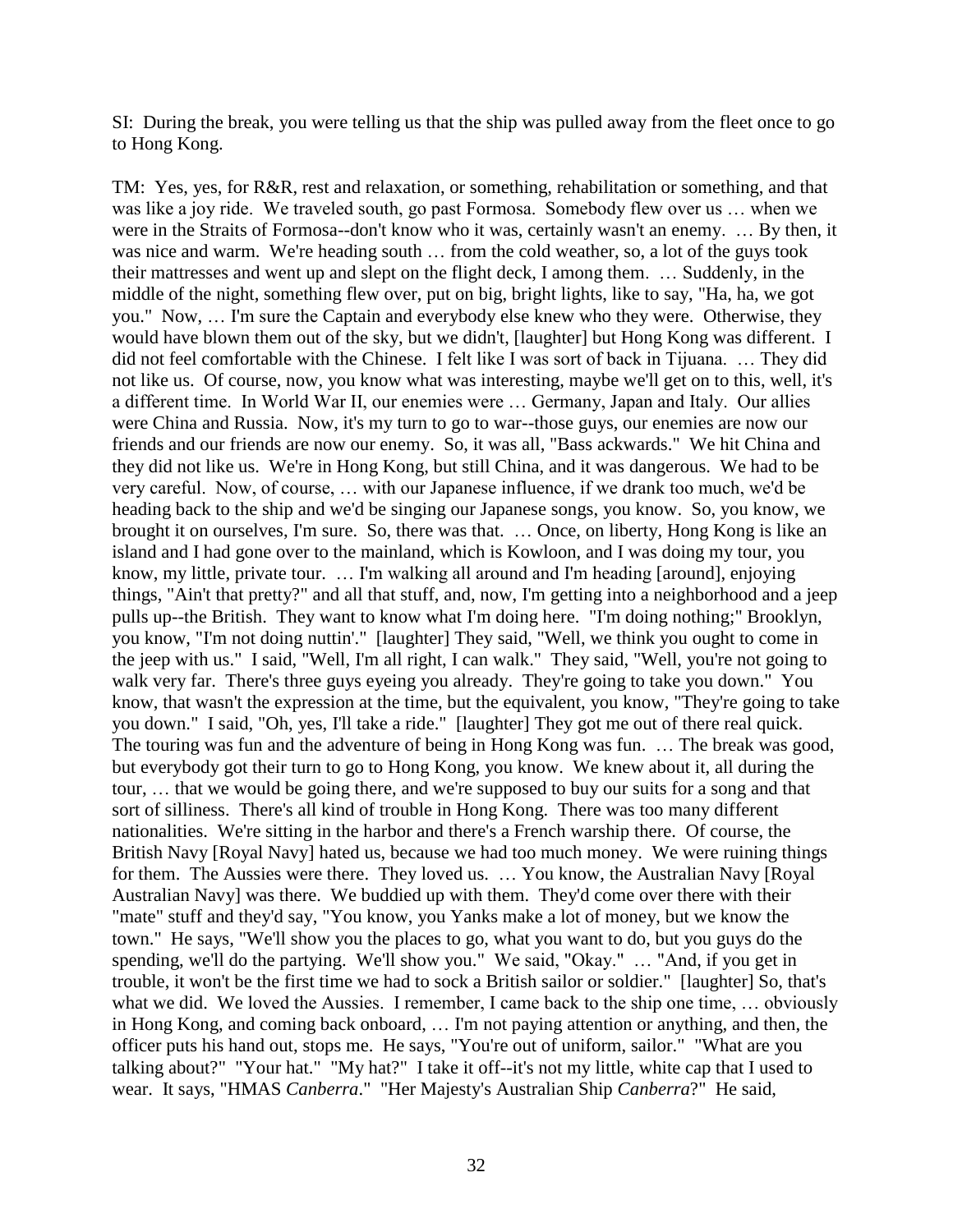"Where'd you get that from?" I said, "I was just going to ask you that question. Who put that on my head?" So, I guess, for, you know, ten bucks or something, I bought this hat. The thing that gave me a resentment, he confiscated it. He kept it. "Get below." "I want my hat back." You know, that was my biggest adventure in Hong Kong. A lot of danger in Hong Kong, I thought, you know, not only from the Chinese, but from everybody except the British, and … we brought a lot of it on ourselves. We made fun of them. You know, the British soldiers wore their uniforms, but they had their own shoes. They were not issued [shoes]. They were issued combat boots, you know, but part of their uniform did not include a dress pair of shoes. So, you'd see, … three guys would walk by and they'd have all different kinds of shoes on. Oh, we made great fun of that, indeed. … They didn't like us, oh, especially our chief, who was a kind of a small [guy]. He was probably only about five-[foot]-eight, maybe weighed 130 pounds, blond hair, like I said, looked like he didn't have to shave but once a week. He was a chief with one stripe, which meant he had more than four years, but less than eight. In the British Navy, you had to do two years in every department, you know, engine room, deck, bridge, … so, you had to be in at least six years before you were allowed to strike, which meant you were going for a certain [job]. Now, you could pick where you want to work. So, there were guys there that had eight or ten years and they were just like the equivalent of me, which I had, like, less than maybe eighteen months active duty and I'm already a petty officer. They did not like that, because these guys, if they were a petty officer, they were old men. I mean, they were in their thirties, but the logic was that, "When we do get in trouble on the ship, … anybody can do anything," you know, at least of, you know, the enlisted ranks. So, yes, we had a lot of trouble there, … no fights, but a lot of danger--not danger, potential, you know, Tijuana all over again, you know. …

#### SI: How did you get along with the officers on your ship?

TM: Famously with the pilots. They have a rapport with the enlisted, because they have to. If a pilot really did something where he really got one of the enlisted men annoyed at him, especially the aviation [men], well, they were really likely [to regret it]. There's a thing on a plane called … the pilot relief tube. If a pilot had to go to the bathroom while he was in flight, well, he had this little thing that you went to the bathroom [in] and I guess it just disappeared. Well, they would take the far end of it, safety wire it, which means tie it down, lock it up. So, if he did [anger someone], when he finally did have to go, it would just back up on his lap, and then, he would get that message, "Oh, I must have been not so nice to somebody on the flight deck." [laughter] So, they were always [nice]; they were like regular guys. The rest of them had that, really, that British Navy attitude of separation of officers. … Our commander was what they called a "mustang." He'd come out of the ranks. So, he was okay. He was strict and businesslike, but he wasn't like that, didn't have that attitude about the officers and enlisted men. … The Navy, I think, is the worst for that. The Army is a little better, I believe. There was one officer who was just an outright bully. He used that braid, the gold on his cap, to bully enlisted people. I mean, if he could find you, if you were, like, just going to chow or something and you walked by him and he saw something he didn't like, … he would stop you and just brutalize you, verbally, "Bah-bah, bah-bah." He was a slob, physically. He was a slob, the way he dressed. He was just a disgrace. This is where I got my inclination that, … "When I get out, I think I'll go to college," because I thought, "You know what? He's not a better man than I am." He was a Southerner. I said, "He's picking on me, personally," when he did pick on [me]. Once, he did it to me and, after that, I made sure that if I saw him anywhere near the area, I avoided him. I concluded that, "You know,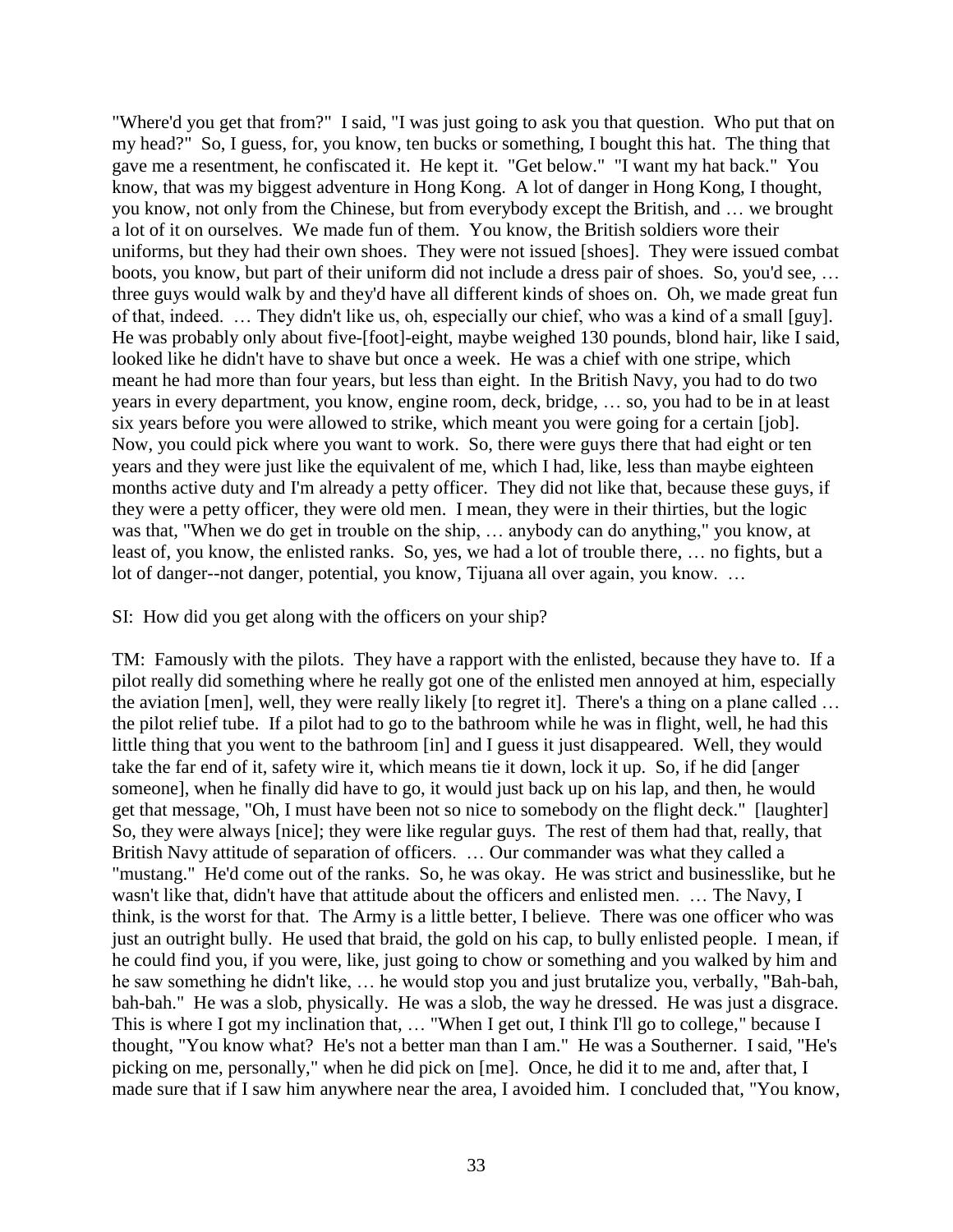he's a rich kid and a bully and the only reason he's an officer is because his father sent him to college. He probably didn't even get good grades, because he doesn't know how to dress, he doesn't listen to people." I mean, all this stuff, I dreamed up in my head, just to tell myself that, "You know, … I'm a better man than he is. You know, he doesn't deserve to wear that uniform, and the only reason he got it is because he went to college." … When you go in the Navy and you've got a college degree, they're going to make you an officer. That's when I decided, "When I get out of here, I've got to go to college." … So, I'll bless him, the bully, you know, for directing me, somewhat. Now, when I did get out, I did sign up. [As a] matter-of-fact, I signed up--this is a little sidebar--toward the end of my enlistment, I started to apply to colleges. I had a good high school record, so, I [thought], "I'll apply to Notre Dame," of course, good Catholic boy, Catholic prep school, you know. … Sure enough, Notre Dame sent it back. You know, maybe because they're patriotic or something like that, at the time, they accepted me, … but I had to start in September. … I wasn't getting out until November, my birthday. So, I sent a request in, with a copy of my acceptance, I sent it in through the channels, asking to … get an early discharge. ... It said, "What? Are you kidding?" [laughter] So, that was the end of that. So, when I got out, I went over to Seton Hall--never did finish, but that's another story.

SI: Did you take any correspondence courses when you were in the service?

TM: No, other than what I learned, you know, in the various training schools. No, I really wasn't interested in that. I had this--you know, I see it in my son now. … He has no goals. You know, he went to--well, I shouldn't. Well, anyway, … he's a lot like me, you know, … just no direction. I shouldn't say he doesn't have direction, but I didn't have direction and I didn't want direction. ... "I'll figure this all out myself. Didn't I figure out how to get out of Brooklyn?" you know. [laughter] So, that was … my own doing. … [You] asked how I got along with officers. … The pilots were very good. They would come up, occasionally, to weather, you know, and they'd be nice, too. I remember one guy I took a liking to, because he showed up a lot, Lieutenant--I used to remember his name. I don't anymore, but he got killed. He was in one of them dive-bombers that they attacked [a bridge with], very similar situation to the book [*The Bridges at Toko-Ri*]. They were attacking a bridge and it was heavily defended and he got caught up in it, you know. They got him and they shot him down. So, there were fatalities, … aside from the flight deck, but, you know, pilots were getting shot down over Korea. They didn't have any real combat, as far as I know, Navy versus the MiGs--that was strictly Air Force- except that one time we went a little too close to Vladivostok. When we went in, as far as I know, … they never attacked us. I guess they couldn't. … You know, we were so close, by the time a plane took off from where we were, within probably fifteen minutes, they were over their target, doing what they're doing and they were back. … When they took off, they were usually back in an hour, and then, they'd be doing it again, you know, going a couple of times each day, each pilot.

SI: It was mostly antiaircraft that would take down the planes.

TM: Yes, yes, as far as I know, yes. As far as I know, there were no--well, of course, they wouldn't talk about Navy planes that got shot down. They'd talk about us shooting down MiGs. … [As a] matter-of-fact, I don't think I've ever seen in a history where they involved the Navy. [When] they're talking about Korea, they're talking about the Air Force and the MiGs. They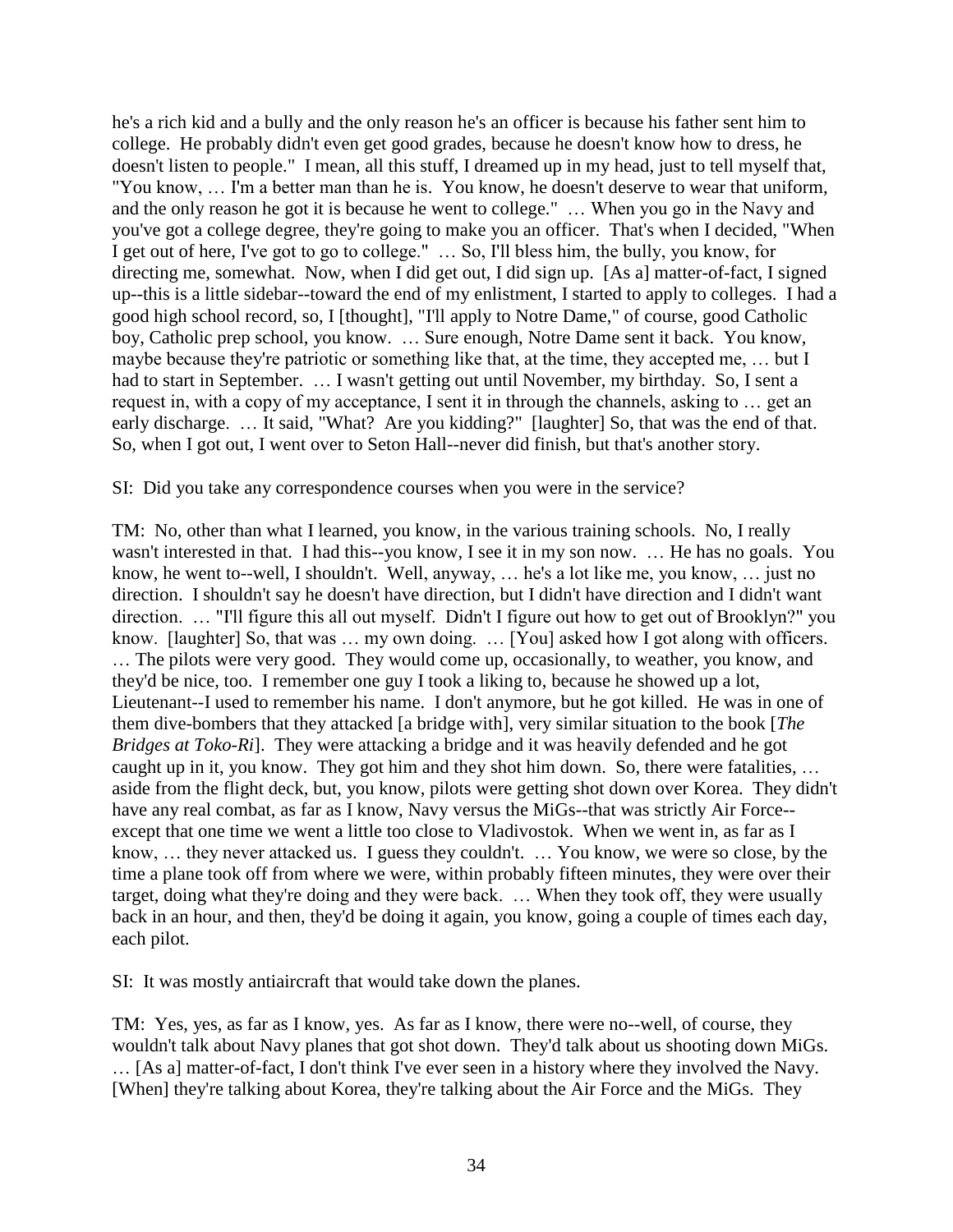never talk about the Navy versus the MiGs, because, basically, it was just an incident, that onetime incident, … but it did make us feel good that, you know, we got the upper hand, that the Navy did whip [them]. They shot down three MiGs, you know, downed, and we got damaged by one. Lucky, it was a lucky hit, hit him right behind his cockpit, but between him and the engine, so [that] he was still flying, but he had lost controls. He lost the controls in the back, so, … his flying was all skidding. Later on, after I got out, when I was in my forties, I finally went down, because I wanted to learn how to fly, so, I did. So, I learned a lot about flying, from my little plane games, you know, but I understand now what he was up against. At the time, I didn't, didn't have any idea. He just couldn't control it enough to slow it down. He could slow it down, but, then, he couldn't control it. So, there was a real good chance that he would dump, and he didn't want to dump into the sea. It was too cold. So, they brought him in. ...

SI: How did casualties affect the unit? Whether it was your friend, the photographer, or a pilot who did not come back, did it have a morale effect?

TM: No, I would say no. When Tommy got killed, they came down the following day--I guess it was the following day. I was there. The officer came down and they emptied his locker, take out all his personal effects and that was kind of [it], and then, they blew Taps--not for that night. You never blow Taps at sea. They just blow a whistle and say, "Lights out," you know. You know, blowing Taps is a [no-no], but, when somebody dies, they blow Taps at sea and that's kind of spooky. … When all the guys got killed, Tommy among them, they blew Taps, and then, they just said, "Lights out." So, that affected you, but it didn't [demoralize you]. It just, I guess, ... strengthened your resistance, made you feel like, you know, you wanted to get even. Well, what are you going to get even with? It was an accident, you know.

LC: Did you keep in touch with anybody that was on the ship with you?

TM: Yes, my buddy Buddy. Buddy Soden was his name. Yes, we were very close. He was the only Jersey guy that I really [knew]. He was a Jersey guy, he wasn't Brooklyn. He came from Fanwood and we hooked up. … I don't think I was away, more than fifteen feet away, from Buddy for all the time I was on the ship and, off the ship, we just went out together. We drank together, went on liberty together, we were on the same watch together. So, literally, he was never more than fifteen feet away from me. He slept fifteen feet away from me, whatever. [laughter] Yes, he was the only one I kept in touch with. Even after we got out, I kept in touch with him for quite a while, but, then, he went his way and I went mine. We got tied up in, you know, life and marriage and school and all that stuff. There was another fellow from Staten Island. His name was Fred, Fred (Redline?). I guess I can mention names. We can delete them later. … I don't know, no problem with me. I think he had some Indian blood. … He had a slight Oriental look about him and he was small and he was a very lively guy. The Japanese women were crazy about him. … He was "the man" on the ship when it came to the girls on the beach, yes. [laughter] I kept in touch with him afterwards, because he lived on Staten Island and I was now going with my [girlfriend]--finally won my girlfriend back, after two years. … So, I spent a lot of time [with him]. I kept in touch with him and I kept in touch with Buddy. The rest of them, [I] didn't really know them. They were from other parts of the country and, some of them, I just plain didn't get along with anyway.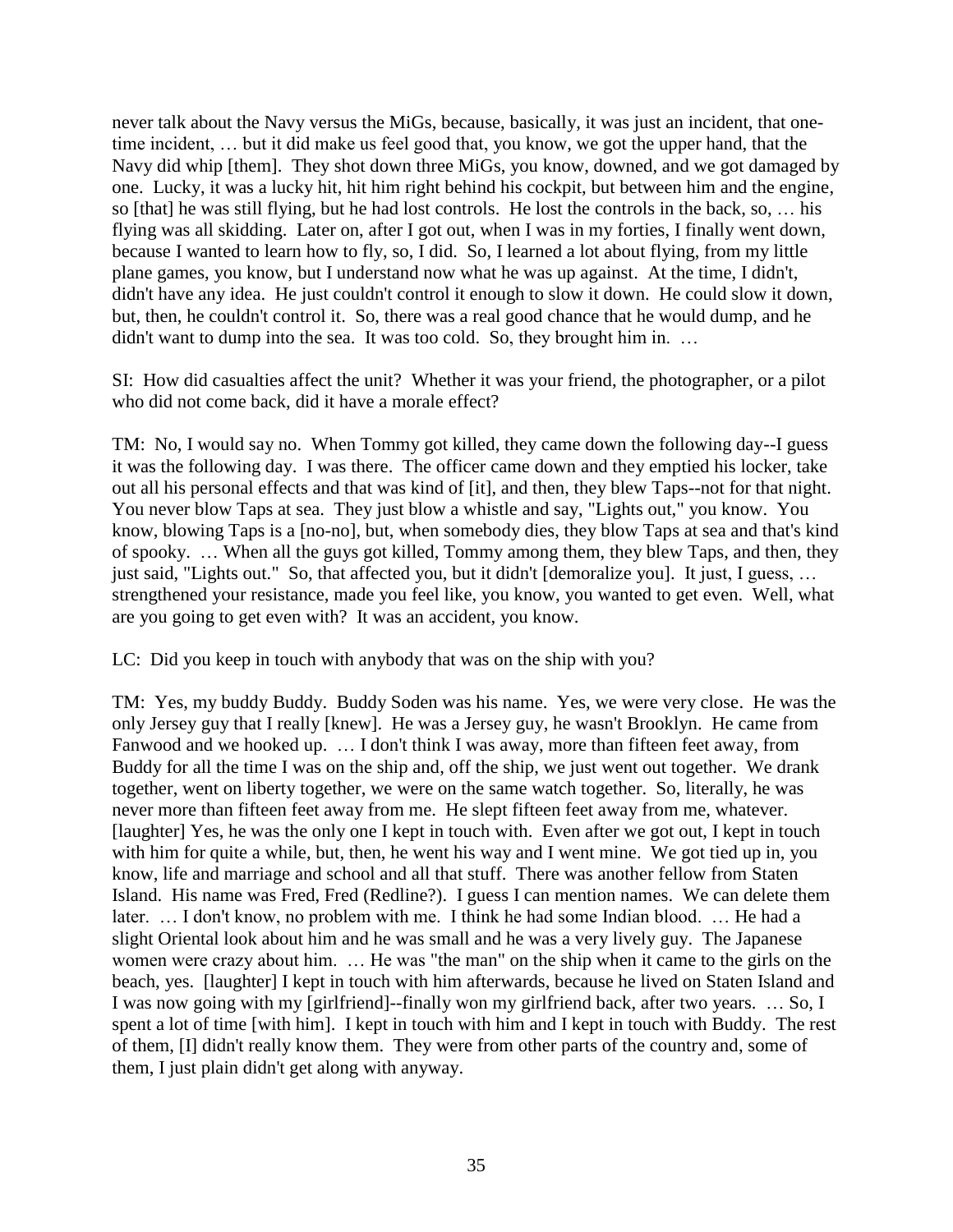ML: How did you get back when your tour was over?

TM: That was a joyous time. On the return, we did stop back in Hawaii again. That was nice. You know, the pressure was off. Then, between Hawaii and San Fran, we pulled back into San Francisco. At that point, our … operating base was the Alameda Air Station, over by Oakland. It was a nice reception we got as we came in from sea, crossing under the Golden Gate Bridge. Well, first of all, they woke us up. They didn't play Reveille, like they usually do. They played *California, Here I Come*. [laughter] Well, that was cute, and then, we got a fly-by, you know, from the Navy, welcoming us back. … We all had to go up on the flight deck and line up, you know, three thousand guys--whoever wasn't working had to go up in their [dress uniform]. By that time, let's see, it was still winter, I guess we weren't in our whites, San Francisco. Anyway, we all had to line up facing outboard, you know the show--the ship's coming in, flying all the flags. So, there was a lot of hullabaloo about our return, you know. When we tied up, families were there, greeting everybody then. It was a big, exciting time. They put the ship in drydock for its normal maintenance and repairs. I stayed on it then. When it was ready to go back--it was going to go back for a second time--by then, the shooting had stopped. They were doing the Panmunjom negotiations and peace talks. [Editor's Note: United Nations representatives began meeting their North Korean and Chinese counterparts for peace negotiations at the border village of Panmunjom in July 1951, but were unable to effect a ceasefire until July 27, 1953.] … The fighting was over and they told me that, you know, I wasn't wanted on the ship anymore. They got a replacement, then, they put me up on the beach, what they call "on the beach," you know, ashore. … They sent me over to Treasure Island to wait for my discharge and that was that. I guess I spent three weeks there, waiting, waiting to become twenty-one, so [that] I could leave. So, that was the end of my story, as far as the Navy went. What I found when I came home, I realized that it wasn't World War II. You know, you were not the "homecoming hero." You know, you had your little row of ribbons and that kind of stuff, but there's absolutely no interest. You know, as a matter-of-fact, it was downright animosity from my brother-in-law, you know, the guy my sister [married], because, when I came home, that's where I went back, and I lived there for a year. You know, he would tell me how, "It wasn't a war--it was a police action," and I would say things like, "Well, tell Tommy McGraw that," you know, and I would counter with, "Well, you know, an AD Skyraider carries more of a bomb load than a B-17. So, don't tell me about," blah, blah, blah, you know, that kind of stuff. You know, they just [had] that "Greatest Generation" thing. They just couldn't be bothered--like everybody, you know, it was "their war." I had my war and, you know, nobody's going to talk me out of it. We developed, somewhere along the line--we as a generation--I'm sure you heard this expression, we became known as the "Silent Generation." You know, we were just overpowered by the "Greatest Generation" and we weren't yet to the "Baby Boomers." … One thing I did do, when we came back--it must have been on one of our [leaves]. I can't remember where. I know … I was in New York. I guess, when we came back from overseas, we got leave. So, we got two weeks leave. So, I flew home, and then, we had to go back, and I remember [it] being me and Fred, the guy from Staten Island, the good-looking guy. [laughter] We were going to take a Navy hop out of Delaware. … We said good-bye to our girlfriends, and then, we called Delaware and they said, "No, there's no flight today. You've got to come back tomorrow." So, I said, "Well, all right, … we're in Penn Station. Let's go get drunk or something," and in New York, right in Manhattan, which we did, and I made a fool of myself. Well, I remember, we did lord it. Well, what happened, something happened in one of the bars where they called the shore patrol. I'm not sure what happened, but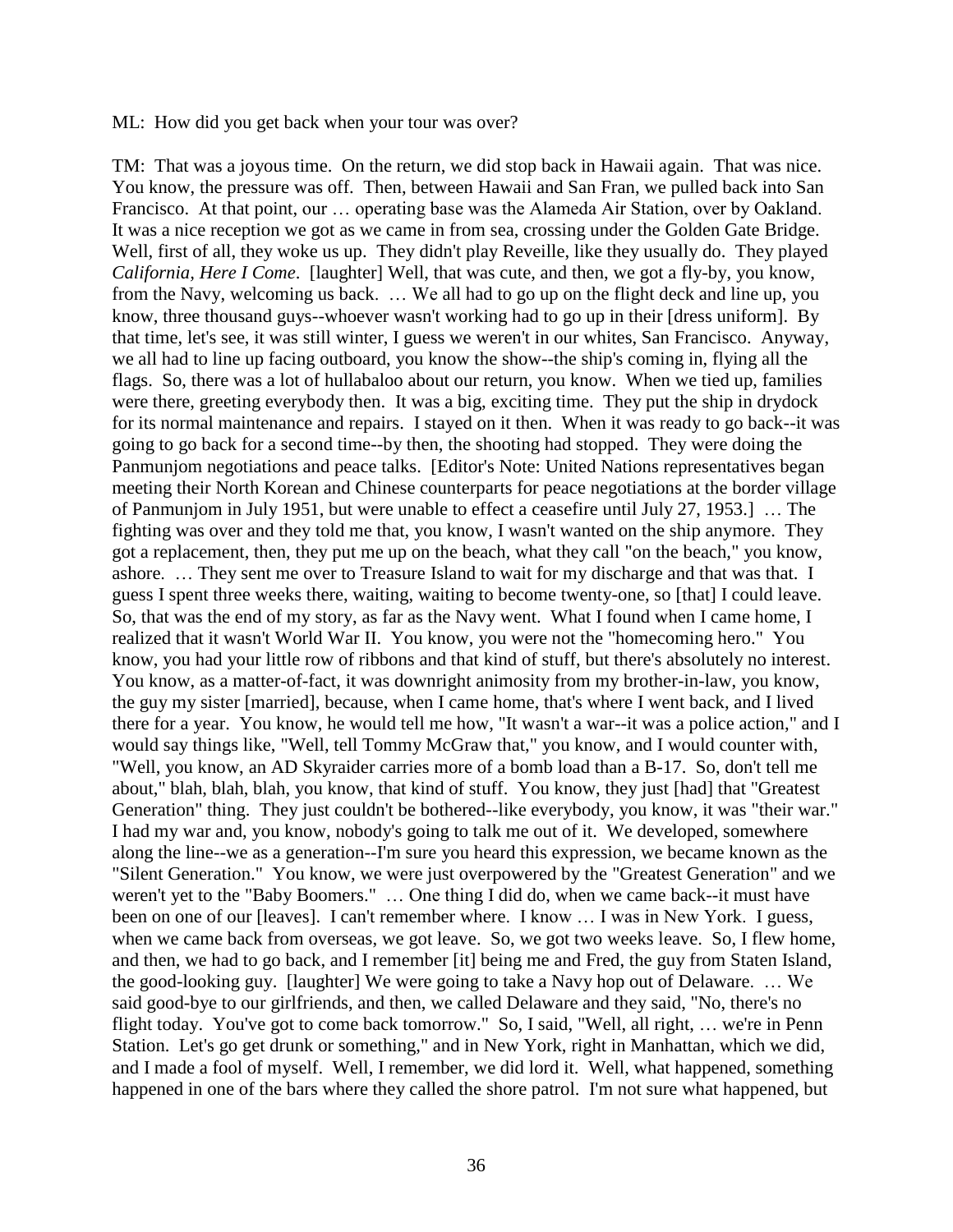me and Fred got in trouble. I think it had something about pouring a bottle of beer in some sailor's hat or something like that. Well, when the shore patrol came in, we gave them a terrible ration, because, you know, … there was a thing about, if you were in the Navy, if you had a row [of] ribbons, that [meant] you had been to Korea, but, if you hadn't been, they kind of lorded it over you. You know, … "You guys play at it--we lived it," that kind of BS. So, we used that, you know, to get out of trouble, basically, with the shore patrol, and it worked. They let us go. You know, we kind of bullied them and shamed them into letting us go. "Hey, we're going back, you know. What the hell? You're supposed to get drunk before you go back." … In retrospect, the way I see it, the Atlantic Fleet was not at war. The whole Atlantic Coast was not at war. It was something they read in the paper. There was no patriotism. There was no interest. It was a disinterest, … because, like, nobody had an opinion, myself included. When I went to San Diego, and then, as soon as I got there, I could see guys with only two or three stripes and they had their ribbons, and these [guys were] from the destroyers. … I'm thinking, "Wow, what's going on here? These guys, … you know, they're involved." The Pacific Fleet was at war, California was at war. So, it was like two different worlds. Half the country's at war, the other isn't. It was fascinating, and that was sort of like the prelude to what was going to happen in Vietnam. This is how I saw it--World War II, patriotism like I talked about as a kid. Patriotism was booming. ... [As a] matter-of-fact, there was a discrimination against people who were not, if you were 4-F. Later on, in 'Nam, you were crazy to be in the Army, "What? Are you crazy? You know, what are you doing that for?" Korea was the middle ground--it was a disinterest. Nobody cared. You were no longer a hero for being there. It wasn't even a war--it was a police action. You know, so, we're building up a little resentment, and then, the next step is, we go from disinterest, you know, to antagonism, you know. So, there was an evolution from patriotism to disinterest to downright antagonism by the time Vietnam came around--justifiably so. I mean, that went on and on and on. The interesting thing, though, there was just as many deaths in the Korean War as there was in the whole Vietnam War. If you check, you know, it was at something like fifty-three thousand deaths in Korea, in three years, fifty-three, something like that, thousand in 'Nam, over, I don't know, from what, twelve years? or something like that. [Editor's Note: There were 54,246 American casualties, in-theater and non-theater, during the Korean War and 58,220 in-theater American casualties in the Vietnam War.] So, that was a time when I started my [change in attitude]. After I got out, between Korea and 'Nam, I was still patriotic, I would still fight for my country, but there was this little background thing going on, you know. As I started to raise a family, I came up with this idea. You know, I would tell my son--you know, I didn't want to teach him to be anti-patriotic, but I kind of told him, "Look, if the IRA lands on the beaches at Belmar, you and I are going to go down and blow them back in the water." I said, "We'll fight for our country. I don't think we should fight for our government, because I don't trust them." They led us into the World War II. … My personal opinion, I suspect that Roosevelt knew Pearl Harbor was coming down and he allowed it, because, if you read--I'm a great enthusiast of Charles Lindbergh. I've read every book. I followed his career. [Editor's Note: Aviation pioneer Charles A. Lindbergh was an outspoken isolationist and member of the America First Committee in the period prior to the attack on Pearl Harbor.] He was against the war. He was a colonel in the Army and he really annoyed the hell out of Roosevelt, who wanted to get into the war, probably for justifiable reasons, but he wanted to get into the war in Europe. He didn't want to get into the war in Japan, in the Pacific. This is all my [viewpoint], you know. … So, I think he allowed it. I don't think he'd think it went as far as it did, but it happened, and, of course, then, … he walked in the next day, into Congress, and he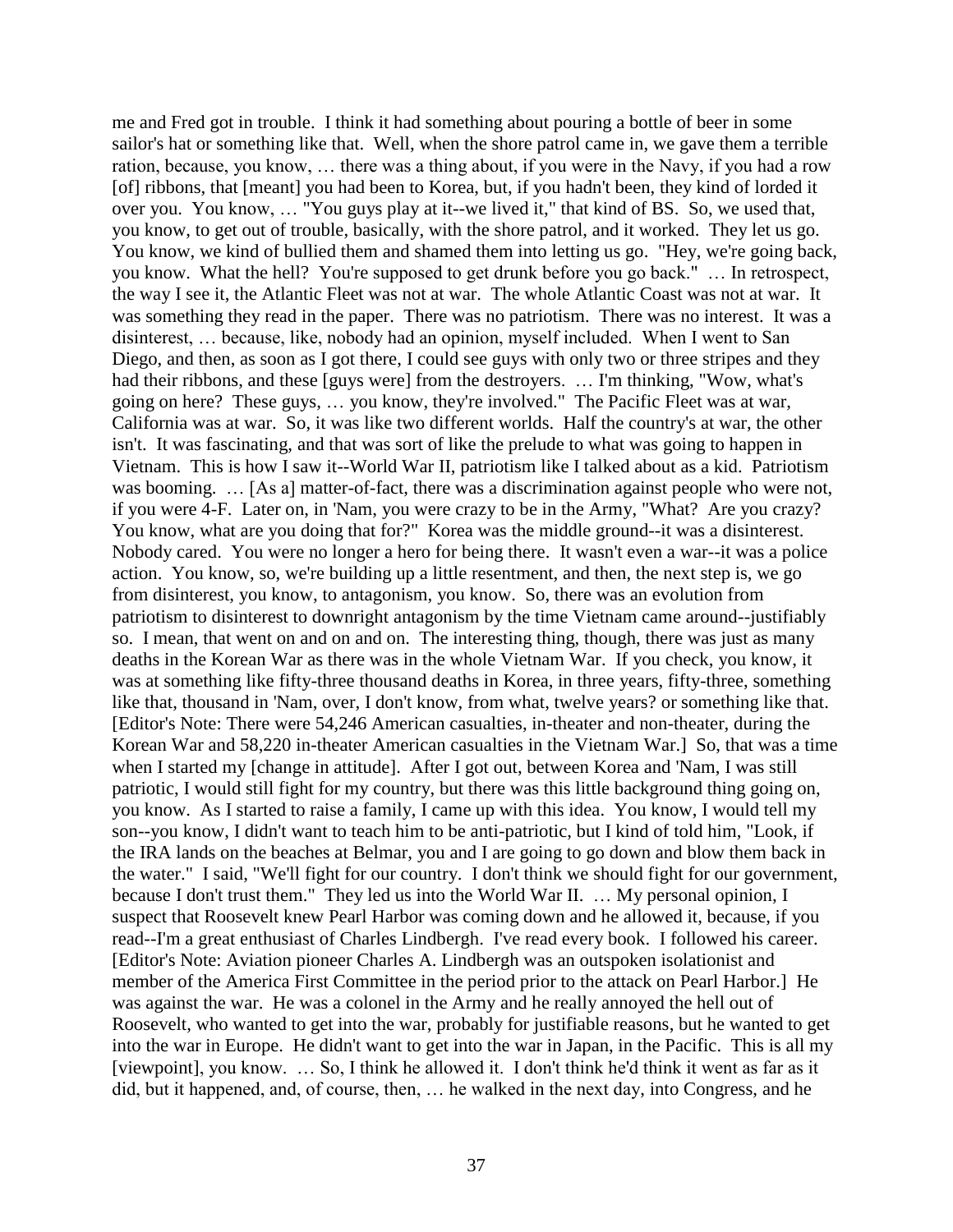got, you know, a blank check to go to war. You know, everybody [said], "Well, of course we've got to go to war now," you know, but I don't know if you've read about Lindbergh. He really got punished by that guy, Roosevelt. There was great antagonism. He wouldn't give him his [commission back]. … He spoke against the war, he spoke for isolationism, very publicly, because he had been to Germany and he saw the German Air Force. He saw the *Luftwaffe*. He flew the Messerschmitt. The Germans let him--they welcomed him. He was a hero, you know, and he had a little Aryan background, you know. … I think he was from Norway or Sweden--the family, that is. So, he knew. He said, "Don't get in a war--we're not ready for it. They're going to kick our butts. They've got bombers. … They're so far ahead of us, you know. Don't go, don't go," and, of course, then, when the war started, he volunteered. He asked for his commission back. Roosevelt said, "Don't let that guy in here." So, he got a job working with General Motors, … no, Ford, Henry Ford, as a consultant, you know, getting the conversion of an automobile factory to the other thing. … He would only take a colonel's pay. They offered him, like, six figures to be [a consultant], six figures, yes, big pay. He said, "No, I'll take a colonel's pay." He wound up actually flying combat operations as a civilian with the Marines in the Pacific, if you ever heard that, his story. He taught them and he taught MacArthur. … They would come back from an operation, you know, a flight in New Guinea or something like that, and all the other pilots would be out of fuel, just about out of fuel. Lindbergh's tank, … he still had a quarter of a tank left. They said, "How'd you do that?" He said, "Well, I do this, I do that. I lean the engine," and so, he says, "Can you teach the other guys, so [that], maybe, with that, we can go further, we can catch another island?" and he did. … Then, he started doing really big things, like loading up a Corsair way beyond its maximum, reinforcing it, so [that] they could carry a heavier bomb load. He did all kinds of [things]. He shot down Japanese planes. If he ever got caught, they would have, you know, killed him on the spot as a spy. None of that ever came out, he just did all that, and so, anyway, that's my man. [laughter] … So, the story, you know, the point I was trying to get back to was that I think, in Korea, I really believe Truman stepped in to allow that to happen, because we were in a recession. Times were bad. I remember getting out of high school, long time getting a job, and then, I got a job as a clerk in an insurance place in New York. I hated that work. I lasted seven weeks. I had three days of absence in seven weeks. … So, Vietnam, I never really read up on that, but who knows why we went to war there? but, once one guy got into it, all the rest of them couldn't get out of it. By "the rest of them," I mean Johnson and, you know, they were stuck, and I think we've got the same thing today. The next guy coming in is stuck. Once you put troops on the field, you can't get them out. So, we'll see, we'll see. I digressed, didn't I? …

### [TAPE PAUSED]

SI: Shall we talk about how you came back to the States? You were on Treasure Island until you were discharged. What was your next move after that?

TM: I came back to Garwood. What did I do? Oh, well, first semester, I went immediately to Seton Hall, signed on full-time, went there for a year. I worked nights in a plant down in Elizabeth.

#### SI: What kind of plant?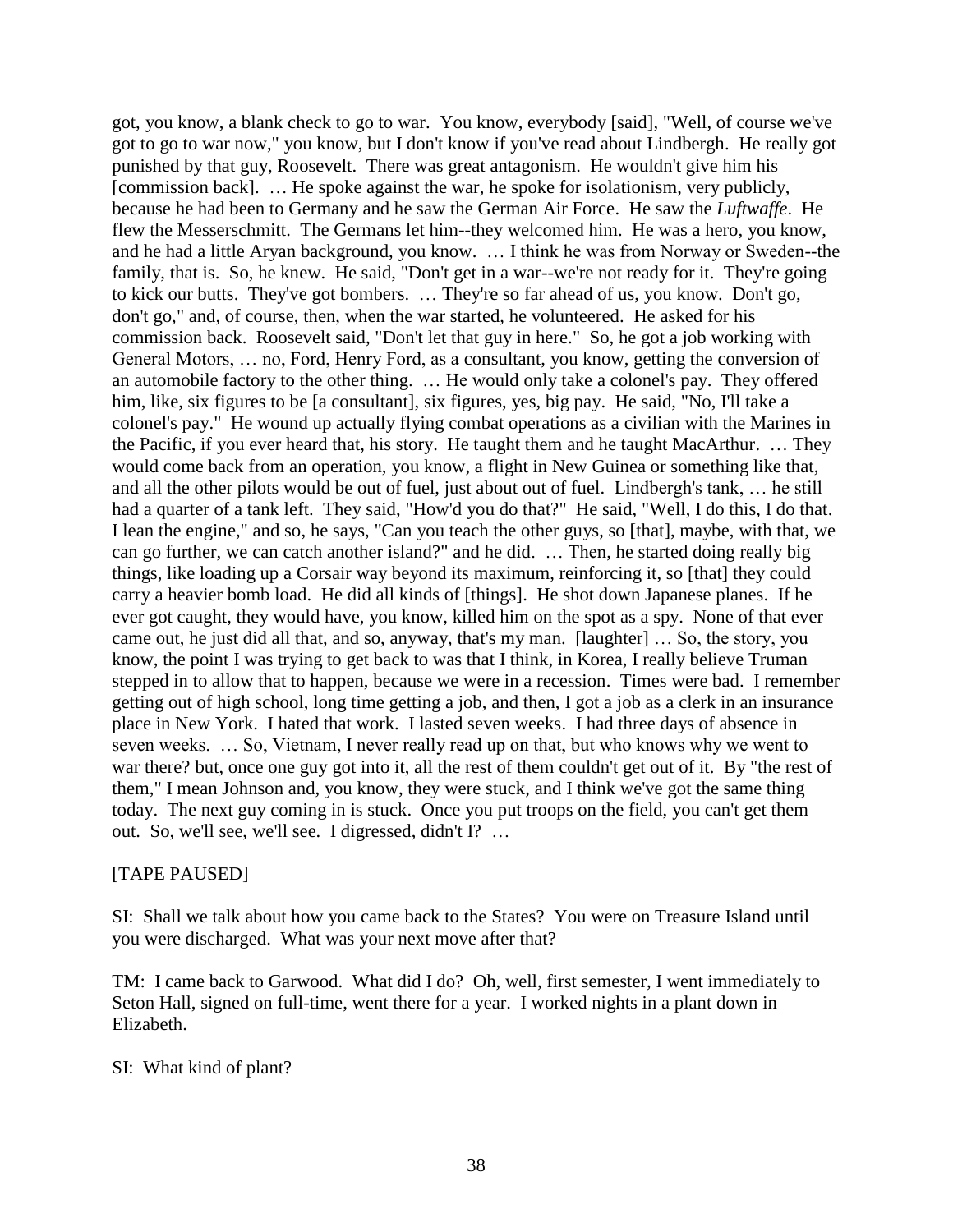TM: It was an ink factory place. … I worked in their labs, doing color matches and stuff--an inane job. Then, they closed that shift, so, I went on unemployment. It was happy days. I was a full-time student, went to unemployment. They had to get me a job as a laboratory assistant at night--there is no such thing at night. [laughter] So, I was smoking cigars, getting unemployment, seeing my girlfriend and going to school. Life was good. What more could you want, you know? That lasted a year. I did my year, and then, you know, I really wanted to get married--oh, and then, I got married. I was still working. Then, I had gotten a job with an electrical contractor, working as his goffer. Then, I got married, and then, shortly after that, let's see, I was twenty-two when I got married, shortly after that, I got an opportunity. I had applied to the … telephone company and took the test and they said, "Well, it's fine. We have no openings now, but we'll put your thing on file," and nothing happened with that. So, then, I got a job with the electrical contractor. Then, I saw an ad in the paper, about six months later--New Jersey Bell was looking for people. So, I called them up and I said, "Hey, you've got my name in there. You know, how come you didn't call me? I see you're looking for people." He said, "Oh, we discard those if they're over six months." He said, "Come on down. You know, we'll test you over again." So, I wound up working for the phone company and I stayed with them the rest of my career. I loved it. They put me in construction, working out on pole lines as a lineman, but the title they gave me was a helper. … I converted my GI Bill from college education to onthe-job training, so [that] I could, you know, keep things together, because the pay wasn't that good, but between that and the on-the-job training, [I survived]. [Editor's Note: The GI Bill offered support for both college education and job training programs.] Then, I got promoted to be what they call a cable splicer and that's a good job. That's a good job. I loved that job and I was good at it and, as far as career goes, after that, it was all just advancement.

SI: Do you feel your time in the service prepared you well for this kind of role in business?

TM: Well, I would say that that bully officer kind of opened my eyes, and because I was the only guy in the garage going to school, that opened that door, and then, because, you know, [of] my background in sales, that opened the door. So, doors kept opening for me, but it all goes back to me changing my attitude about education. So, I would have to say yes, you know, that made all the difference. … From there on in, it was just blending the two worlds, the world of the workers and the world of education. …

LC: Did you join any organizations after you were discharged?

TM: The VFW [Veterans of Foreign Wars], so [that] I could go down on every Memorial Day and mourn the loss of Tommy McGraw and get drunk. After a while, I said, "These guys drink too much and they're all BS-ing. They're telling all their old war stories and I'm sick of it. I've heard enough of this stuff." So, I didn't go anymore. ... I had no interest in that, you know. My stories, when I got home, rarely would I talk about the stuff I talked about [today]. I would talk about how life was on a flight deck in a combat zone, carrying a balloon, you know. "Hey, are you lost little boy, is it? Are you a boy?" give him the finger, you know, that sort of stuff.

SI: Do you think you had any lasting effects from the war?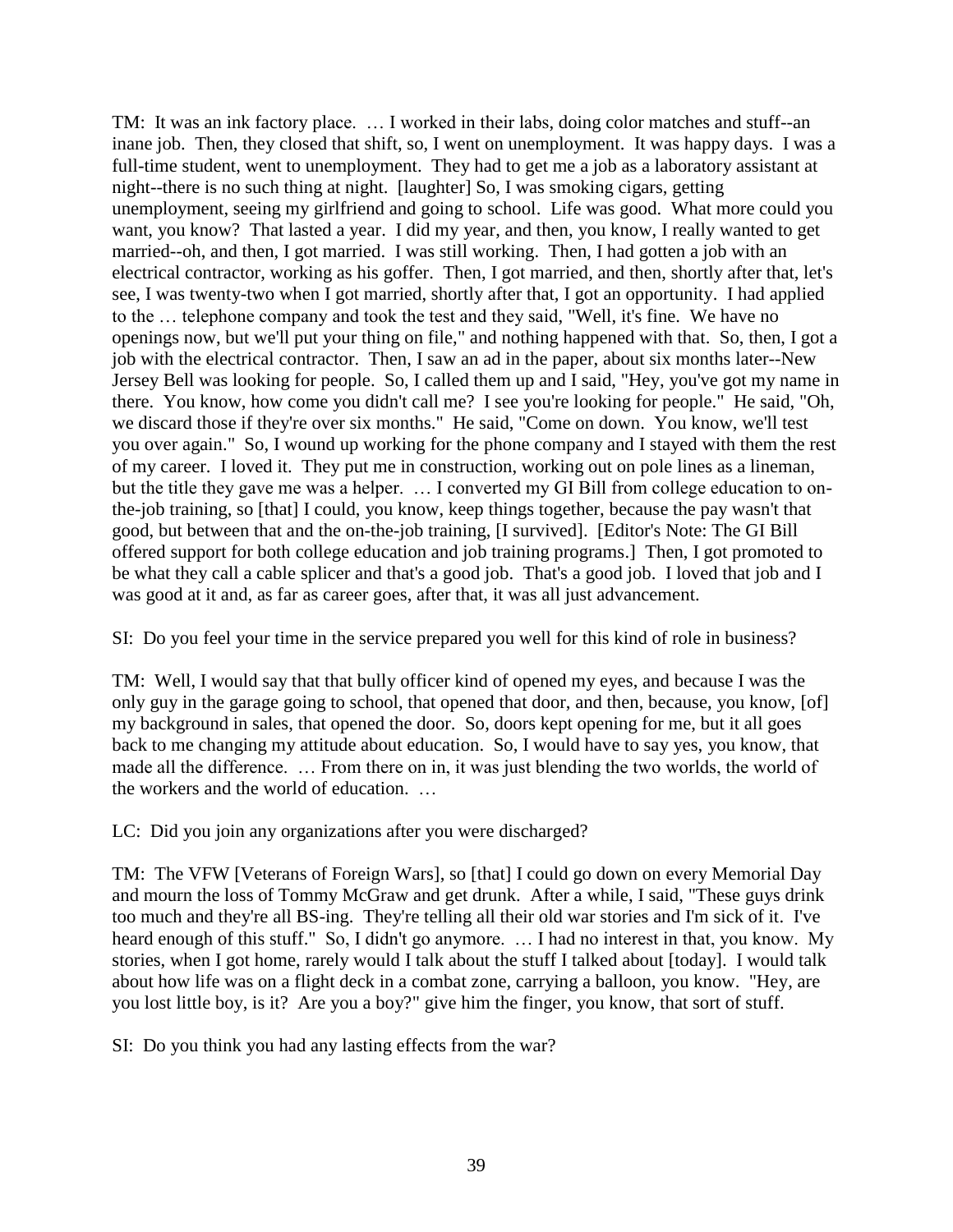TM: No trauma, no trauma--resentment, a little bit, which I kind of grew out of. I've accepted the fact that; I still have a little resentment about the "Greatest Generation." You know, "Yes, wonderful, you know, but give me a break." I just bought a car. It's an old '86 Mercury. It's got low mileage. I got it [because] Sophie died in Freehold, and I don't know who Sophie is, but they left her car at the station I go to and they said, "Tom, you're looking for a backup car for work." I still work. I'd like to have a work car, you know, so [that] I can beat it up, and it's in beautiful shape. It only had, like, sixty-eight thousand miles on it, nice.

LC: 1986?

TM: Yes.

LC: Wow. [laughter]

TM: I've only had it about four or five months. You saw it outside. … Well, first of all, on the steering wheel, it's got four little roses tacked on there, which is cute--Sophie, oh, Sophie. I still call it Sophie's car, and on each side, … stuck on the fender, is an American flag. I said, "Oh, that's so the 'Greatest Generation,'" you know, I said, "but I'm not going to take it off. It's Sophie's car," you know. So, I drive around, I'm thinking, "Well, they probably all think I'm one of the 'Greatest Generation,' but I don't care," but that loyalty, I see and I'm still very hesitant about. I'm not sure I'm answering your question, but I just don't like to see these warmongers, I'll call them, there's probably better words, driving by in a big, oversized pickup truck, flying a big flag or two, you know, "If you don't like this country, get the 'F' out," and all that stuff. I said, "You know, you don't even know what you're talking about, kid." You know, it's all that [bravado]. If you go in the military, you really have to get that way to survive, you know. It's not that bad in the Navy, but you have to develop that attitude, that you're doing the right thing and you're going to do what you've got to do. … Really, it boils down to just [that] the people that you're with are all that counts. That's all that's in the war. … You've probably heard this time and time again. … You don't know what's going on around you--all you know is that and two or three other guys are in trouble right now and you've got to get out. You've got to fight your way out. That sort of stuff, there's no glory. There's no glory in it, you know. Basically, I can't say I'm anti-war, but I think I am.

SI: How did you feel about the antiwar movement during the Vietnam War, for example?

TM: Early on, there was the patriotism still. I felt, well, for whatever reason we were there, to stop the "Red Scourge" or whatever they called, you know, "Got to stop Communism … before they take over the world," and all that stuff, I sort of favored it, but, then, as it went on and on and on. … My oldest son wasn't even a teenager yet and it looked like, if this continued, he was going to be drafted. … I said, "This is going on too long. It's going on too long. We're not winning, you know. We're not winning, we're not losing, we're just killing people, both sides. It's going on and on." ... From there, I went [from] ... favoring to just being quiet about it. I didn't have an opinion about it, and then, that's pretty much how I carried Vietnam. I kind of said, when it got close to my son, Tom, reaching that age where he had to register for the draft, … "Well, what are we going to do, Tom?" … He said, "I don't know what I'm going to do." I said, "Well, look, if you don't think it's right," I says, "I'm not going to tell you to go to Canada,"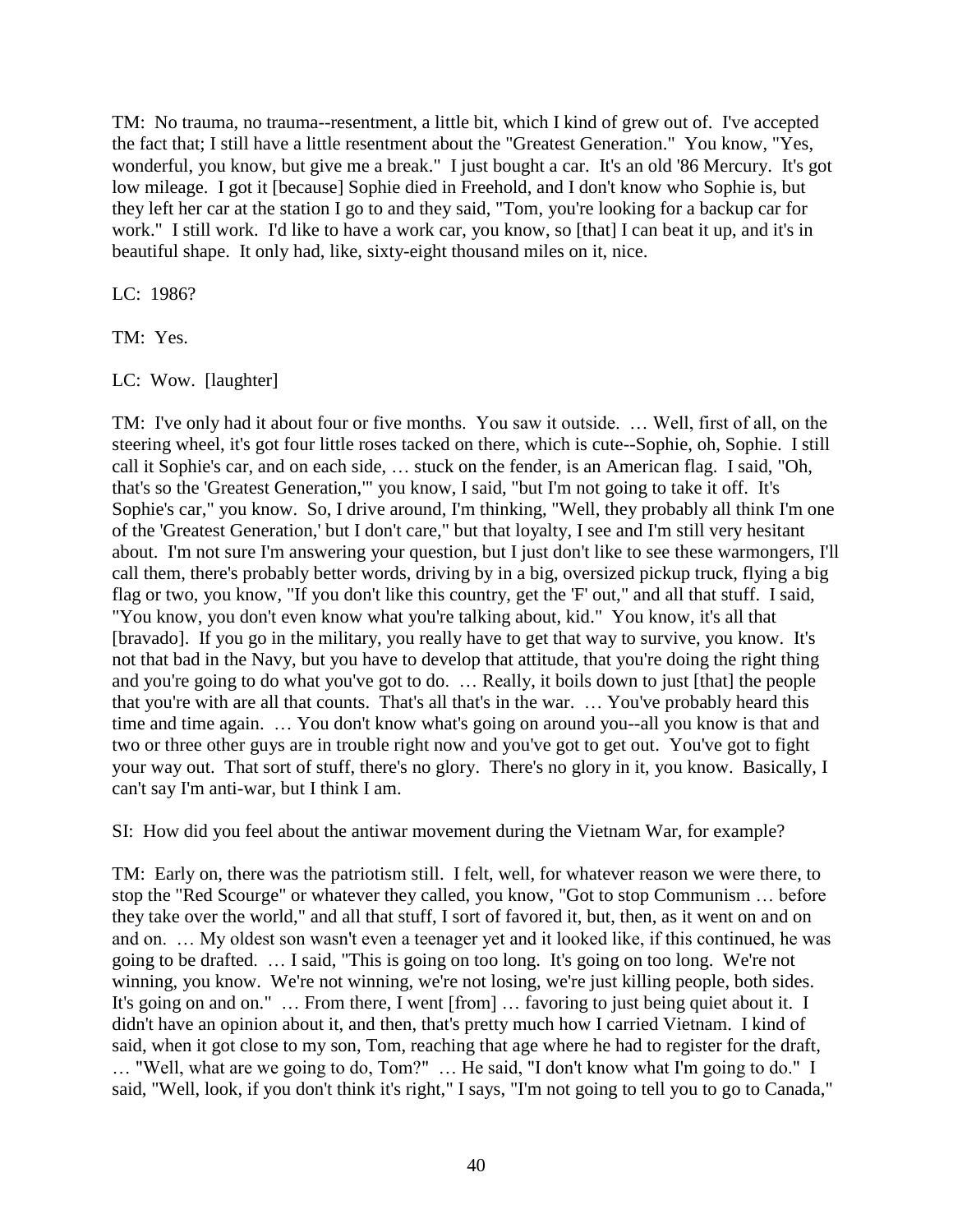I said, "I'll take you there. I'll go with you, if it gets that bad, you know, where you [want to leave]." I said, "It's no place to be." … I had a lot of people, personal, [killed]. My first experience with Korea and death was a guy named Mikey. … He quit high school and joined the Army, seventeen years old. I guess he did it, … probably, in '49, I'll guess, early '49, maybe '48, probably when he was a junior, joined the Army and they put him in the occupation army in Japan. ... He'd send us letters, "Oh, this is so great. You get the girls for a chocolate bar. ... Everything's wonderful, what a life." "Wow, you know, he's living. … Boy, that's something." The war broke out and we never heard from him again. He was one of the guys that they just grabbed out of Japan, with no combat experience, nothing, just put him in there just to stand up, and he just disappeared. Within thirty days or ninety days, we got word that he was missing, and he's still missing. So, he was the first guy to disappear. I had other personal friends--my cousin married a guy who was in Korea in the Army and he lost his arm. He had, you know, a mechanical arm and she wanted to marry him. She loved him, and the family was, "Oh, you're marrying him? He's got, you know, a metal arm." She said, "I want to marry him. I love him. He's a good man." She married him, and I thought the world of it, you know, "Wow, that's good." Well, he made the most of it. He got a pension for it and, when they had children, they would teeth on his arm, [laughter] … and so, he made a joke out of it. If there was a fancy, formal affair, like when he got married, he had a false prosthetic or something, a false hand, and, you know, he held it in position. … I forget which hand it was. He was in a bunker and a shell landed right on it. He said, "Boom, there's a big boom," and, when he came to, his arm was on the table and he was over in a corner--those kinds of things. … Of course, Tommy McGraw was a big loss. There was another guy named Jimmy. He joined the Army. They sent him to paratroop training. He became a paratrooper. In his training, they did a night jump. … He was only in the service less than six months. They did a night jump. His chute didn't open. He landed on another guy's chute underneath him, that guy. Then, they started going down real fast. The guy whose chute was open got scared, didn't know what was going on, pulled his chute, popped Jimmy right out of the bag. … Jimmy fell about two or three hundred feet and he came out alive, but there was something wrong with his back or something like that. … So, that was the end of him. He was seventeen or eighteen years old and he was already finished, you know, physically. … You know, it was there. You know, other than that, like, that was really personal, the general attitude was that, "You know, that's something that's going on somewhere [else]," like the book [George Orwell's] *1984*, I don't know if you ever read it, where, you know, they always had war, but it was somewhere else. … You always fed into that and you fed your people into it, but it kept the economy going, so [that] nobody home had to worry about [their lives], you know, that whole *1984* concept. I said, "Good Lord, it's not even 1984 and we're in it." So, those sort of things, you know, developed in your mind. … I have my doubts about [war]. You know, I've seen, by this point, Vietnam, I've seen--I believe that we were led into the wars because somebody up there wanted us in the war. That happened in World War II, I believe. It happened in Korea, you know, with Truman and us butting in; probably happened to Vietnam. Now, is it happening again? I can't believe that. Now, this is my, you know, conspiracy [thinking], whatever--I just have this gut feeling that, you know, maybe whoever they are knew what was coming down and let 9/11 happen, … not thinking, just like Roosevelt, … "I couldn't believe the whole thing's coming down, you know, both buildings coming down. You know, oh, my God, it went too far." Maybe they didn't--I'll give them the benefit of the doubt- they really didn't see it coming. Somebody saw it coming, whether they let it happen or didn't think it would be that bad, but that was certainly, you know, everybody was right behind Bush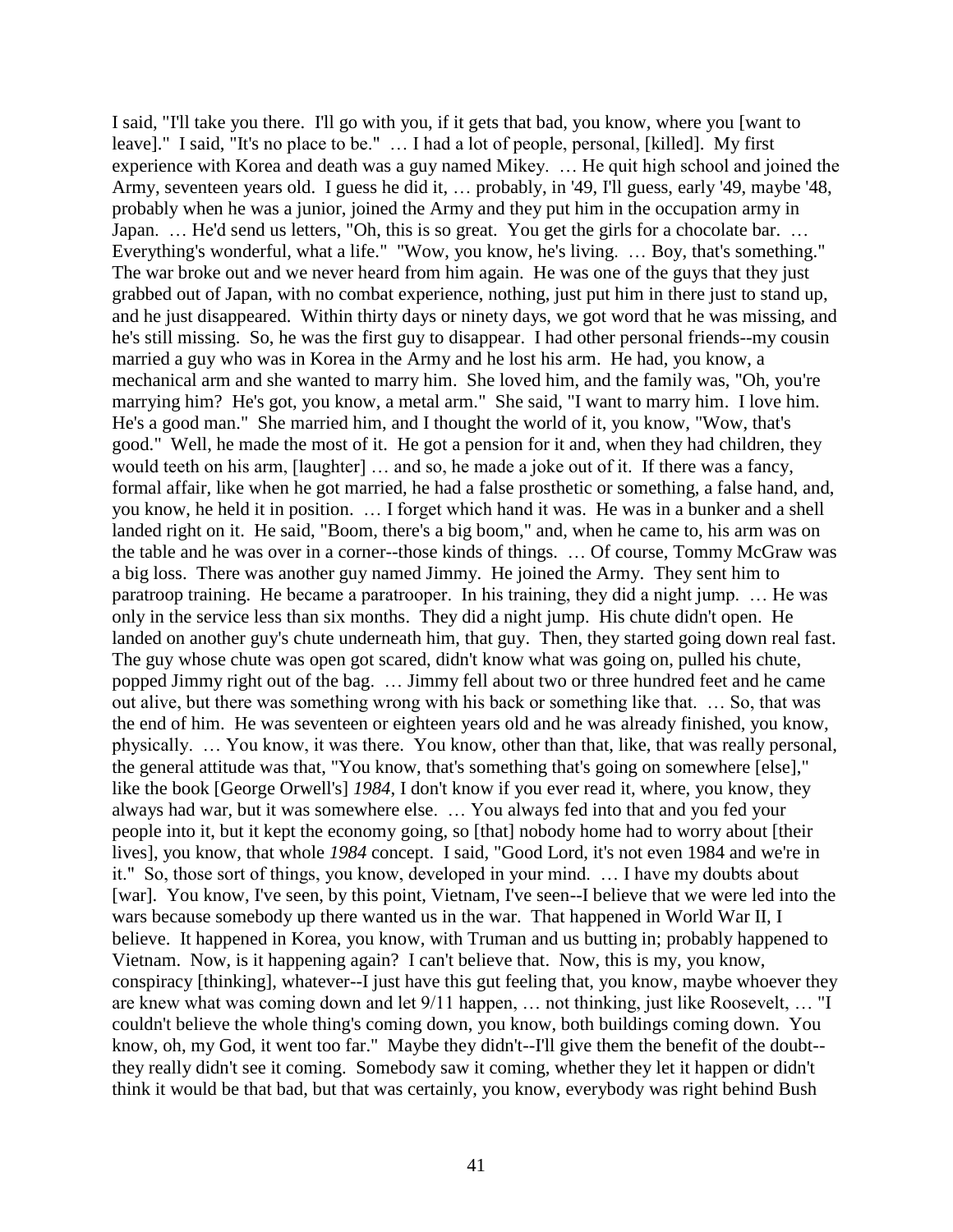the next day, "Let's go, you know, let's go." I thought, "Oh, I've been here before, you know, that 'Let's go' stuff. Yes, let's go think this over," you know, and then, we got misdirected into, you know, Iraq. "What are we doing in Iraq? We're supposed to be in Afghanistan." You know, "Oh, there's oil in Iraq," you know, "Where's the family from?" "Oh, they're oil people." "Oh, you get it," … that whole paranoia thing, and it's obviously ruined the country. You know, we're in bad straits now, the economy. When Bush came in, I have never seen such blatant, outright bad talk about a President, and I've been through a lot of them. You know, okay, Clinton embarrassed us, you know, with his "fun and games," you know, in the back room. That's not going to kill people, you know, but this was … just too much, you know, the talk, the books that are being [written]. Maybe everybody's writing about it--I'll write a book about how bad Bush is, … but, when he came in, we had a surplus. That's gone. He's spending money like he doesn't care. People are dying. The saddest thing I saw, in my opinion, *Time* Magazine, I guess it was sometime last year, maybe, front cover, young woman sitting in a chair--you might have seen it- with a gray Army shirt on, steel from her knees down. She couldn't be more than in her twenties. I thought, "Oh, my God." It's a bad war for people with uniforms on, you know. It's just like Vietnam--you didn't know. I had one of my engineers … [who] came back from 'Nam. He was a Marine. He was in an ambush squad, him and maybe five or six other guys, no officer involved, just, you know, an NCO. … Their job was to go up and just infiltrate, just be six guys hiding out in the woods, setting up, so [that] when the Vietcong came through in their Ho Chi Minh Trail, they would bushwhack them. He said, … "During the day," he said, "we could go into the village and we were okay. They'd listen to us. At night, we had to go hide, because the same people we're talking about in the daylight were going to come and get us at night," he said. So, he learned that, wherever you sleep, you don't stay there more than two or three hours. Somebody stayed up two or three hours. Everybody woke up, got up and moved maybe 150 feet from where they were. So, whoever saw them where they first went, if they went back with their weapons, they wouldn't see them there, and then, they, the Vietcong or whoever it was, knew that, "Uh-oh, they're not here. They're somewhere else. We might be surrounded," and they'd scoot. "If you stayed there," he said, "anybody who stayed in the same place didn't make it," you know. I thought, "Wow." He was a guy that, I'm embarrassed to admit this, when they gave him to me, they said--you know, he's a big, burly, not big, he's short, … big guy, big guy. He said, "You've got to be careful with him. Don't surprise him, you know, because he'll react." … When he came home, he said he went out hunting with his brother and they were going to go hunting and his brother saw, ... whatever, the ducks or something, saw it first. He was looking, Charlie was looking, this way. The gun went off beside him. He dropped, he rolled and he almost shot his brother. He was just, like, "Oh, my God." He put the gun down and he walked away. He said, "I'm never picking up a weapon again," but, anyway, they told me, they said, "When you walk up to him, just get a little piece of paper and, when you're out of hand's reach, just, you know, pop him on the back of the head. He'll look around, and then, you walk up to him and you can talk." I said, "Oh, okay, I can do that." ... You know, you hear about this all the time. Now, I'm sometimes embarrassed to admit that I like to play practical jokes. Now, I would test him. I would make sure. Well, we'd be sitting down on a little job, you know. We'd be talking one-on-one, close, about, "How you doing this job?" and I'd get a real sharp pencil, real sharp, and, while we were talking, if there was a lull, I would push down real hard and make that pencil snap like a twig. … [Mr. Madden imitates how he would react.] I'd say, "I'm just testing your reflexes, see if Charlie is still ready," you know. He would laugh, "You SOB," you know. So, I was a little [embarrassed]. That was nasty, but, you know, ... he got wounded three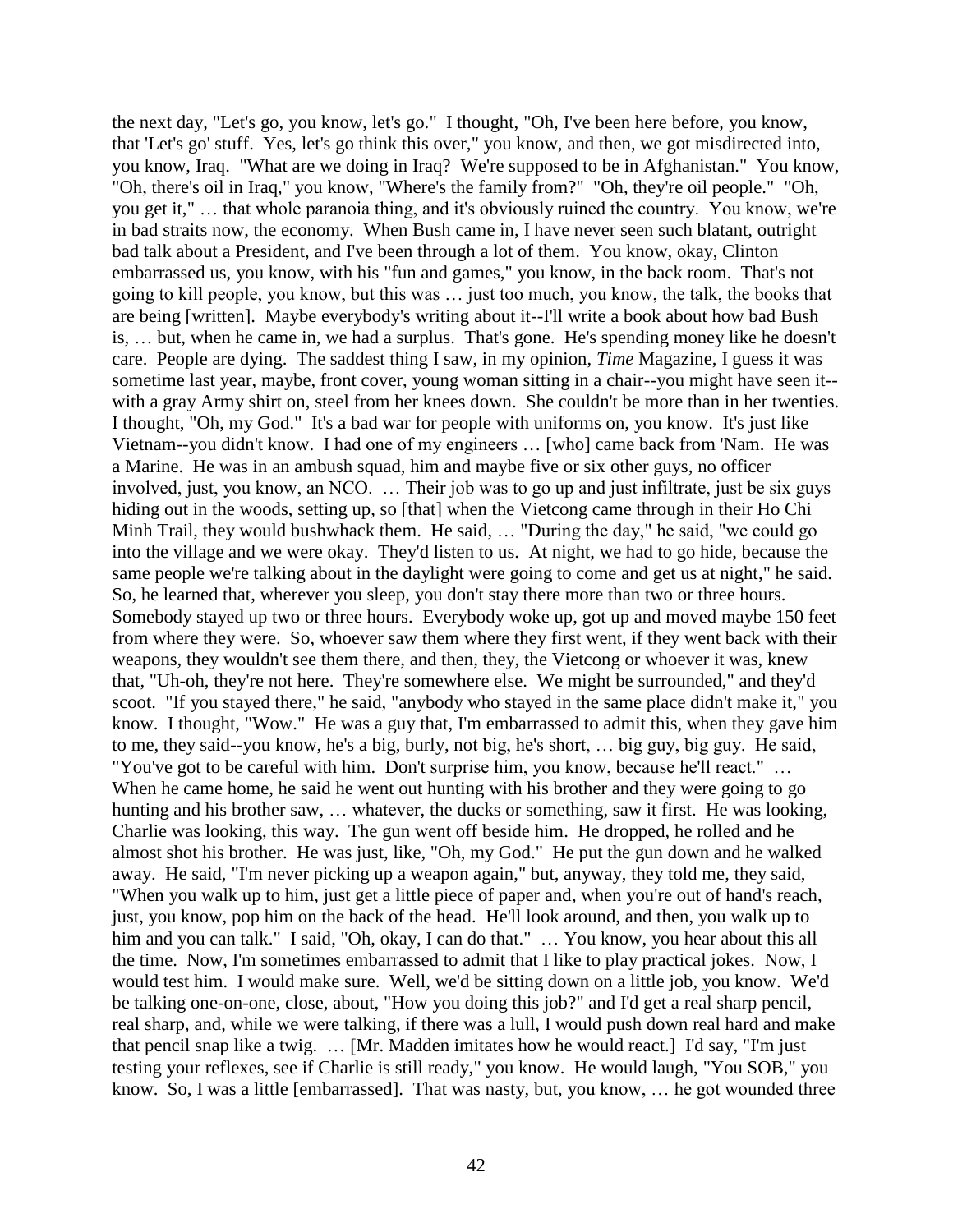or four times. He got addicted to morphine while he was in physically being rehabilitated. He had to go through all of that stuff, kick that habit, you know, not that he used it after, but he said they had terrible withdrawals. He said, "I can't drink." He says, "If I drink, I'll want to, you know, pick up [morphine]." He says, "They had to do it at the time--the pain was awful." He said, "You wouldn't want to see me in a bathing suit." He said, "I've got holes all over me." So, you know, … that's the take-home stuff, you know, and all the glory and all the bands or something else, that's fine, you know, but there's a reality. … The sad part is, you know, we had to be in the war, World War II. We had to do something, and I don't think, how important is it that we get Osama Bin Laden? not important at all. Why is everybody upset about that? There's some other guy with some other strange name … that'll step right in and take his place. You know, what are we doing? ... We're in there for the wrong reason. Now, everybody knows it, we're stuck and the economy is [bad], inflation is going--it's all bad. It's all bad news. I don't know how we're going to get out of it, but we will, we will. We'll work our way out of it. I don't know.

### LC: Somehow, we always do.

TM: … That's right, that's right. We're tough guys. We really are. We'll get rid of this guy, … but, anyway, as far as, you know, my history, [it] has been a slow evolution from, as my mother used to say, "Oh, you've gone beyond the beyond." … I was beyond the patriotism, you know, way, "I'll die for my country," you know. Being a good Catholic boy, I was raised to be willing to die. I ran into this once. … Years later, I'm in the phone company and we're having a management supervisors' job evaluation training thing going on. … You know, I'm probably in my forties, maybe fifty by this time, and there's a lot of young supervisors, college kids, out. … We're going through it and they give you all these little games to play, you know, every once in a while, see how you deal with things. ... They come up with this one question once and they said, "What would you be willing to die for?" Well, I could write a whole bunch of stuff about that. … "Well, I'm supposed to be willing to die for my country. Certainly, die for my religion-- I'll be a martyr. I'm certainly supposed to, if somebody, like a little old lady's going to get run over by a bus, I'm supposed to run out, push her aside and take the bus. You know, I've got all kinds of things I'm supposed to die for," and then, I wrote, "Nobody ever told me what I should be willing to live for." On the other hand, not one of them youngsters--page is blank. "I'm not willing to die for anything. What are you talking about? What? Are you crazy?" ... Something happened during the last fifty years, you know. ... I'm not saying that's right, that I should be willing [to die]. I liked it better, … "What would I be willing to live for?" you know, because, sometimes, you're not willing to live for things. Anyway, I've changed a lot since I was a boy, a bit cynical, as you might surmise, somewhat, I wouldn't say distrustful of government, you know, but the old thing about, "Power corrupts, absolute power corrupts absolutely," you know, I believe that. Government is just a bunch of people and, if they're not really trustworthy, and, now, there's such a close marriage between the CEOs and the politicians--the guy in Congress, the President, all his boys in the oil and blah, blah, blah--that, you know, it's not the government of the people anymore, you know, it's the government of the CEOs. … You can see it's spreading more and more apart.

LC: This upcoming election [the 2008 Presidential Election] will be interesting.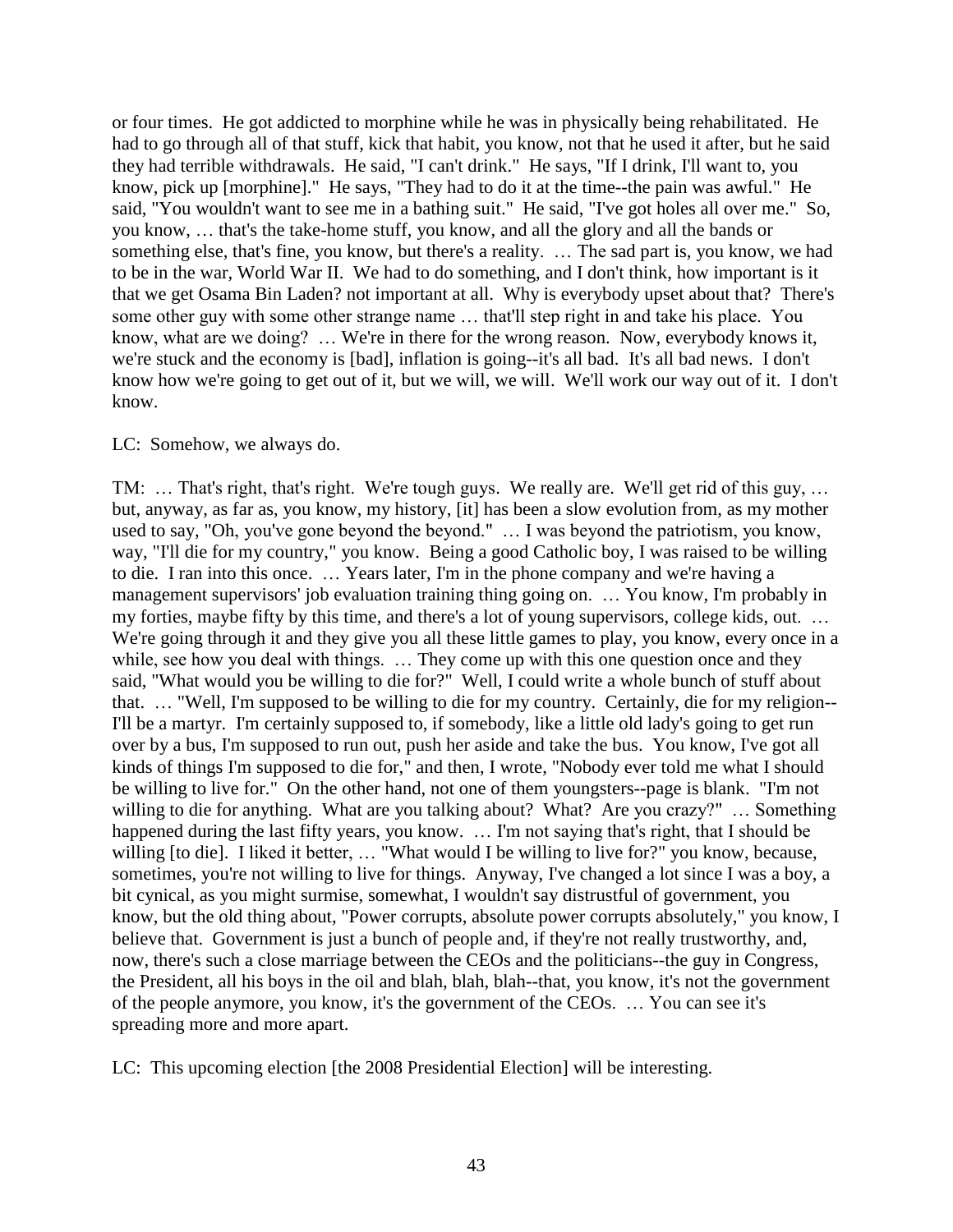TM. You know, I've thought about it. I've decided, I've been a Democrat most of my life, but, then, when I got into matters, I sort of became a Republican, sort of, but, now, I'm evolving back to what my father used to say, you know, "You're a Democrat, boy. You know, don't let anybody tell you [otherwise]. Democrats are about taking care of the people. The Republicans are about taking care of business. So, don't clutter your mind with anything else, boy-o, don't." [laughter] I don't know that it's going to make any difference. I was impressed with Hillary. I think she'd make a good President, with all her connections, even with her husband. I don't think Obama has, really, the experience. McCain probably does, I don't know, and my bottom line is, I don't think it makes any difference who we put in there. [Editor's Note: This interview took place during the 2008 Presidential Election primary season. Arizona Senator John McCain emerged as the Republican front-runner after "Super Tuesday" in February, whereas New York Senator Hillary Rodham Clinton and Illinois Senator Barack Obama competed for the Democratic ticket into the summer.] Whoever it is has to try to change whatever's going on. I think everybody's willing, and, even if he's a Republican [and] there's a Democratic Congress, something's got to be done. I don't know how Hillary can get the troops out in sixty days. Somebody's going to get killed. A lot of people are going to get killed, you know, the famous picture in Vietnam, everybody trying to climb up the ladder, get on the helicopter, you know. You can't just walk away, you know. Well, maybe you can; I don't know if staying there is [any better], and even the military leaders now are saying, you know, "It's futile." Terrorists have always won, sad to say, in my opinion. We were terrorists when we started the American Revolution--sure we were. You know, what'd we do? We went out, dumped a bunch of tea in the harbor [Boston Harbor]. Somebody could have got shot doing that--maybe somebody did get killed. You know, it seems to me, terrorists, whatever you called them--of course, if you're one of them, like my uncle, you're not a terrorist, you know …

#### LC: You are a hero.

TM: You're a hero. Terrorists are hard to beat, especially what we've got going on now, where it's pseudo religious, maybe even absolutely religious. You know, it's Muslims. The Muslims are preaching religion, you know, against America. Well, America has no religion, really. You can't say that they're [Christian], you know, … they're just a hodgepodge. Ireland might be a little different. You could say the Irish, you know, "Well, they're Catholic. We can go get them," you know, but it's definitely a religious-oriented war. You know, their leaders are, you know, the equivalent of priests and spiritual leaders. We'll see what happens, but I think if they just sit tight and they let us carry on in our asinine way of throwing money at it and throwing our youth at it and bringing them all home and spend a lot of money to give them steel legs, God bless them, you know, I don't know how we're going to win. We're just going to collapse from within. You know, Osama is not spending any money--we're spending billions a day. I heard last week, a couple of weeks ago, the police cannot get ammunition. Did you know that? The local police departments can't get ammunition. People who make bullets can't make enough. I forget how many rounds a day they're shooting in overseas, but the police have a shortage of bullets because of all that, and that's kind of, like, a dumb ass thing, almost, but you've got to say, "Well, gee, … something's wrong with that." You know, we're spending all this money and we outfit--I don't know how the guys can go into combat dressed like they are, with all that gear and the helmets in the desert. You know, like your friend says, he don't ever want to go through that again.